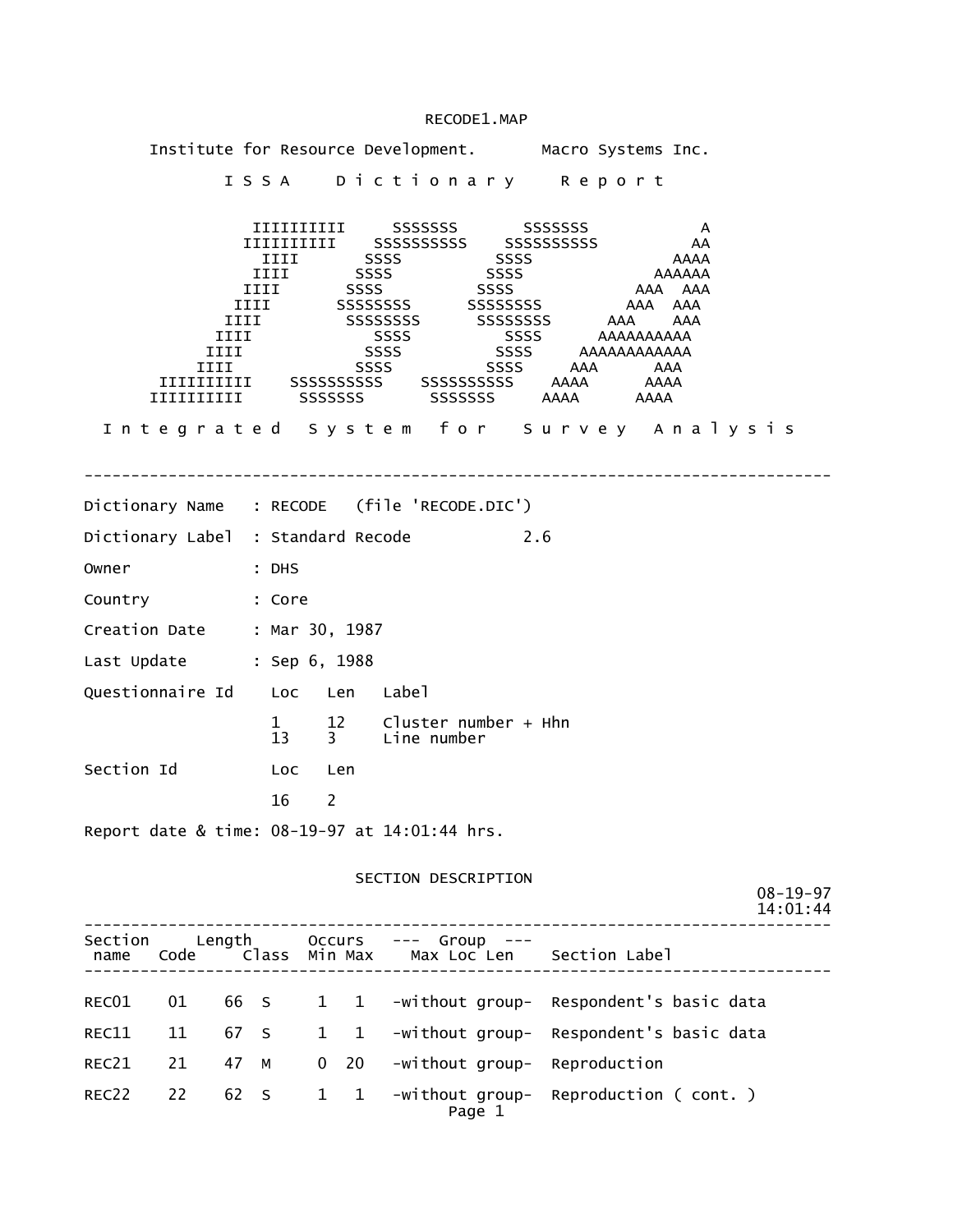| REC31            | 31           | 155         | S              | $\mathbf{1}$     | $\mathbf 1$    | 15              | 21<br>9                 | Contraception Table            |
|------------------|--------------|-------------|----------------|------------------|----------------|-----------------|-------------------------|--------------------------------|
| REC32            | 32           | 121         | S              | $\mathbf{1}$     | $\mathbf{1}$   | -without group- |                         | Contraception knowledge & use  |
| REC33            | 33           | 34          | М              | $\pmb{0}$        | 7              | -without group- |                         | Contraceptive practice         |
| REC41            | 41           | 33          | М              | $\boldsymbol{0}$ | 6              | -without group- |                         | Maternity                      |
| REC42            | 42           | 42          | $\sf S$        | $\mathbf{1}$     | $\mathbf{1}$   | -without group- |                         | Health & Breastfeeding         |
| REC43            | 43           | 104         | М              | $\pmb{0}$        | 6              | -without group- |                         | Health                         |
| REC44            | 44           | 67          | M              | $\boldsymbol{0}$ | 6              | -without group- |                         | Height and Weight              |
| REC51            | 51           | 61          | S              | $\mathbf{1}$     | $\mathbf{1}$   | -without group- |                         | Marriage/Exposure              |
| REC61            | 61           | 38          | $\sf S$        | $\mathbf{1}$     | $\mathbf{1}$   | -without group- |                         | Fertility preferences          |
| REC71            | 71           | 37          | S              | $\mathbf{1}$     | $\mathbf{1}$   | -without group- |                         | Husband's Characteristics      |
| REC81            | 81           | 40          | S              | $\mathbf 1$      | $\mathbf{1}$   | -without group- |                         | Characteristics of Interview   |
| REC91            | 91           | $\pmb{0}$   | $\sf S$        | $\pmb{0}$        | $\mathbf{1}$   | -without group- |                         | Country specific - single vars |
| REC92            | 92           | 19          | M              | $\boldsymbol{0}$ | 20             | -without group- |                         | Country specific - births      |
| REC93            | 93           | 18          | М              | $\pmb{0}$        | $\overline{7}$ | -without group- |                         | Country specific - Contracept. |
| REC94            | 94           | 18          | М              | $\pmb{0}$        | 6              | -without group- |                         | Country specific - Maternity   |
| REC95            | 95           | 18          | М              | $\mathbf 0$      | 6              | -without group- |                         | Country specific - Health      |
| REC96            | 96           | 18          | M              | 0                | 6              | -without group- |                         | Country specific - Ht/Wt       |
| REC97            | 97           | $\pmb{0}$   | M              | $\pmb{0}$        | 6              | -without group- |                         | Country specific               |
| REC98            | 98           | $\mathbf 0$ | M              | $\mathbf 0$      | 6              | -without group- |                         | Country specific               |
| REC99            | 99           | $\pmb{0}$   | M              | $\pmb{0}$        | 6              | -without group- |                         | Country specific               |
|                  |              |             |                |                  |                | VARIABLE        | DESCRIPTION             |                                |
| Section          | : REC01      |             |                |                  |                |                 |                         | $08 - 19 - 97$<br>14:01:44     |
| Variable<br>Name | Loca<br>tion | Len<br>gth  |                | Deci<br>mals     | For<br>mat     | Class           | Variable Label<br>Value | Labe]                          |
| CASEID           | 1            | 15          |                | 0                | A              | S               |                         | Case Identification            |
| V000             | 18           |             | $\overline{c}$ | 0                | A              | S               | Country code            |                                |
| V001             | 20           |             | 8              | 0                | N              | S               | Cluster number          |                                |
| V <sub>002</sub> | 28           |             | 4              | 0                | N              | S               |                         | Household number               |
| V <sub>003</sub> | 32           |             | 3              | 0                | N              | S               | Line number             |                                |
| V004             | 35           |             | 4              | 0                | N              | S               |                         | Enumeration area               |
| V005             | 39           |             | 8              | 0                | N              | S               | Sample weight           |                                |
|                  |              |             |                |                  |                |                 | Page 2                  |                                |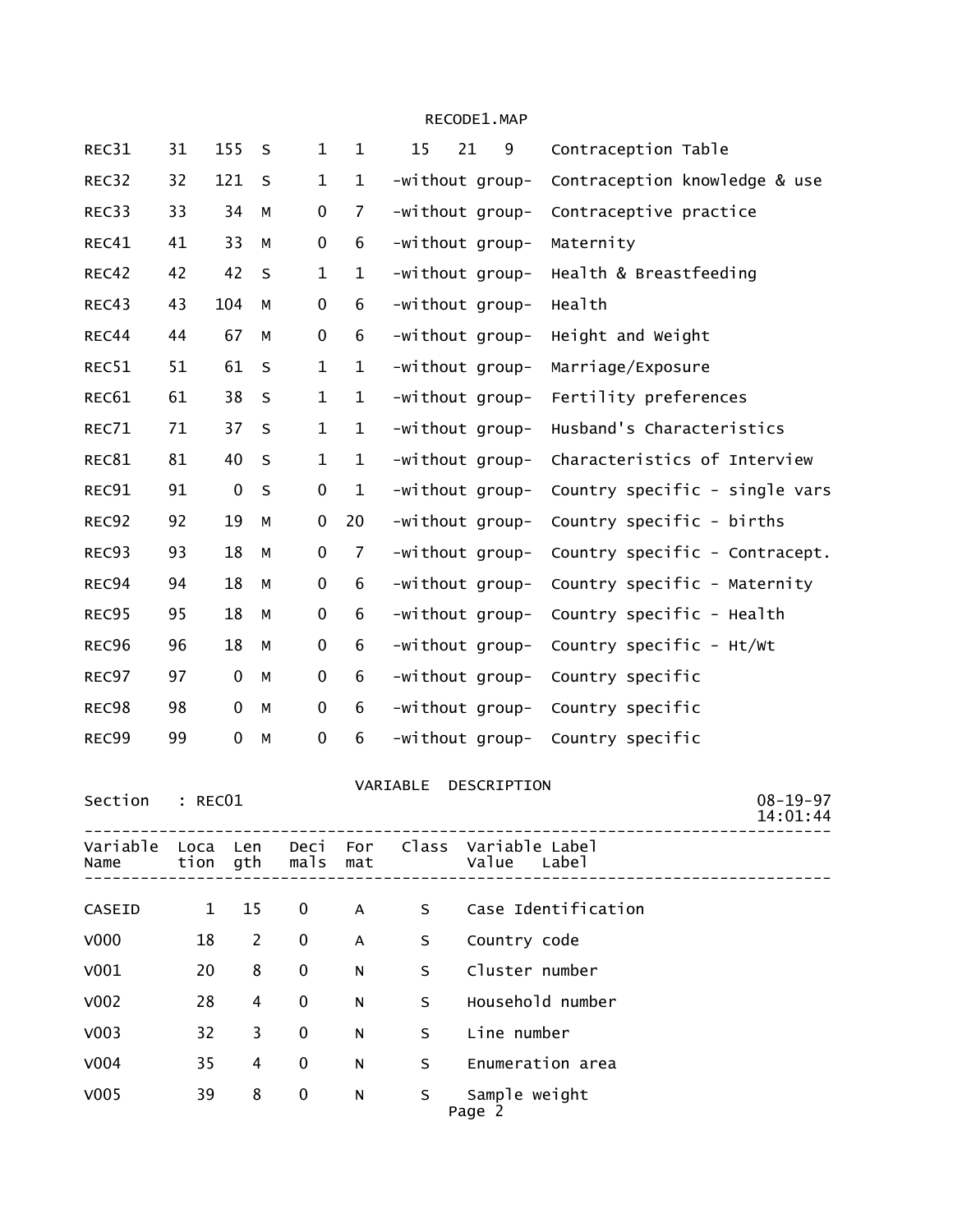|                  |              |                |              |            |          | RECODE1.MAP                                                                                                                                                                                                                                                                 |
|------------------|--------------|----------------|--------------|------------|----------|-----------------------------------------------------------------------------------------------------------------------------------------------------------------------------------------------------------------------------------------------------------------------------|
| V006             | 47           | $\overline{2}$ | $\pmb{0}$    | ${\sf N}$  | S        | Month of interview<br>lower<br>ranges:<br>upper<br>1<br>12                                                                                                                                                                                                                  |
| V007             | 49           | $\overline{2}$ | $\pmb{0}$    | ${\sf N}$  | S        | Year of interview<br>ranges:<br>lower<br>upper<br>85<br>89                                                                                                                                                                                                                  |
| V008             | 51           | 4              | 0            | N          | S        | Date of interview (CMC)                                                                                                                                                                                                                                                     |
| V009             | 55           | $\overline{2}$ | $\pmb{0}$    | N          | S        | Respondent's month of birth<br>ranges:<br>lower<br>upper<br>1<br>12                                                                                                                                                                                                         |
| V010             | 57           | $\overline{2}$ | 0            | N          | S        | Respondent's year of birth<br>ranges:<br>lower<br>upper<br>- 74<br>34                                                                                                                                                                                                       |
| V011             | 59           | 4              | 0            | N          | S        | Date of birth (CMC)                                                                                                                                                                                                                                                         |
| V <sub>012</sub> | 63           | $\overline{2}$ | 0            | N          | S        | Current age - respondent<br>lower<br>ranges:<br>upper<br>15<br>49                                                                                                                                                                                                           |
| V <sub>013</sub> | 65           | $\mathbf{1}$   | 0            | ${\sf N}$  | S        | Age 5-year groups<br>value<br>values:<br>label<br>$15 - 19$<br>1<br>$\begin{array}{c} 2 \\ 3 \\ 4 \end{array}$<br>$20 - 24$<br>$25 - 29$<br>$30 - 34$<br>5<br>$35 - 39$<br>6<br>$40 - 44$<br>7<br>$45 - 49$<br>lower<br>ranges:<br>upper<br>1<br>7                          |
| Section          | : RECO1      |                |              |            | VARIABLE | DESCRIPTION<br>$08 - 19 - 97$<br>14:01:44                                                                                                                                                                                                                                   |
| Variable<br>Name | Loca<br>tion | Len<br>gth     | Deci<br>mals | For<br>mat | Class    | Variable Label<br>Value<br>Label                                                                                                                                                                                                                                            |
| V014             | 66           |                | $1 \qquad 0$ | N          | S        | Completeness of information<br>values: value label<br>Month and year<br>$\mathbf 1$<br>$2^{\circ}$<br>Year and age - m imp<br>3<br>Year - m imp, a calc<br>4<br>Age - $y$ calc, $m$ imp<br>5<br>Month - date placed<br>None - date placed<br>6<br>lower<br>ranges:<br>upper |
|                  |              |                |              |            |          | $\mathbf{1}$<br>$\sim$ 6                                                                                                                                                                                                                                                    |
| Section : REC11  |              |                |              |            |          | VARIABLE DESCRIPTION<br>$08 - 19 - 97$<br>14:01:44                                                                                                                                                                                                                          |
|                  |              |                |              |            |          | Variable Loca Len Deci For Class Variable Label<br>Page 3                                                                                                                                                                                                                   |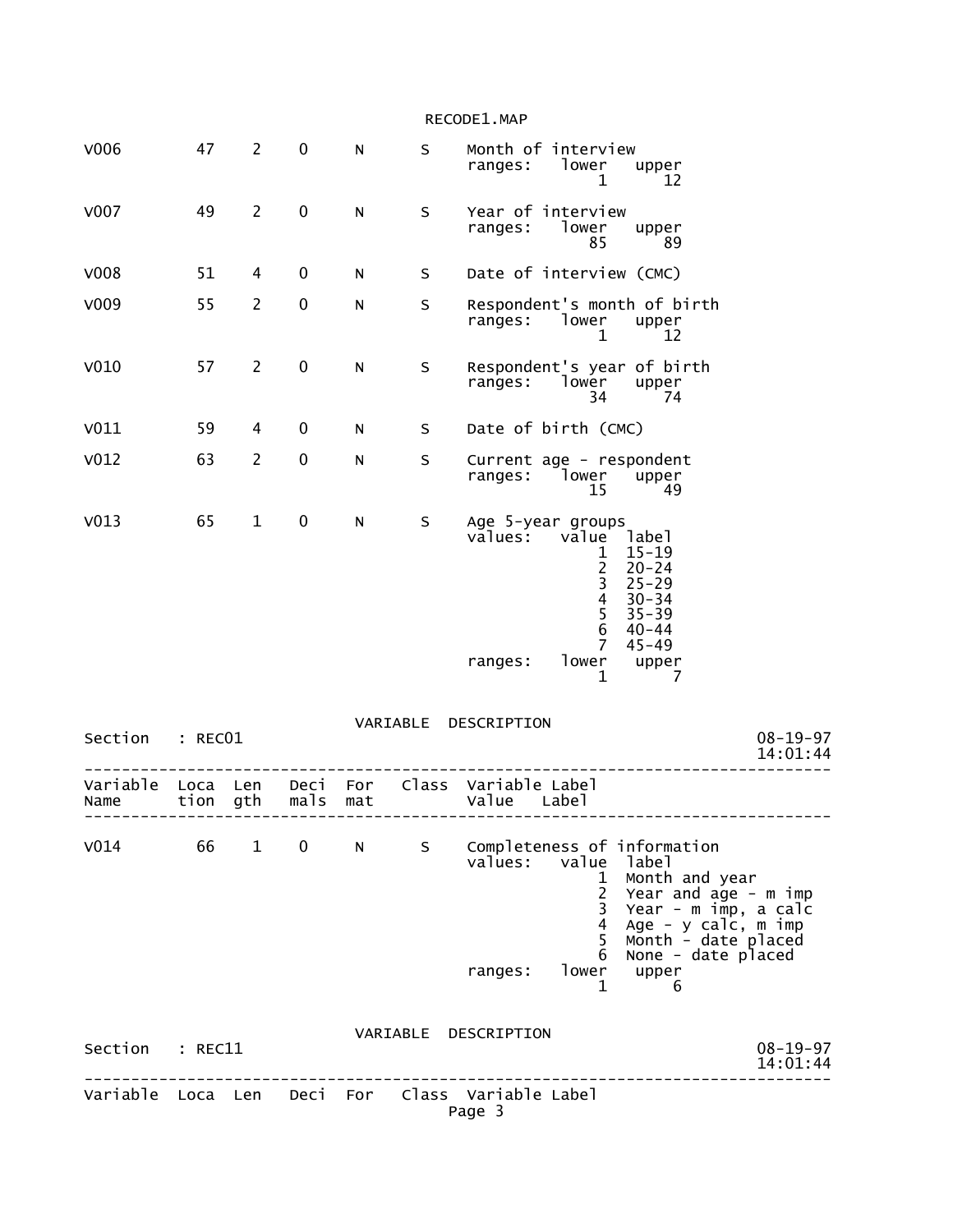| Name                      | tion gth |                        | mals             | mat            |         | RECODE1.MAP<br>Value                | Labe <sub>1</sub>                                              |                                                                                                       |                            |
|---------------------------|----------|------------------------|------------------|----------------|---------|-------------------------------------|----------------------------------------------------------------|-------------------------------------------------------------------------------------------------------|----------------------------|
| V101                      | 18       | $\mathbf{1}$           | $\mathbf 0$      | N              | S       | Region<br>values:                   | value label<br>$\mathbf{1}$<br>$\overline{2}$<br>3             | Region 1<br>Region 2                                                                                  |                            |
|                           |          |                        |                  |                |         | ranges:                             | 4<br>lower<br>$\mathbf{1}$                                     | Region 3<br>Region 4<br>upper<br>4                                                                    |                            |
| V102                      | 19       | $\mathbf{1}$           | $\pmb{0}$        | N              | S       | values:                             | value label<br>$\mathbf{1}$<br>$2^{\circ}$                     | Type of place of residence<br>Urban                                                                   |                            |
|                           |          |                        |                  |                |         | ranges:                             | $\mathbf{1}$                                                   | Rural<br>lower upper<br>2                                                                             |                            |
| V103                      | 20       | $\mathbf{1}$           | $\pmb{0}$        | N              | $\sf S$ | values:                             | value label<br>$\begin{array}{c} 1 \\ 2 \\ 3 \end{array}$<br>9 | Childhood place of residence<br>City<br>Town<br>Countryside<br>Missing value                          |                            |
|                           |          |                        |                  |                |         | ranges:                             | lower<br>1                                                     | upper<br>3                                                                                            |                            |
| V104                      | 21       | $2^{\circ}$            | $\pmb{0}$        | N              | S       | values:                             | value label<br>95<br>96<br>97<br>99                            | Years lived in place of res.<br>Always<br>Visitor<br>Inconsistent<br>Missing value                    |                            |
|                           |          |                        |                  |                |         | ranges:                             | lower<br>$\mathbf 0$<br>95                                     | upper<br>90<br>97                                                                                     |                            |
| V105                      | 23       | $\mathbf{1}$           | $\mathbf 0$      | N              | S       |                                     | $\frac{1}{2}$<br>9                                             | Type of place of previous res.<br>values: value label<br>City<br>Town<br>Countryside<br>Missing value |                            |
|                           |          |                        |                  |                |         | ranges:                             | lower<br>1                                                     | BLANK Not applicable value<br>upper<br>3                                                              |                            |
| Section                   | : REC11  |                        |                  |                |         | VARIABLE DESCRIPTION                |                                                                |                                                                                                       | $08 - 19 - 97$<br>14:01:44 |
| Variable Loca Len<br>Name | tion gth |                        | Deci For<br>mals | mat            |         | Class Variable Label<br>Value Label |                                                                |                                                                                                       |                            |
| V106                      | 24       | $1 \quad \blacksquare$ | $\mathbf 0$      | N <sub>1</sub> | S       | val̃ues:                            | value<br>0<br>$\mathbf{1}$<br>$\frac{2}{3}$                    | Highest educational level<br>label<br>No education<br>Primary<br>Secondary<br>Higher                  |                            |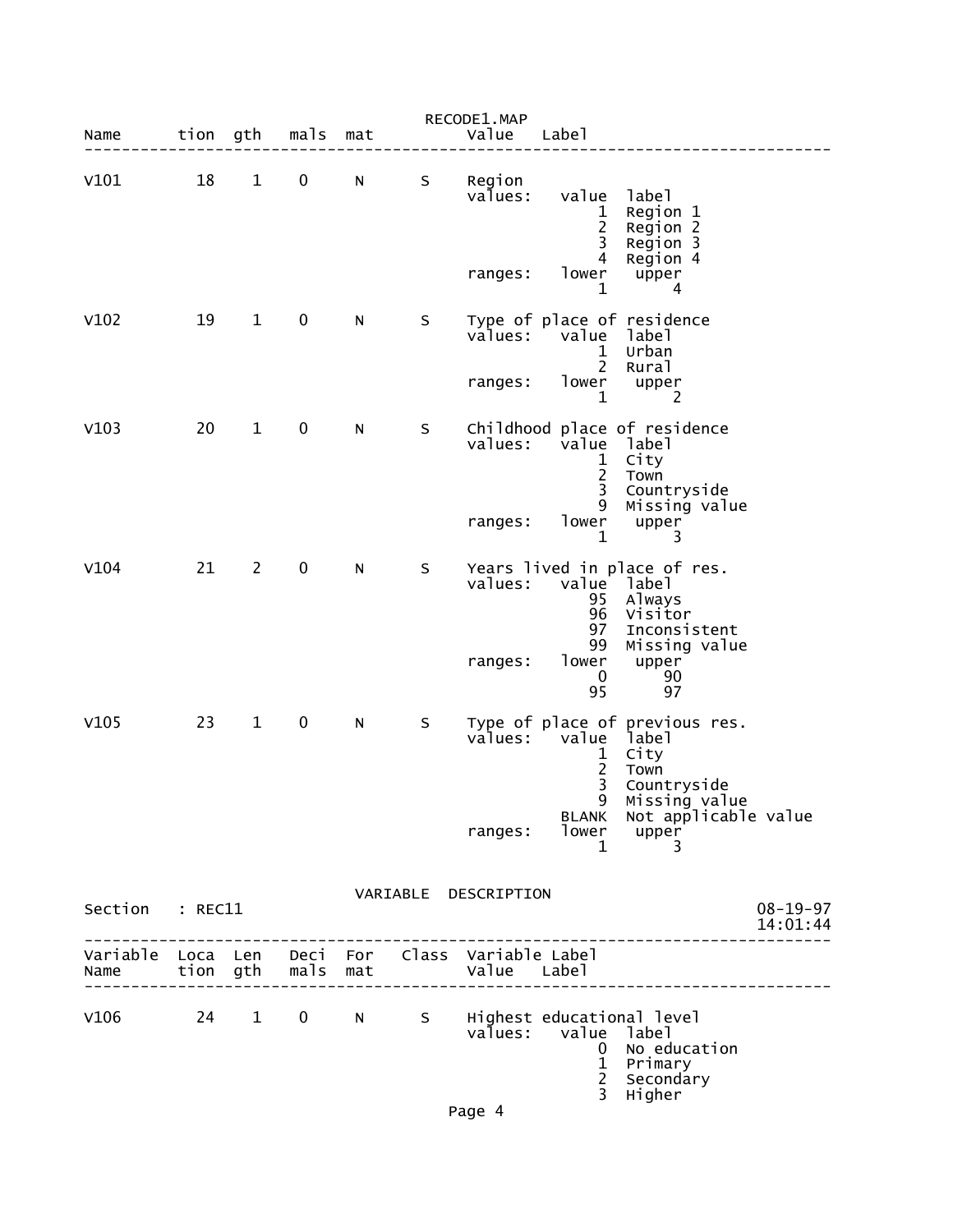|                 |    |                |             |   |         | RECODE1.MAP                                                                               |                                                          |                                                                               |                            |
|-----------------|----|----------------|-------------|---|---------|-------------------------------------------------------------------------------------------|----------------------------------------------------------|-------------------------------------------------------------------------------|----------------------------|
|                 |    |                |             |   |         | ranges:                                                                                   | 9<br>lower<br>0                                          | Missing value<br>upper<br>3                                                   |                            |
| V107            | 25 | $\overline{2}$ | $\mathbf 0$ | N | $\sf S$ | values:                                                                                   | value<br>99<br><b>BLANK</b>                              | Highest year of education<br>label<br>Missing value<br>Not applicable value   |                            |
| V108            | 27 | $\mathbf{1}$   | $\pmb{0}$   | N | S       | Literacy<br>values:                                                                       | value<br>1<br>$\overline{c}$<br>3<br>9                   | label<br>Reads easily<br>Reads with difficult<br>Cannot read<br>Missing value |                            |
|                 |    |                |             |   |         | ranges:                                                                                   | lower<br>1                                               | upper<br>3                                                                    |                            |
| V109            | 28 | $\mathbf{1}$   | $\mathbf 0$ | N | S       | values:                                                                                   | value<br>0<br>$\mathbf{1}$<br>9                          | Reads newspaper once a week<br>label<br>No<br>Yes<br>Missing value            |                            |
|                 |    |                |             |   |         | ranges:                                                                                   | <b>BLANK</b><br>lower<br>$\mathbf{0}$                    | Not applicable value<br>upper<br>$\mathbf{1}$                                 |                            |
| V110            | 29 | $\mathbf{1}$   | $\pmb{0}$   | N | S       | values:                                                                                   | Watches TV every week<br>value<br>0<br>$\mathbf{1}$<br>9 | label<br>No<br>Yes<br>Missing value                                           |                            |
|                 |    |                |             |   |         | ranges:                                                                                   | <b>BLANK</b><br>lower<br>0                               | Not applicable value<br>upper<br>1                                            |                            |
| V111            | 30 | $\mathbf{1}$   | $\pmb{0}$   | N | S       | values:                                                                                   | value<br>0<br>$\mathbf{1}$                               | Listens to radio every day<br>label<br>No<br>Yes                              |                            |
|                 |    |                |             |   |         | ranges:                                                                                   | 9<br><b>BLANK</b><br>lower<br>$\overline{0}$             | Missing value<br>Not applicable value<br>upper<br>-1                          |                            |
|                 |    |                |             |   |         | VARIABLE DESCRIPTION                                                                      |                                                          |                                                                               |                            |
| Section : REC11 |    |                |             |   |         |                                                                                           |                                                          | ----------------                                                              | $08 - 19 - 97$<br>14:01:44 |
|                 |    |                |             |   |         | Variable Loca Len Deci For Class Variable-Label<br>Name tion gth mals mat and Value Label |                                                          |                                                                               |                            |
| V112 31 1 0 N   |    |                |             |   |         |                                                                                           | values: value label<br>$\mathbf{0}$<br>$\mathbf{1}$      | S Listens to radio every week<br>No<br>Yes                                    |                            |
|                 |    |                |             |   |         | ranges:                                                                                   | 9<br>0                                                   | Missing value<br>BLANK Not applicable value<br>lower upper<br>1               |                            |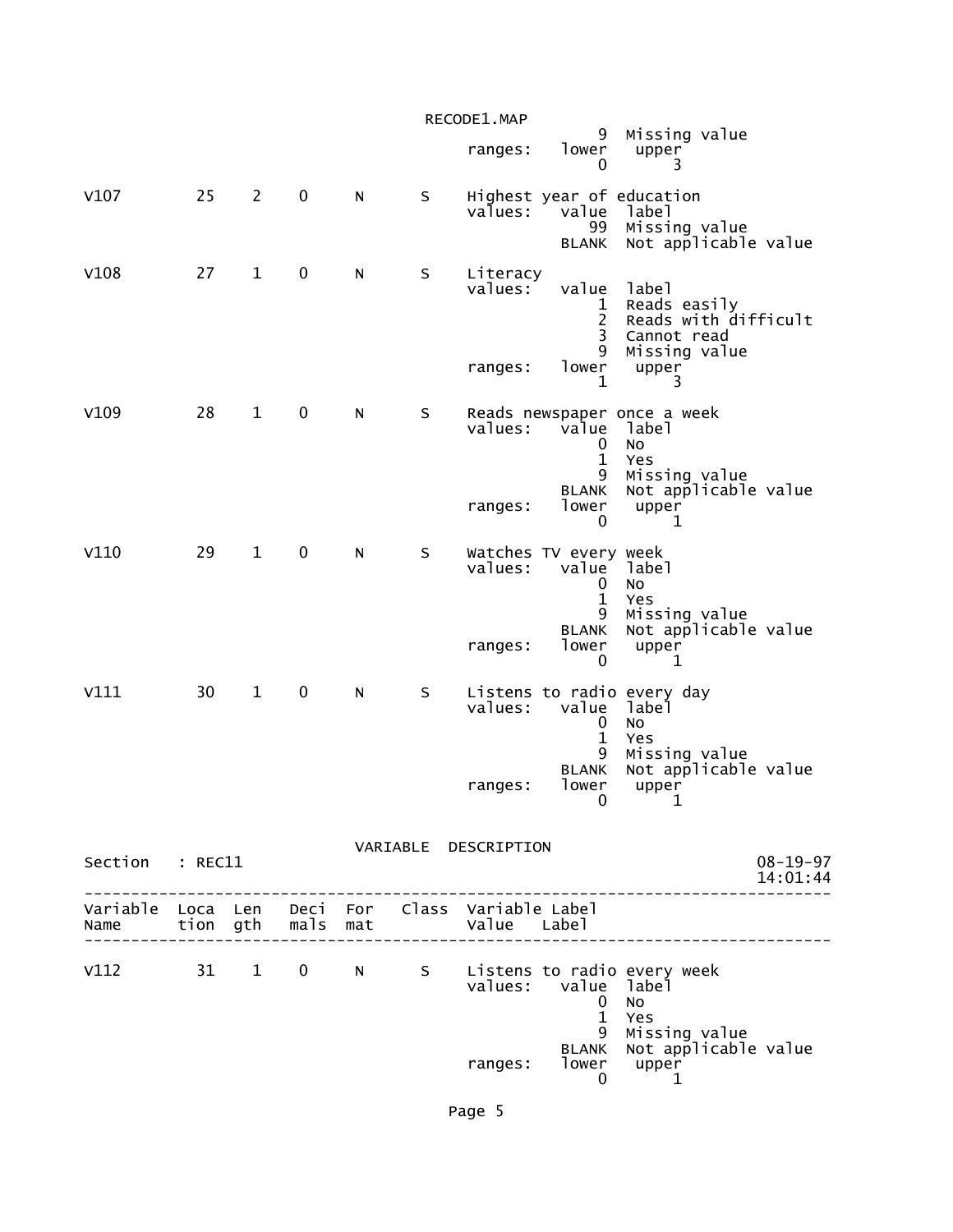| V113                      | 32       | 2              | $\mathbf 0$  | N   | S.       | RECODE1.MAP<br>Source of drinking water<br>values:<br>value<br>label<br>Country specific<br>$\mathbf{1}$<br>Missing value<br>99                                   |  |
|---------------------------|----------|----------------|--------------|-----|----------|-------------------------------------------------------------------------------------------------------------------------------------------------------------------|--|
|                           |          |                |              |     |          | Not applicable value<br><b>BLANK</b><br>lower<br>upper<br>ranges:<br>1<br>9                                                                                       |  |
| V114                      | 34       | $\overline{2}$ | 0            | N   | S        | Source of non-drinking water<br>values:<br>value<br>label<br>$\mathbf 1$<br>Country specific<br>99<br>Missing value<br>Not applicable value<br><b>BLANK</b>       |  |
|                           |          |                |              |     |          | lower<br>upper<br>ranges:<br>1<br>9                                                                                                                               |  |
| V115                      | 36       | 3              | 0            | N   | S        | Time to get to water source<br>values:<br>value<br>label<br>996<br>On premises<br>999<br>Missing value<br>Not applicable value<br><b>BLANK</b>                    |  |
| V116                      | 39       | 1              | 0            | N   | S        | Type of toilet facility<br>values:<br>value<br>label<br>No facilities<br>0<br>Country specific<br>1<br>9<br>Missing value<br>Not applicable value<br><b>BLANK</b> |  |
|                           |          |                |              |     |          | lower<br>upper<br>ranges:<br>0<br>4                                                                                                                               |  |
| V117                      | 40       | $\overline{2}$ | 0            | N   | S        | Age children use toilet<br>values:<br>value<br>label<br>96<br>No children<br>99<br>Missing value<br>Not applicable value<br><b>BLANK</b>                          |  |
|                           |          |                |              |     |          | lower<br>upper<br>ranges:<br>20<br>0<br>96<br>96                                                                                                                  |  |
| Section                   | : REC11  |                |              |     | VARIABLE | DESCRIPTION<br>$08 - 19 - 97$                                                                                                                                     |  |
|                           |          |                |              |     |          | 14:01:44                                                                                                                                                          |  |
| Variable Loca Len<br>Name | tion gth |                | mals         | mat |          | Deci For Class Variable Label<br>Value Label                                                                                                                      |  |
| V118                      | 42       | $\mathbf{1}$   | $\mathbf{0}$ | N,  |          | S Cake of soap on premises<br>values:<br>value label<br>0<br><b>NO</b><br>$\mathbf 1$<br>Yes<br>9<br>Missing value<br>BLANK Not applicable value                  |  |

 ranges: lower upper  $\sim$  0  $\sim$  1 V119 43 1 0 N S values: value label (1999) values: value label (1999) value label (1999) value label (1999) value  $\sim$  0 No 1 Yes 9 Missing value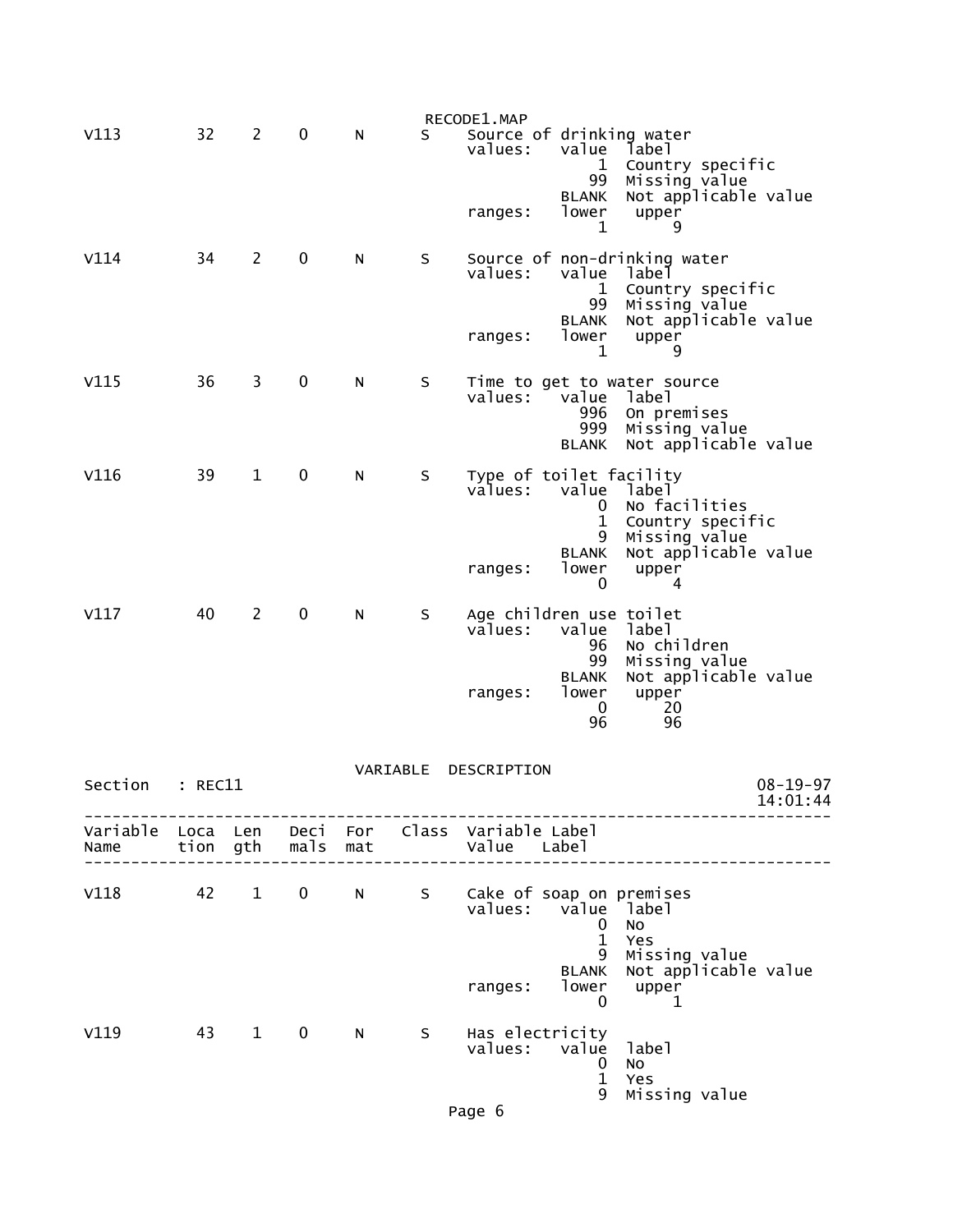|                 |    |              |                   |              |     | RECODE1.MAP                                                    |                                             |                                                                 |                            |
|-----------------|----|--------------|-------------------|--------------|-----|----------------------------------------------------------------|---------------------------------------------|-----------------------------------------------------------------|----------------------------|
|                 |    |              |                   |              |     | ranges:                                                        | lower<br>$\mathbf 0$                        | BLANK Not applicable value<br>upper<br>1                        |                            |
| V120            | 44 | $\mathbf{1}$ | $\mathbf 0$       | N            | S   | Has radio<br>values:                                           | value label<br>$\mathbf{0}$<br>$\mathbf{1}$ | No<br>Yes                                                       |                            |
|                 |    |              |                   |              |     | ranges:                                                        | 9<br>lower<br>$\mathbf{0}$                  | Missing value<br>BLANK Not applicable value<br>upper<br>1       |                            |
| V121            | 45 | $\mathbf{1}$ | $\mathbf 0$       | N            | S.  | Has television<br>values: value                                | $\mathbf 0$<br>$\mathbf{1}$<br>9            | label<br>No<br>Yes<br>Missing value                             |                            |
|                 |    |              |                   |              |     | ranges:                                                        | <b>BLANK</b><br>lower<br>0                  | Not applicable value<br>upper<br>1                              |                            |
| V122            | 46 | $\mathbf{1}$ | 0                 | N            | S – | Has refrigerator<br>values: value label                        | $\mathbf{0}$<br>$\mathbf{1}$                | No<br>Yes                                                       |                            |
|                 |    |              |                   |              |     | ranges:                                                        | 9<br>0                                      | Missing value<br>BLANK Not applicable value<br>lower upper<br>1 |                            |
| Section : REC11 |    |              |                   |              |     | VARIABLE DESCRIPTION                                           |                                             |                                                                 | $08 - 19 - 97$<br>14:01:44 |
| Name            |    |              |                   |              |     |                                                                |                                             |                                                                 |                            |
|                 |    |              | tion gth mals mat |              |     | Variable Loca Len Deci For Class Variable Label<br>Value Label |                                             |                                                                 |                            |
| V123            |    |              | 47 1 0 N          |              |     | s – Has bicycle<br>values: value label                         | 0<br>$\mathbf{1}$                           | No<br>Yes                                                       |                            |
|                 |    |              |                   |              |     | ranges:                                                        | 9<br><b>BLANK</b><br>lower<br>0             | Missing value<br>Not applicable value<br>upper<br>1             |                            |
| V124            | 48 | $\mathbf{1}$ | $\mathbf 0$       | $\mathsf{N}$ | S   | Has motorcycle<br>values:                                      | value<br>0<br>$\mathbf{1}$                  | label<br>No<br>Yes                                              |                            |
|                 |    |              |                   |              |     | ranges:                                                        | 9<br><b>BLANK</b><br>lower<br>$\mathbf{0}$  | Missing value<br>Not applicable value<br>upper<br>1             |                            |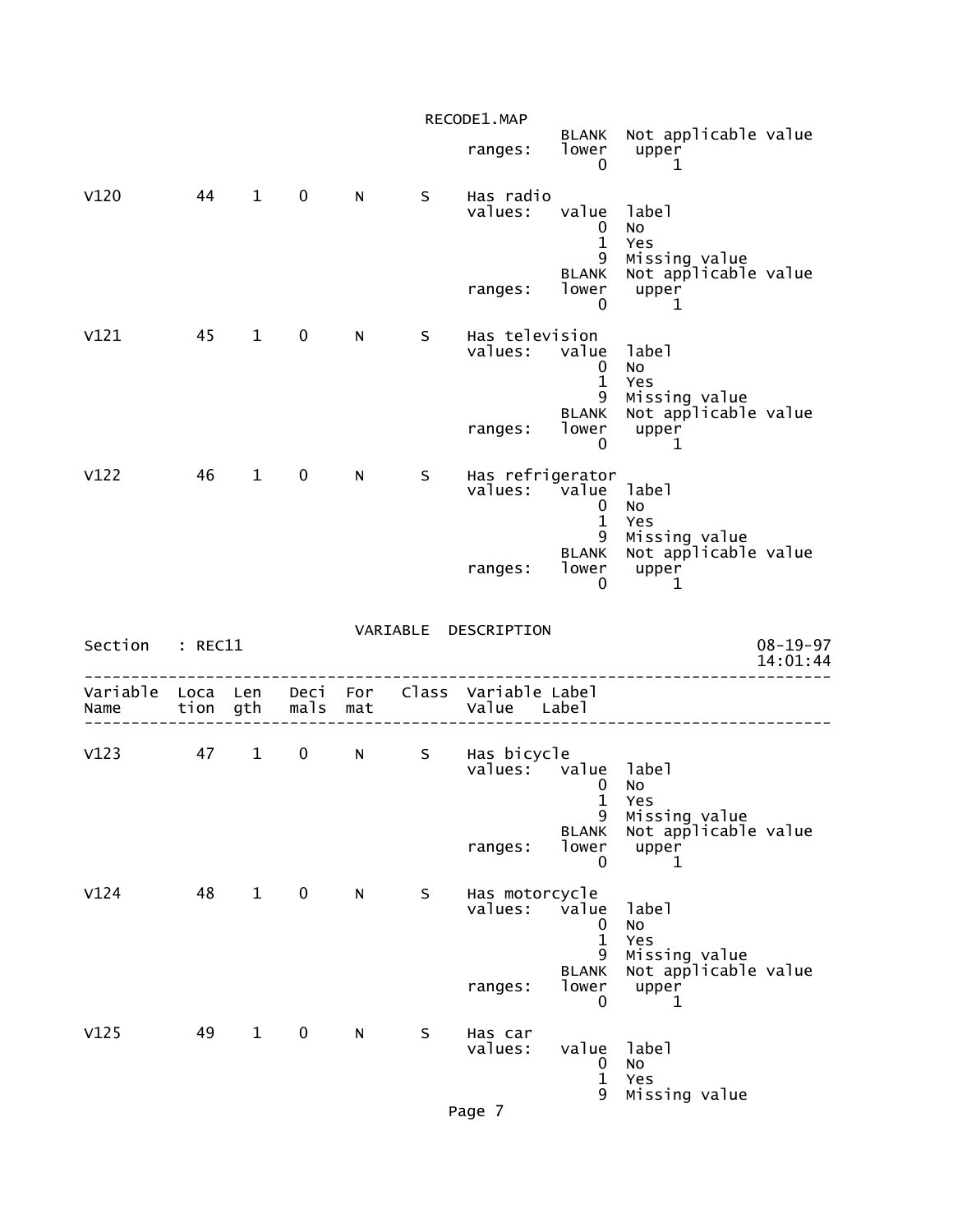|                           |          |                |                  |     |   | RECODE1.MAP                               |                                  |                                                                 |  |
|---------------------------|----------|----------------|------------------|-----|---|-------------------------------------------|----------------------------------|-----------------------------------------------------------------|--|
|                           |          |                |                  |     |   | ranges:                                   | 0                                | BLANK Not applicable value<br>lower upper<br>1                  |  |
| V126                      | 50       | $\overline{1}$ | $\mathbf 0$      | N   | S | Has tractor<br>values:                    | value label<br>0<br>$\mathbf{1}$ | No<br>Yes                                                       |  |
|                           |          |                |                  |     |   | ranges:                                   | 9<br>0                           | Missing value<br>BLANK Not applicable value<br>lower upper<br>1 |  |
| V127                      | 51       | $1 \quad$      | $\mathbf 0$      | N   | S | Main floor material<br>values:            | value label<br>9                 | 1 Country specific<br>Missing value                             |  |
|                           |          |                |                  |     |   | ranges:                                   | <b>BLANK</b><br>$\mathbf{1}$     | Not applicable value<br>lower upper<br>7                        |  |
| V128                      | 52       | $1 \quad$      | $\mathbf 0$      | N   | S | Main wall material<br>values:             | value label                      | 1 Country specific<br>9 Missing value                           |  |
|                           |          |                |                  |     |   | ranges:                                   | $\mathbf{1}$                     | BLANK Not applicable value<br>lower upper<br>- 7                |  |
|                           |          |                |                  |     |   |                                           |                                  |                                                                 |  |
| Section                   | : REC11  |                |                  |     |   | VARIABLE DESCRIPTION                      |                                  | $08 - 19 - 97$<br>14:01:44                                      |  |
| Variable Loca Len<br>Name | tion gth |                | Deci<br>mals mat |     |   | For Class Variable Label<br>Value Label   |                                  |                                                                 |  |
| $V129$ 53                 |          | $1 \quad$      |                  | 0 N | S | Main roof material<br>values: value label | 9                                | 1 Country specific<br>Missing value                             |  |
|                           |          |                |                  |     |   | ranges:                                   | 1                                | BLANK Not applicable value<br>lower upper<br>7                  |  |
| V130                      | 54       | $\mathbf{1}$   | $\mathbf 0$      | N   | S | Religion<br>values:                       | value<br>9<br>BLANK              | label<br>Missing value<br>Not applicable value                  |  |
| V131                      | 55       | $2^{\circ}$    | $\mathbf 0$      | N   | S | Ethnicity<br>values:                      | value<br>99<br><b>BLANK</b>      | label<br>Missing value<br>Not applicable value                  |  |
| V132                      | 57       | $\mathbf{1}$   | $\mathbf 0$      | N   | S | Association membership<br>values:         | value label<br>9<br>BLANK        | Missing value<br>Not applicable value                           |  |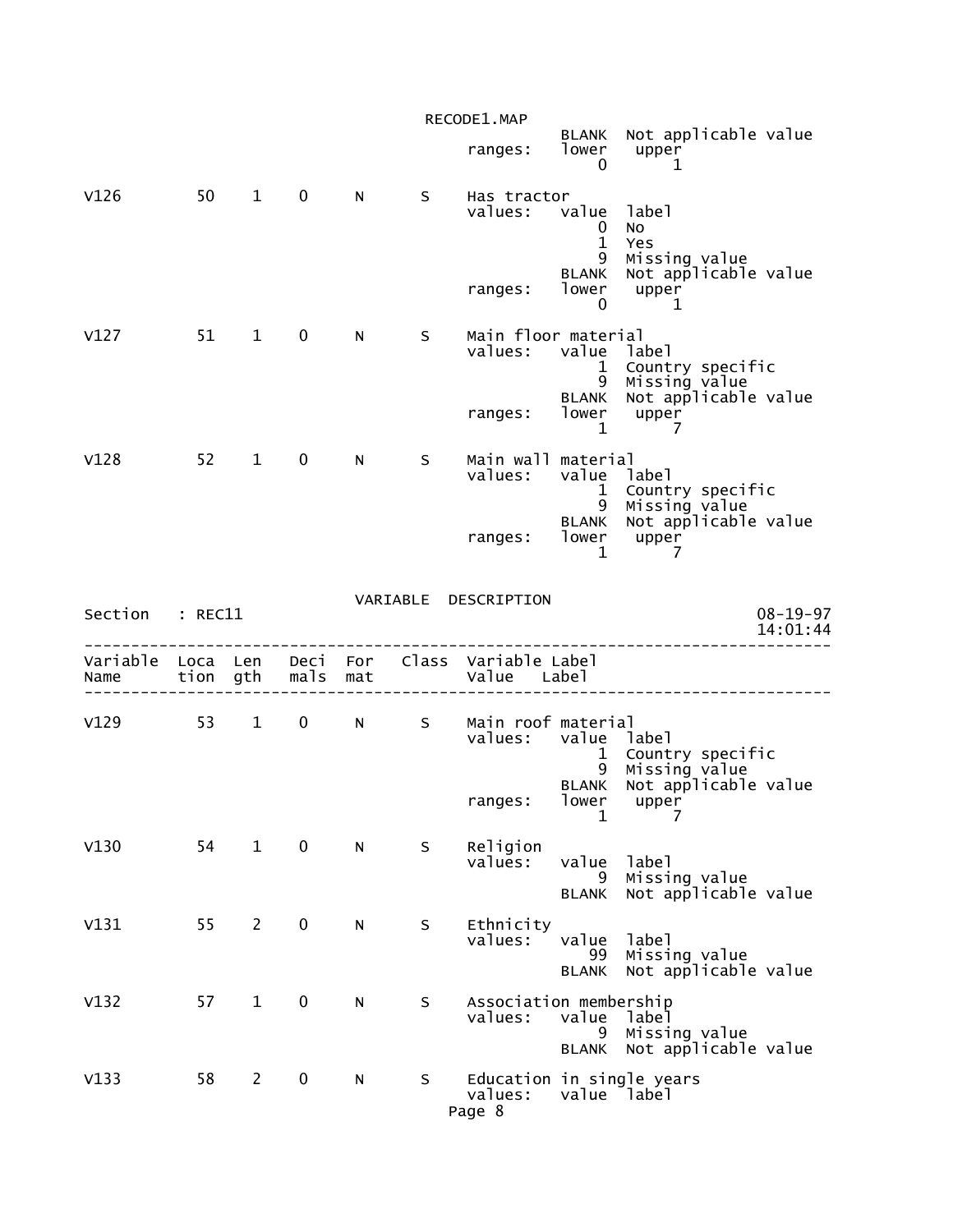|                 |               |                |             |              |                | RECODE1.MAP                                                                                                                                                                                                                                                                 |
|-----------------|---------------|----------------|-------------|--------------|----------------|-----------------------------------------------------------------------------------------------------------------------------------------------------------------------------------------------------------------------------------------------------------------------------|
|                 |               |                |             |              |                | 97 Inconsistent<br>99 Missing value<br>ranges: lower upper<br>0 20<br>97 97                                                                                                                                                                                                 |
| V134            | 60 1          |                | $\mathbf 0$ |              |                | N S De facto place of residence<br>values: value label<br>1 City<br>2 <sup>1</sup><br>Town<br>$\overline{3}$<br>Countryside<br>9 Missing value<br>ranges: lower upper                                                                                                       |
| V135            | 61 1          |                | $\mathbf 0$ | N            | S              | Usual resident or visitor<br>values: value label<br>1 Usual resident<br>2 Visitor<br>ranges: lower upper<br>$1 \qquad \qquad 2$                                                                                                                                             |
| V136            | $62 \qquad 2$ |                | $\mathbf 0$ |              | N <sub>S</sub> | Number of household members                                                                                                                                                                                                                                                 |
| $V137$ 64 2     |               |                | $\mathbf 0$ | $N \sim$     |                | S Number of children 5 and under                                                                                                                                                                                                                                            |
| Section : REC11 |               |                |             |              |                | VARIABLE DESCRIPTION<br>$08 - 19 - 97$<br>14:01:44                                                                                                                                                                                                                          |
|                 |               |                |             |              |                | Variable Loca Len Deci For Class Variable Label<br>Name tion gth mals mat value Label                                                                                                                                                                                       |
|                 |               |                |             |              |                | V138 66 2 0 N S Number of eligible women in HH                                                                                                                                                                                                                              |
| Section : REC21 |               |                |             |              |                | VARIABLE DESCRIPTION<br>$08 - 19 - 97$<br>14:01:44                                                                                                                                                                                                                          |
|                 |               |                |             |              |                | Variable Loca Len Deci For Class Variable Label<br>Name tion gth mals mat Value Label                                                                                                                                                                                       |
| BIDX            | 18            | $\overline{2}$ | $\mathbf 0$ | $\mathsf{N}$ | S              | Birth column number<br>ranges: lower<br>upper<br>20<br>1                                                                                                                                                                                                                    |
| <b>BORD</b>     | 20            | $\overline{2}$ | $\mathbf 0$ | N            | S              | Birth order number<br>ranges: lower<br>upper<br>1<br>20                                                                                                                                                                                                                     |
| BO.             | 22            | $\mathbf{1}$   | 0           | N            | S              | Child is twin<br>value<br>values:<br>label<br>Single birth<br>0<br>$\mathbf 1$<br>1st of multiple<br>$\overline{2}$<br>2nd of multiple<br>$\overline{\mathbf{3}}$<br>3rd of multiple<br>$\overline{4}$<br>4th of multiple<br>5th of multiple<br>5<br>lower upper<br>ranges: |
|                 |               |                |             |              |                | Page 9                                                                                                                                                                                                                                                                      |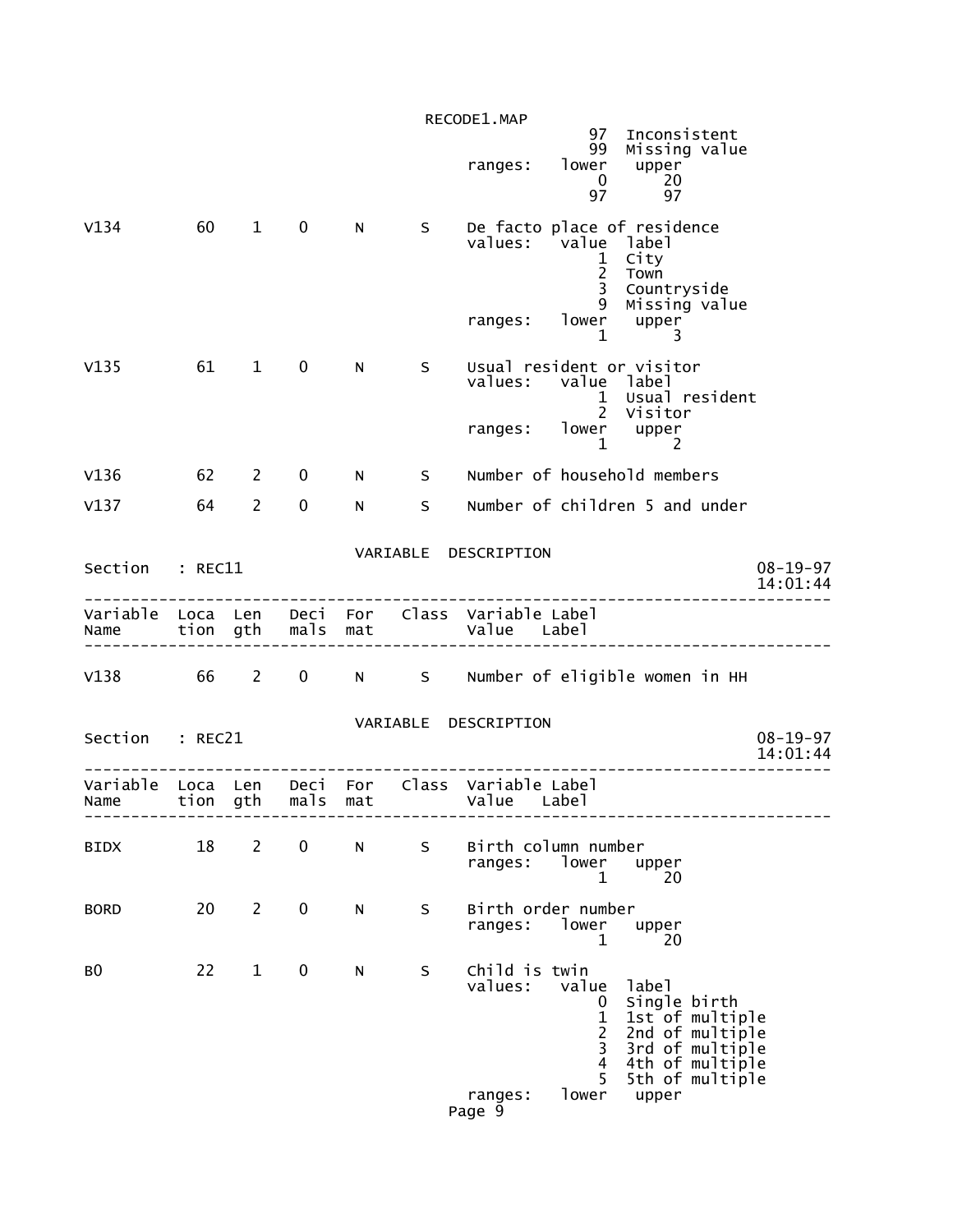|                  |          |                |             |                 |          | RECODE1.MAP                            | 0                                          | 5                                                                            |                            |
|------------------|----------|----------------|-------------|-----------------|----------|----------------------------------------|--------------------------------------------|------------------------------------------------------------------------------|----------------------------|
| B1               | 23       | $\overline{2}$ | $\mathbf 0$ | N               | S        | Month of birth<br>ranges: lower        | 1                                          | upper<br>12                                                                  |                            |
| B <sub>2</sub>   | 25       | $\overline{2}$ | $\mathbf 0$ | N               | $\sf S$  | Year of birth<br>ranges:               | lower<br>44                                | upper<br>89                                                                  |                            |
| B <sub>3</sub>   | 27       | 4              | 0           | N               | S        | Date of birth (CMC)                    |                                            |                                                                              |                            |
| <b>B4</b>        | 31       | $\mathbf{1}$   | 0           | N               | $\sf S$  | Sex of child<br>values:                | value label<br>$\mathbf{1}$<br>$2^{\circ}$ | Male<br>Female                                                               |                            |
|                  |          |                |             |                 |          | ranges:                                | lower<br>$\mathbf{1}$                      | upper<br>2                                                                   |                            |
| B <sub>5</sub>   | 32       | $\mathbf{1}$   | $\mathbf 0$ | N               | S        | Child is alive<br>values:              | value<br>0                                 | label<br>NO                                                                  |                            |
|                  |          |                |             |                 |          | ranges:                                | $\mathbf{1}$<br>lower<br>0                 | Yes<br>upper<br>1                                                            |                            |
| B <sub>6</sub>   | 33       | 3              | 0           | N               | S        | Age at death<br>values:                | value<br>997<br>998<br>999<br><b>BLANK</b> | label<br>Inconsistent<br>Don't know<br>Missing value<br>Not applicable value |                            |
| Section          | : REC21  |                |             |                 | VARIABLE | DESCRIPTION                            |                                            |                                                                              | $08 - 19 - 97$<br>14:01:44 |
| Variable<br>Name | Loca Len | tion gth       | mals        | Deci For<br>mat |          | Class Variable Label<br>Value Label    |                                            |                                                                              |                            |
| B7               | 36       | 2              | $\mathbf 0$ | N               | S        | values: value label<br>ranges:         | 90<br><b>BLANK</b><br>lower                | Age at death (months-imputed)<br>$90+$<br>Not applicable value<br>upper      |                            |
| B <sup>8</sup>   | 38       | $2^{\sim}$     | $\mathbf 0$ | $\mathsf{N}$    | S        | Current age of child                   | 0                                          | 90                                                                           |                            |
|                  |          |                |             |                 |          | values:<br>ranges:                     | ́value<br><b>BLANK</b><br>lower<br>0       | label<br>Not applicable value<br>upper<br>35                                 |                            |
| B <sub>9</sub>   | 40       | $\mathbf{1}$   | $\mathbf 0$ | $\mathsf{N}$    | S        | Child lives with respondent<br>values: | value<br>0<br>$\mathbf{1}$                 | label<br>No                                                                  |                            |
|                  |          |                |             |                 |          | ranges:                                | <b>BLANK</b><br>lower<br>$\mathbf{0}$      | Yes<br>Not applicable value<br>upper<br>1                                    |                            |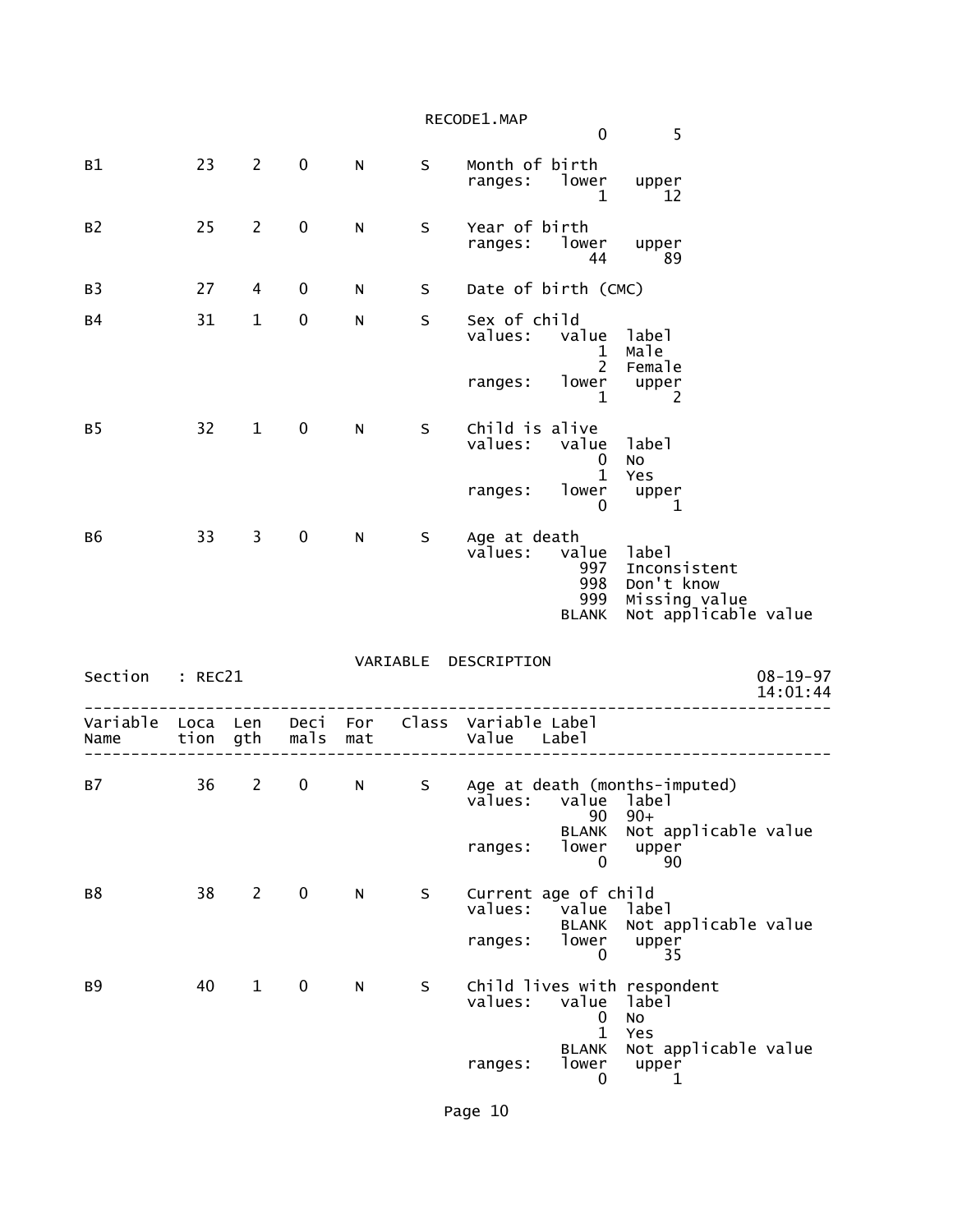|                 |    |                |             |              |   | RECODE1.MAP                                                                                                                                                                                                                                      |
|-----------------|----|----------------|-------------|--------------|---|--------------------------------------------------------------------------------------------------------------------------------------------------------------------------------------------------------------------------------------------------|
| <b>B10</b>      | 41 | $\mathbf{1}$   | $\mathbf 0$ | N            |   | S Completeness of information<br>value<br>label<br>values:<br>1 Month and year<br>2 Year and age - m imp<br>$\mathbf{3}$<br>Year - m imp, a calc<br>$\overline{4}$<br>Age - y calc, m imp<br>Month - date placed<br>None - date placed<br>5<br>6 |
|                 |    |                |             |              |   | lower upper<br>ranges:<br>1<br>6                                                                                                                                                                                                                 |
| <b>B11</b>      | 42 | $\mathbf{3}$   | $\mathbf 0$ | N            | S | Preceding birth interval<br>values: value label<br>BLANK Not applicable value                                                                                                                                                                    |
| <b>B12</b>      | 45 | 3              | $\mathbf 0$ | N.           | S | Succeeding birth interval<br>values: value label<br>BLANK Not applicable value                                                                                                                                                                   |
|                 |    |                |             |              |   | VARIABLE DESCRIPTION                                                                                                                                                                                                                             |
| Section : REC22 |    |                |             |              |   | $08 - 19 - 97$<br>14:01:44                                                                                                                                                                                                                       |
|                 |    |                |             |              |   | Variable Loca Len Deci For Class Variable Label<br>Name tion gth mals mat Value Label                                                                                                                                                            |
| V201 18 2 0     |    |                |             |              |   | N S Total children ever born<br>ranges: lower upper<br>0<br>$\overline{20}$                                                                                                                                                                      |
| V202            | 20 | $2^{\circ}$    | $\mathbf 0$ | $\mathsf{N}$ | S | Sons at home<br>ranges: lower upper<br>$\overline{0}$<br>20                                                                                                                                                                                      |
| V203            | 22 | $\mathbf{2}$   | $\mathbf 0$ | N            | S | Daughters at home<br>ranges: lower upper<br>$\Omega$<br>-20                                                                                                                                                                                      |
| V204            | 24 | $2^{\circ}$    | $\mathbf 0$ | N.           | S | Sons elsewhere<br>ranges: lower upper<br>20<br>0                                                                                                                                                                                                 |
| V205            | 26 | $\overline{2}$ | 0           | N            | S | Daughters elsewhere<br>lower<br>ranges:<br>upper<br>0<br>20                                                                                                                                                                                      |
| V206            | 28 | $\overline{2}$ | $\pmb{0}$   | N            | S | Sons who have died<br>lower<br>ranges:<br>upper<br>0<br>20                                                                                                                                                                                       |
| v207            | 30 | $\overline{2}$ | $\pmb{0}$   | N            | S | Daughters who have died<br>lower<br>ranges:<br>upper<br>20<br>0                                                                                                                                                                                  |
| <b>V208</b>     | 32 | $\mathbf{1}$   | $\pmb{0}$   | N            | S | Births in last five years<br>ranges:<br>lower<br>upper<br>0<br>6                                                                                                                                                                                 |
| V209            | 33 | $\mathbf{1}$   | 0           | N            | S | Births in past year<br>lower<br>ranges:<br>upper<br>0<br>4                                                                                                                                                                                       |
|                 |    |                |             |              |   | Page 11                                                                                                                                                                                                                                          |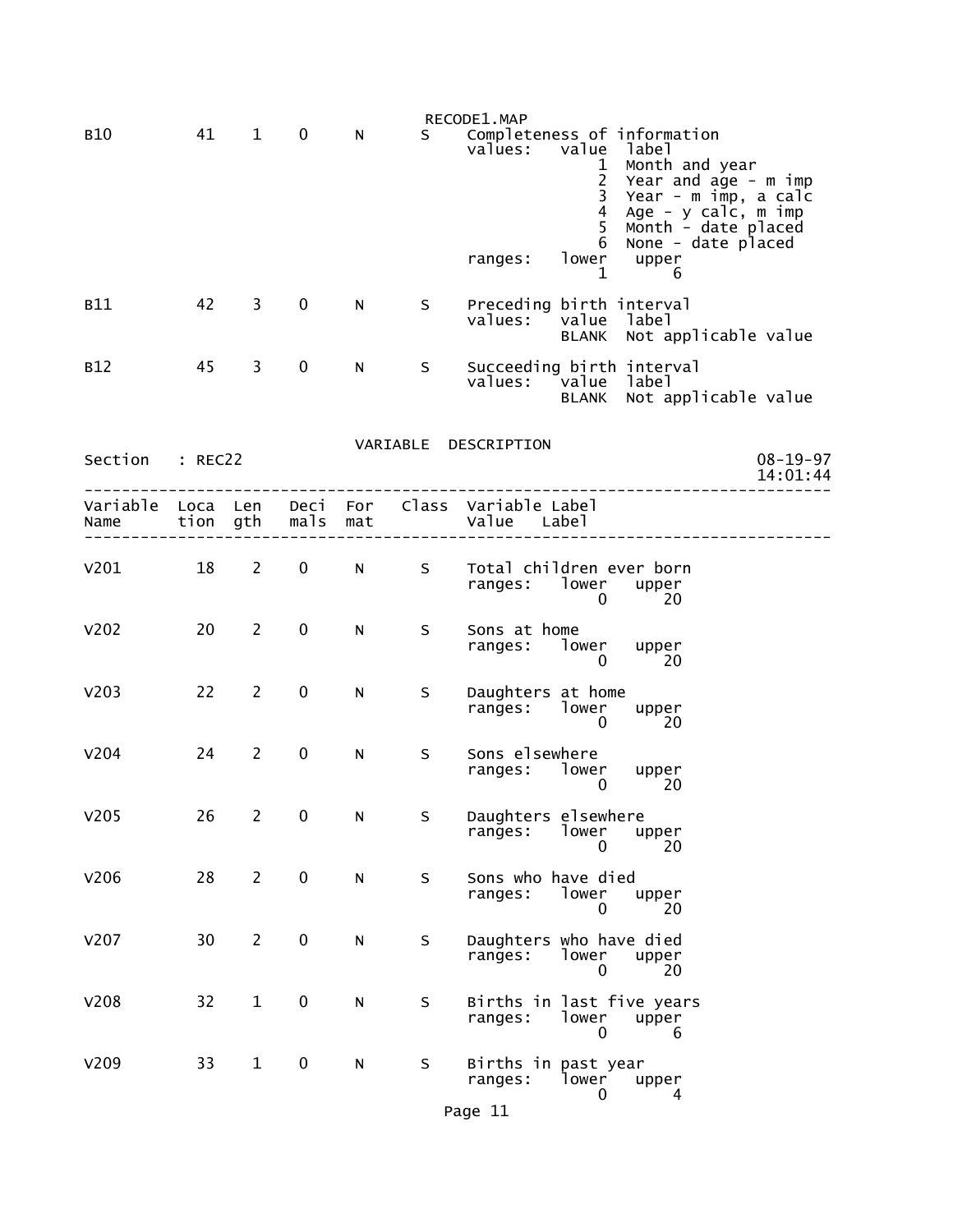|                  |    |                |                   |             |    | RECODE1.MAP                                                                                                                                                                                                                                        |
|------------------|----|----------------|-------------------|-------------|----|----------------------------------------------------------------------------------------------------------------------------------------------------------------------------------------------------------------------------------------------------|
| V <sub>210</sub> | 34 | $\mathbf{1}$   | 0                 | N           | S  | Births in month of interview<br>ranges:<br>lower upper<br>0<br>4                                                                                                                                                                                   |
| V211             | 35 | $\overline{4}$ | $\mathbf 0$       | N           | S. | Date of first birth (CMC)<br>values: value label<br>BLANK Not applicable value                                                                                                                                                                     |
| V <sub>212</sub> | 39 | $\overline{2}$ | 0                 | N           | S  | Age of respondent at 1st birth<br>vālues:<br>value<br>label<br>BLANK Not applicable value<br>ranges: lower upper<br>10<br>49                                                                                                                       |
| Section : REC22  |    |                |                   |             |    | VARIABLE DESCRIPTION<br>$08 - 19 - 97$<br>14:01:44                                                                                                                                                                                                 |
| Name             |    |                | tion gth mals     | mat         |    | Variable Loca Len Deci For Class Variable Label<br>Value Label                                                                                                                                                                                     |
| $V213$ 41        |    | $1 \quad$      | $0 \qquad \qquad$ | $N$ and $N$ |    | S Currently pregnant<br>values: value label<br>No or unsure<br>$\mathbf{0}$<br>$\mathbf{1}$<br>Yes                                                                                                                                                 |
|                  |    |                |                   |             |    | ranges: lower<br>upper<br>$\Omega$<br>-1                                                                                                                                                                                                           |
| V <sub>214</sub> | 42 | $\overline{2}$ | 0                 | N           | S. | Duration of current pregnancy<br>values:<br>value label<br>Not applicable value<br><b>BLANK</b><br>lower<br>ranges:<br>upper<br>$\mathbf{1}$<br>10                                                                                                 |
| V <sub>215</sub> | 44 | 3              | $\mathbf 0$       | N           | S  | Time since last menstrual perd<br>values: value<br>1abe1<br>994<br>Currently pregnant<br>Before last birth<br>995<br>996<br>Never menstruated<br>Don't know<br>998<br>Missing value<br>999<br>BLANK Not applicable value                           |
| V <sub>216</sub> | 47 | $\mathbf{1}$   | $\mathbf 0$       | N           | S  | Menstruated in last six weeks<br>value<br>values:<br>label<br>No<br>0<br>$\mathbf{1}$<br>Yes<br>Not applicable value<br><b>BLANK</b><br>lower<br>ranges:<br>upper                                                                                  |
|                  |    |                |                   |             |    | 0<br>1                                                                                                                                                                                                                                             |
| V <sub>217</sub> | 48 | $\mathbf{1}$   | 0                 | N           | S  | Knowledge of ovulatory cycle<br>values:<br>value<br>label<br>During her period<br>1<br>2<br>After period ended<br>3<br>Middle of the cycle<br>Before period begins<br>4<br>5<br>At any time<br>$\,6$<br><b>Other</b><br>Don't know<br>8<br>Page 12 |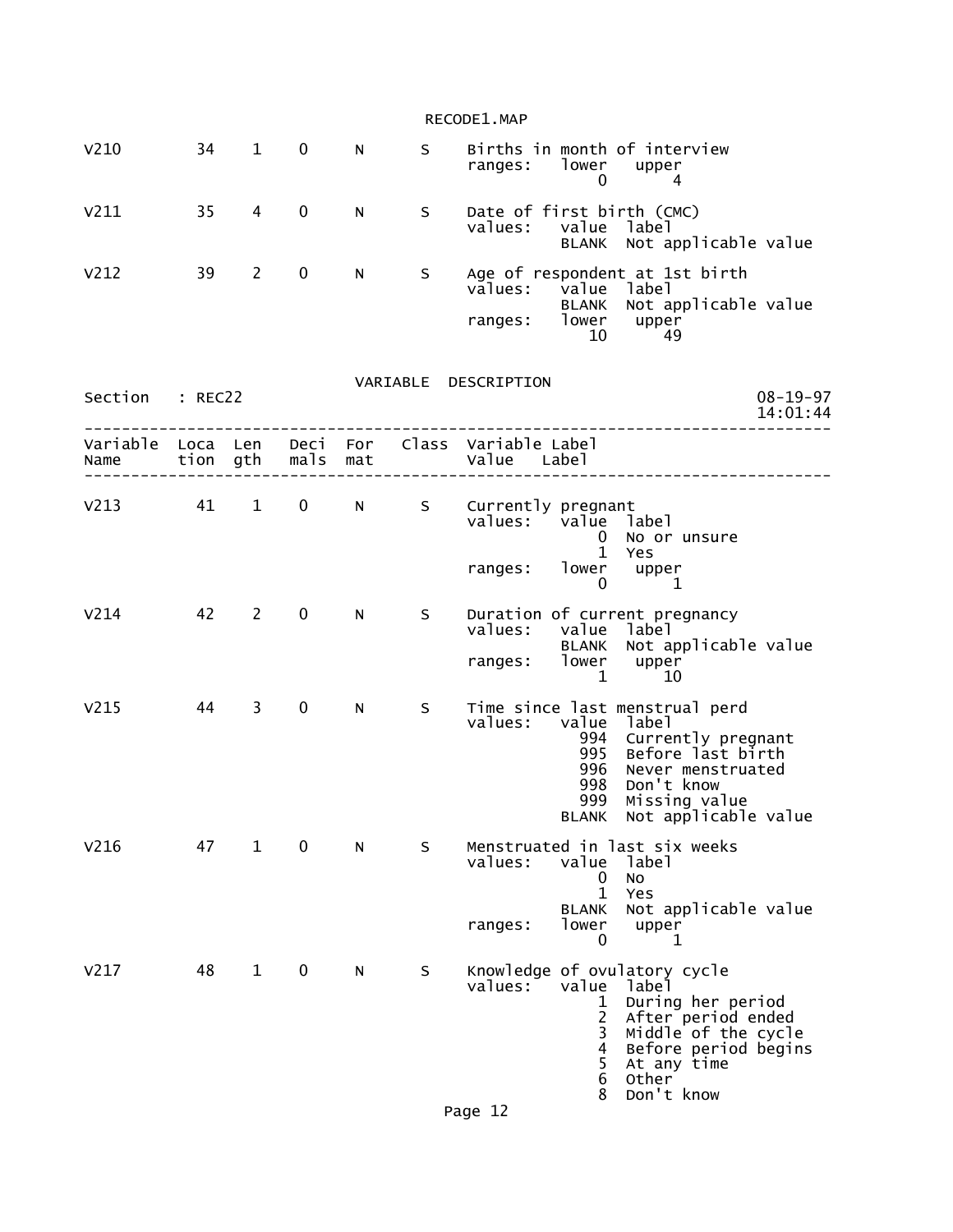|                  |    |              |               |             |     | RECODE1.MAP                                                    |                |                                                                                                         |                            |
|------------------|----|--------------|---------------|-------------|-----|----------------------------------------------------------------|----------------|---------------------------------------------------------------------------------------------------------|----------------------------|
|                  |    |              |               |             |     | ranges: lower upper                                            | 8              | 9 Missing value<br>$\frac{1}{2}$ 6<br>8                                                                 |                            |
| V218             | 49 | $2^{\sim}$   | $\mathbf 0$   | N           | S   | Number of living children<br>ranges: $10wer$ upper<br>0 20     | 0              | 20                                                                                                      |                            |
| Section : REC22  |    |              |               |             |     | VARIABLE DESCRIPTION                                           |                |                                                                                                         | $08 - 19 - 97$<br>14:01:44 |
|                  |    |              |               |             |     |                                                                |                |                                                                                                         |                            |
| v219 51 2        |    |              | $\mathbf{0}$  |             |     | ranges: lower upper                                            | $\Omega$       | N S Living children + current preg<br>20                                                                |                            |
| V <sub>220</sub> |    | 53 1         | $\mathbf 0$   | N           | S   | values: value label                                            | $6\quad 6+$    | Living children + curr preg 6+                                                                          |                            |
|                  |    |              |               |             |     | ranges: lower upper                                            |                | $0 \qquad 6$                                                                                            |                            |
| V221             |    | 54 3         | $\mathbf 0$   | N           | S   | values: value label<br>ranges: lower upper<br>996 996          |                | Marriage to first birth int.<br>996 Negative interval<br>BLANK Not applicable value                     |                            |
| V222             |    | 57 3         | $\mathbf 0$   | N.          | S   | Last birth to interview<br>values: value label                 |                | BLANK Not applicable value                                                                              |                            |
| V <sub>223</sub> | 60 | $\mathbf{1}$ | $\mathbf 0$   | N           | S   | values: value label                                            | 5 <sup>5</sup> | Completeness of information<br>Month - exact date<br>6 None - date placed<br>BLANK Not applicable value |                            |
|                  |    |              |               |             |     | ranges:                                                        | lower<br>5.    | upper<br>6                                                                                              |                            |
| V224 61 2 0      |    |              |               | $N$ and $N$ | S   | Entries in birth history<br>ranges: lower upper                | $\Omega$       | 20                                                                                                      |                            |
| Section : REC31  |    |              |               |             |     | VARIABLE DESCRIPTION                                           |                |                                                                                                         | $08 - 19 - 97$<br>14:01:44 |
| Name             |    |              | tion gth mals | mat         |     | Variable Loca Len Deci For Class Variable Label<br>Value Label |                |                                                                                                         |                            |
| V301             | 18 |              | $1 \quad 0$   | N           | S – | Knowledge of any method<br>values: value label                 |                | 0 Knows no method                                                                                       |                            |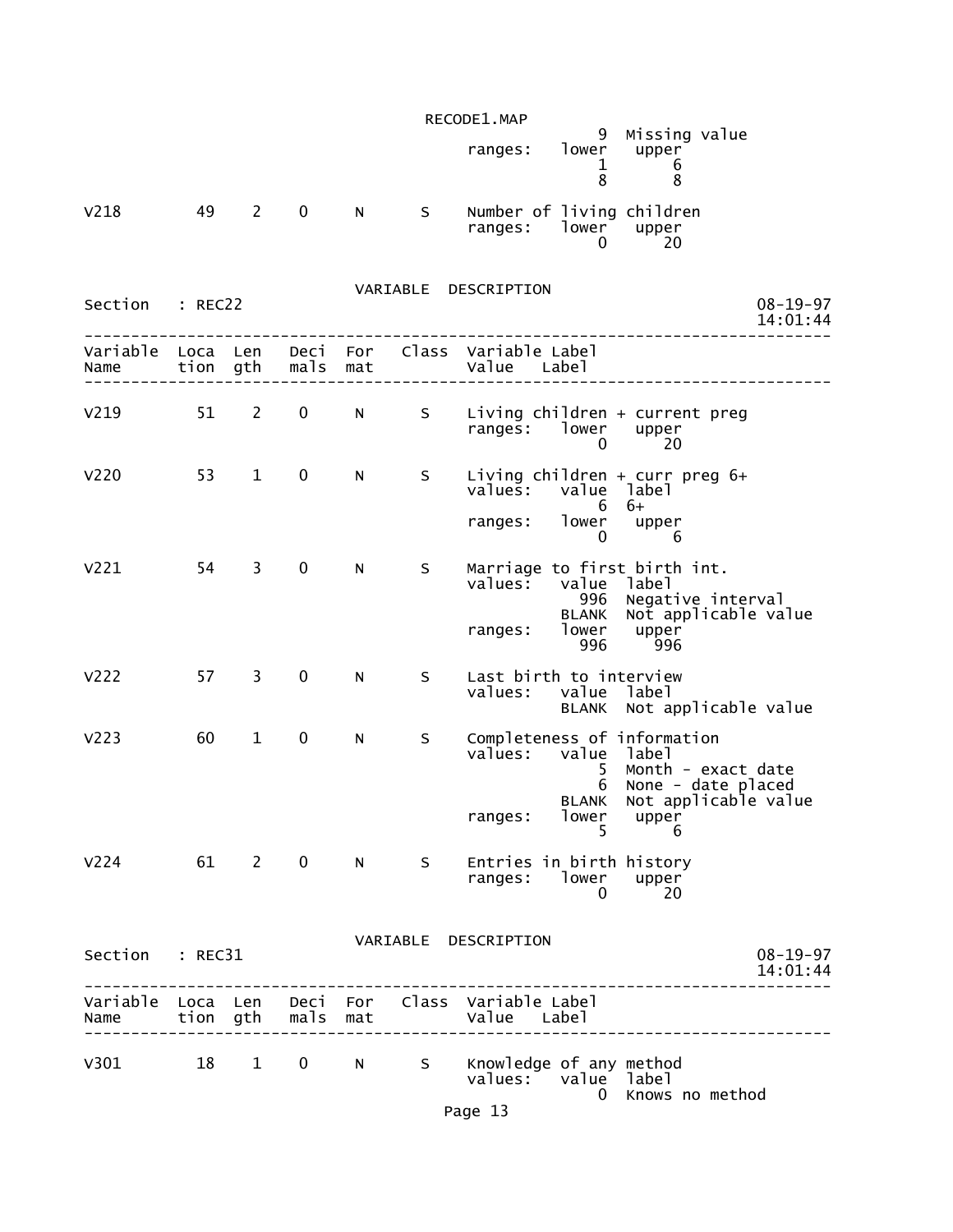|         |         |              |                     |   |          | RECODE1.MAP                                                    |                                              |                                                                                        |
|---------|---------|--------------|---------------------|---|----------|----------------------------------------------------------------|----------------------------------------------|----------------------------------------------------------------------------------------|
|         |         |              |                     |   |          | ranges:                                                        | $\mathbf{1}$<br>$\overline{c}$<br>lower<br>0 | Knows only trad. mth<br>Knows modern method<br>upper<br>2                              |
| V302    | 19      | $\mathbf{1}$ | $\mathbf 0$         | N | S        | Ever use of any method<br>values:                              | value<br>0<br>$\mathbf 1$<br>$\overline{2}$  | label<br>Never used<br>Used only trad. meth<br>Used modern method                      |
|         |         |              |                     |   |          | ranges:                                                        | lower<br>0                                   | upper<br>2                                                                             |
| V303    | 20      | $\mathbf{1}$ | 0                   | N | $\sf S$  | values:                                                        | value<br>0<br>$\mathbf{1}$                   | Knows source for modern method<br>label<br>Doesn't know source<br>Knows sourc.mod.meth |
|         |         |              |                     |   |          | ranges:                                                        | lower<br>0                                   | upper<br>1                                                                             |
| V304    | 21      | $\mathbf{1}$ | 0                   | N | М        | Knows method<br>values:                                        | value<br>0<br>1<br>2                         | label<br>No<br>Yes, spontaneously<br>Yes, probed                                       |
|         |         |              |                     |   |          | ranges:                                                        | 8<br>9<br>lower<br>0<br>8                    | Not asked<br>Missing value<br>upper<br>2<br>8                                          |
| V305    | 22      | $\mathbf{1}$ | 0                   | N | М        | Ever used method<br>values:                                    | value<br>0<br>$\mathbf{1}$<br>9              | label<br>No<br>Yes<br>Missing value                                                    |
|         |         |              |                     |   |          | ranges:                                                        | <b>BLANK</b><br>lower<br>0                   | Not applicable value<br>upper<br>1                                                     |
| Section | : REC31 |              |                     |   | VARIABLE | DESCRIPTION                                                    |                                              | $08 - 19 - 97$<br>14:01:44                                                             |
| Name    |         |              | tion gth  mals  mat |   |          | Variable Loca Len Deci For Class Variable Label<br>Value Label |                                              |                                                                                        |
| V306    |         |              |                     |   |          | 23 2 0 N M Source known for method<br>values: value label      | 98<br>99                                     | 1 Country specific<br>Don't know<br>Missing value                                      |
|         |         |              |                     |   |          | ranges:                                                        | <b>BLANK</b><br>1<br>98                      | Not applicable value<br>lower upper<br>13<br>98                                        |
| V307    |         | $25 \quad 1$ | $\mathbf 0$         | N | М        | values: value label                                            |                                              | Source for method by type<br>0 Don't know source<br>1 Govt Clinical/Pharm              |
|         |         |              |                     |   |          | Page 14                                                        |                                              |                                                                                        |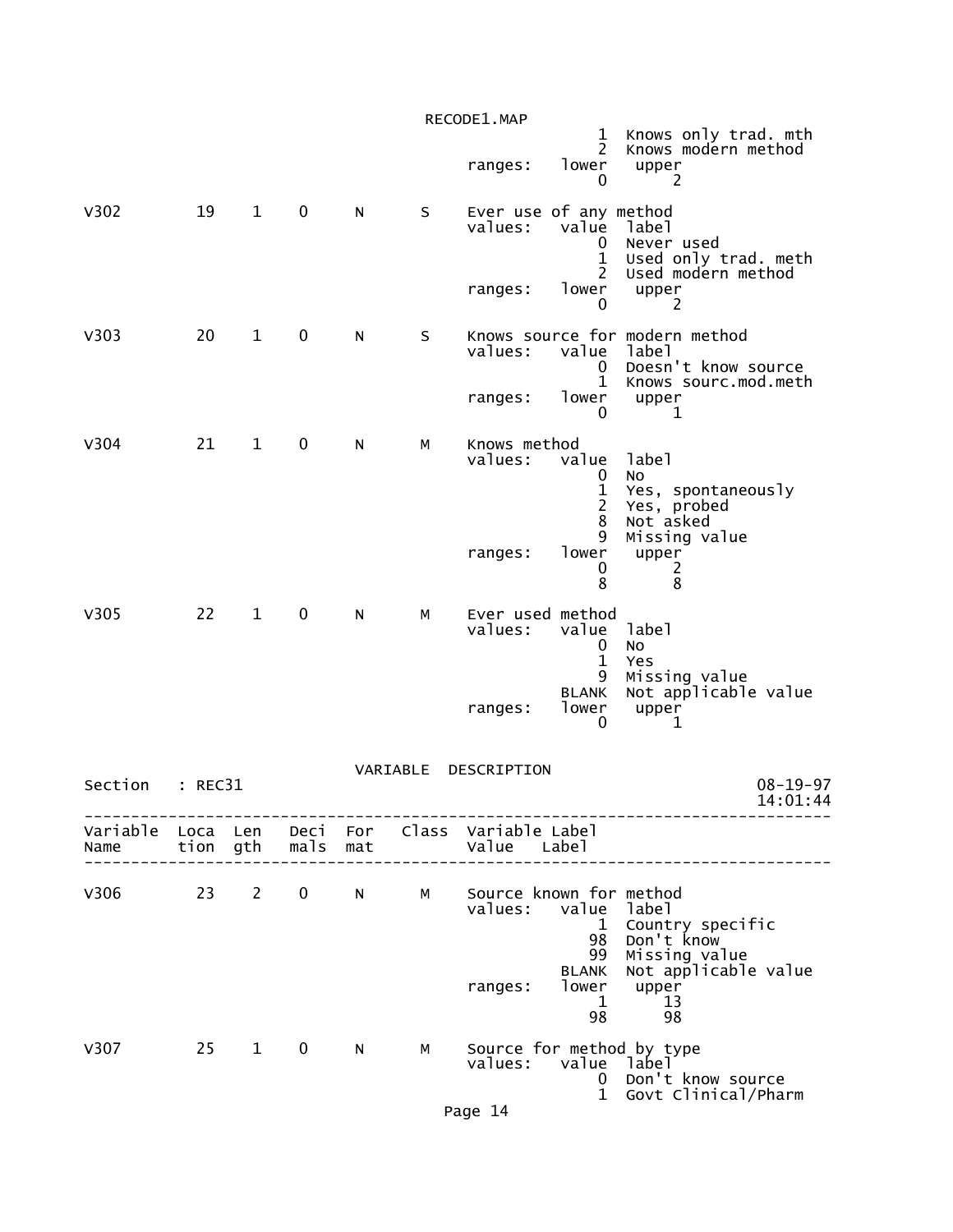RECODE1.MAP 2 Govt Home/Comm deliv 3 Private Clin/Deliv 4 Private Pharmacy 5 Church,friends,books denotes the control of the control of the control of the control of the control of the control of the control of the control of the control of the control of the control of the control of the control of the control of the 7 Nowhere 9 Missing value BLANK Not applicable value<br>ranges: lower upper  $\begin{bmatrix} 1 & 0 \\ 0 & 7 \end{bmatrix}$ <u>0 7</u> V308 26 2 0 N M Main problem with method values: value label denotes the control of the control of the control of the control of the control of the control of the control of the control of the control of the control of the control of the control of the control of the control of the 1 Country specific 98 Don't know 99 Missing value BLANK Not applicable value<br>lower upper ranges: lower upper  $\sim$  0 11 98 98 VARIABLE DESCRIPTION Section : REC31 08-19-97<br>14:01:44 08-19-97 14:01:44 -------------------------------------------------------------------------------- Variable Loca Len Deci For Class Variable Label Name tion gth mals mat Value Label -------------------------------------------------------------------------------- V309 28 2 0 N M Main problem with method values: value label (1899) values: value label (1899) value label (1899) value label (1899) value ( 0 No problem 1 To become pregnant 2 Not effective 3 Husband disapproved 4 Health concerns 5 Access/availability 6 Costs too much 7 Inconvenient to use 8 Infrequent sex 9 Method permanent 10 Fatalistic 11 Other 98 Don't know 99 Missing value BLANK Not applicable value ranges: lower upper  $\sim$  0  $\sim$  11 98 98 VARIABLE DESCRIPTION Section : REC32 08-19-97<br>14:01:44 08-19-97 14:01:44 -------------------------------------------------------------------------------- Variable Loca Len Deci For Class Variable Label Name tion gth mals mat Value Label -------------------------------------------------------------------------------- V310 18 2 0 N S Living children at first use values: value label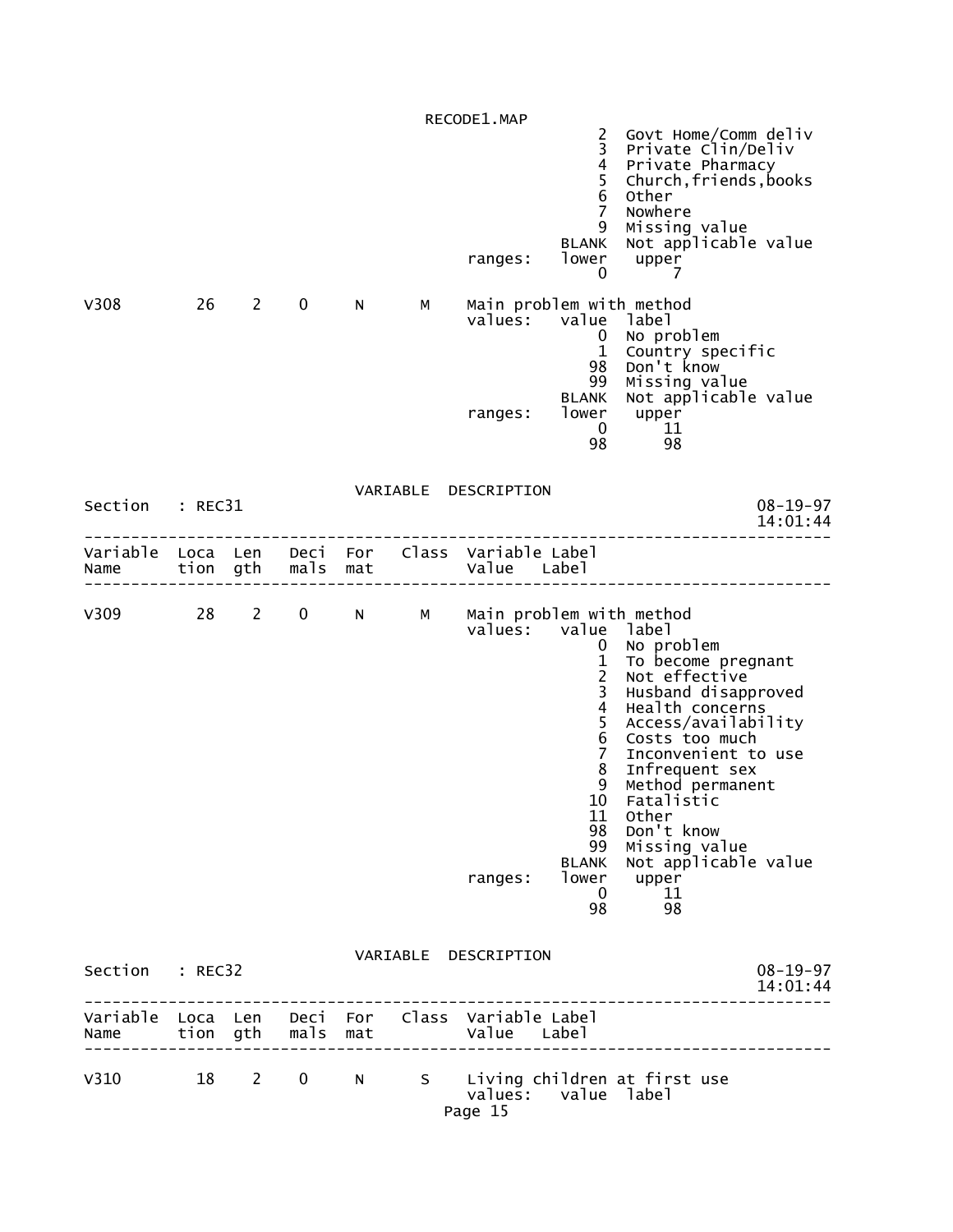|                 |    |                |             |   |   | RECODE1.MAP                               | 99                                                                                                                                                                          | Missing value                                                                                                                                                                                                                                                                                                                          |
|-----------------|----|----------------|-------------|---|---|-------------------------------------------|-----------------------------------------------------------------------------------------------------------------------------------------------------------------------------|----------------------------------------------------------------------------------------------------------------------------------------------------------------------------------------------------------------------------------------------------------------------------------------------------------------------------------------|
|                 |    |                |             |   |   | ranges:                                   | <b>BLANK</b><br>lower<br>0                                                                                                                                                  | Not applicable value<br>upper<br>20                                                                                                                                                                                                                                                                                                    |
| V311            | 20 | $\mathbf{1}$   | $\mathbf 0$ | N | S | values:<br>ranges:                        | value label<br>4<br>5<br>9<br>lower                                                                                                                                         | Children at first use (grpd)<br>$4+$<br>Never used<br>Missing value<br>upper                                                                                                                                                                                                                                                           |
|                 |    |                |             |   |   |                                           | 0                                                                                                                                                                           | 5                                                                                                                                                                                                                                                                                                                                      |
| V312            | 21 | $\overline{2}$ | 0           | N | S | values:<br>ranges:                        | value<br>0<br>$\mathbf 1$<br>$\frac{1}{3}$<br>$\overline{4}$<br>5<br>$\,6$<br>$\overline{7}$<br>8<br>9<br>10 <sup>°</sup><br>11<br>12<br>13<br>14<br>15<br>99<br>lower<br>0 | Current contraceptive method<br>Tabel<br>Not using<br>Pill<br>IUD<br>Injections<br>Diaphragm/Foam/Jelly<br>Condom<br>Female Sterilization<br>Male Sterilization<br>Periodic Abstinence<br>Withdrawal<br>Other<br>Norplant<br>Abstinence<br>Specific method 1<br>Specific method 2<br>Specific method 3<br>Missing value<br>upper<br>15 |
| V313            | 23 | $\mathbf{1}$   | 0           | N | S | values:                                   | value<br>0<br>$\mathbf{1}$<br>$\overline{2}$<br>9                                                                                                                           | Current use by method type<br>label<br>No method<br>Traditional method<br>Modern method<br>Missing value                                                                                                                                                                                                                               |
|                 |    |                |             |   |   | ranges:                                   | lower<br>$\mathbf{0}$                                                                                                                                                       | upper<br>2                                                                                                                                                                                                                                                                                                                             |
| Section : REC32 |    |                |             |   |   | VARIABLE DESCRIPTION                      |                                                                                                                                                                             | $08 - 19 - 97$<br>14:01:44                                                                                                                                                                                                                                                                                                             |
|                 |    |                |             |   |   |                                           |                                                                                                                                                                             |                                                                                                                                                                                                                                                                                                                                        |
| V314 24 1 0 N   |    |                |             |   | S | values: value label<br>ranges:<br>Page 16 | $\mathbf{1}$<br>$\frac{2}{3}$<br>$\overline{4}$<br>5<br>9<br><b>BLANK</b>                                                                                                   | Method of periodic abstinence<br>Calendar<br>Body temperature<br>Cervical mucus<br>Body temp. & mucus<br>Other<br>Missing value<br>Not applicable value<br>lower upper                                                                                                                                                                 |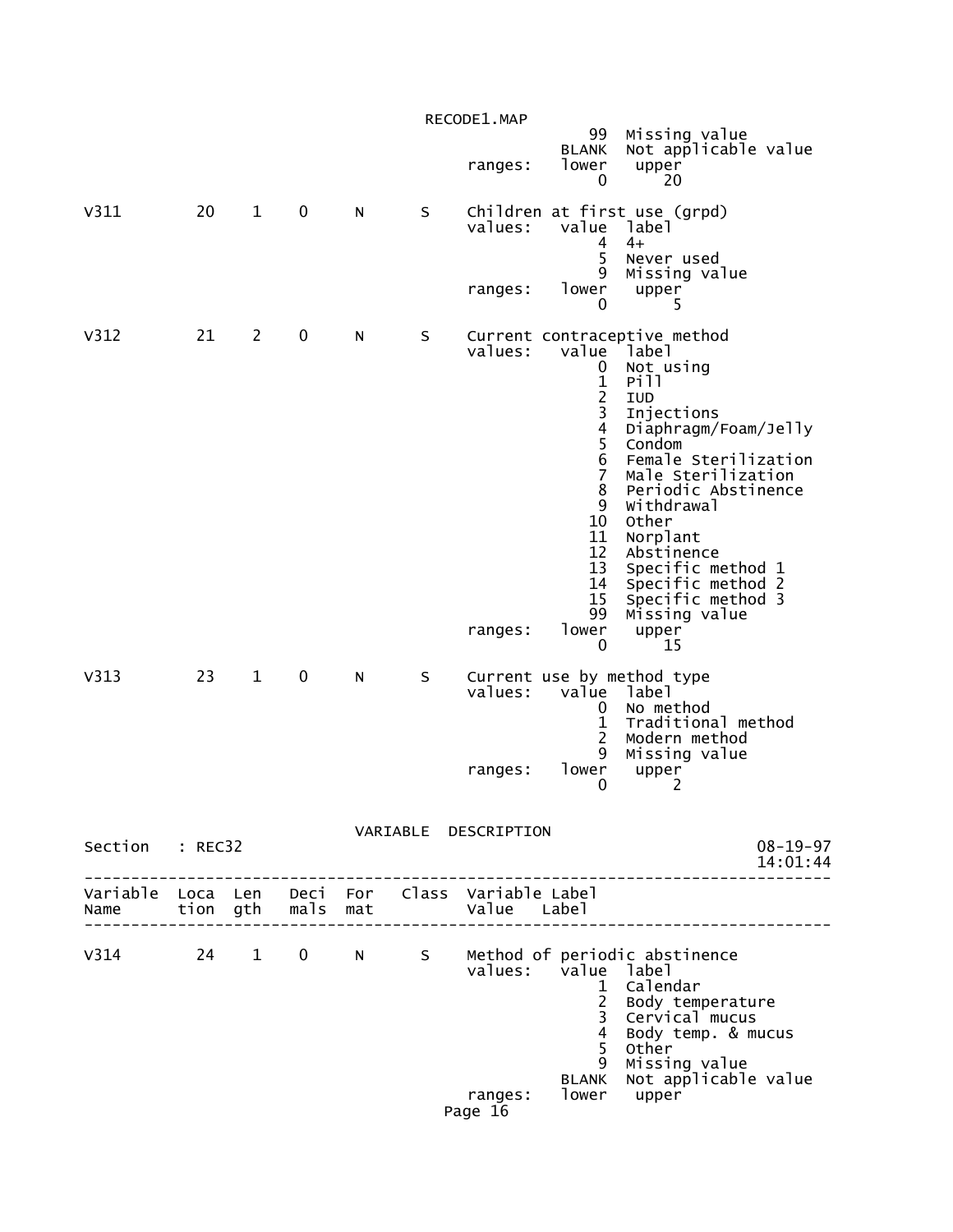| RECODE1.MAP |  |
|-------------|--|
|-------------|--|

|                           |    |              |              |     |    |                                                  | $\mathbf 1$                                                                    | 5                                                                                                                                                     |                |
|---------------------------|----|--------------|--------------|-----|----|--------------------------------------------------|--------------------------------------------------------------------------------|-------------------------------------------------------------------------------------------------------------------------------------------------------|----------------|
| V315                      | 25 | 2            | $\mathbf 0$  | N   | S  | Month of sterilization<br>values:                | value                                                                          | label<br>BLANK Not applicable value                                                                                                                   |                |
|                           |    |              |              |     |    | ranges:                                          | lower<br>1                                                                     | upper<br>12                                                                                                                                           |                |
| V316                      | 27 | $2^{\circ}$  | $\mathbf 0$  | N   | S. | Year of sterilization<br>values: value           |                                                                                | label                                                                                                                                                 |                |
|                           |    |              |              |     |    | ranges:                                          | lower<br>44                                                                    | BLANK Not applicable value<br>upper<br>89                                                                                                             |                |
| V317                      | 29 | 4            | $\mathbf{0}$ | N   | S. | values:                                          | value                                                                          | Date of sterilization (CMC)<br>label<br>BLANK Not applicable value                                                                                    |                |
| V318                      | 33 | $\mathbf 1$  | 0            | N   | S. | values:                                          | value<br>$\mathbf{1}$<br>$\mathbf{3}$<br>5 <sup>1</sup><br><b>BLANK</b>        | Completeness of information<br>label<br>Month and year<br>Year - m imp, a calc<br>Month - date placed<br>6 None - date placed<br>Not applicable value |                |
|                           |    |              |              |     |    | ranges:                                          | lower<br>1                                                                     | upper<br>6                                                                                                                                            |                |
| V319                      | 34 | $\mathbf 1$  | 0            | N   | S  | values: value label                              | 1<br>$\overline{2}$<br>$\overline{3}$<br>$\overline{4}$<br>5 <sup>1</sup><br>6 | Years since sterilization<br>$\langle 2 \rangle$<br>$2 - 3$<br>$4 - 5$<br>6-7<br>$8 - 9$<br>$10+$                                                     |                |
|                           |    |              |              |     |    | ranges:                                          | $\mathbf{1}$                                                                   | BLANK Not applicable value<br>lower upper<br>6                                                                                                        |                |
| Section : REC32           |    |              |              |     |    | VARIABLE DESCRIPTION                             |                                                                                |                                                                                                                                                       | $08 - 19 - 97$ |
|                           |    |              |              |     |    |                                                  |                                                                                |                                                                                                                                                       | 14:01:44       |
| Variable Loca Len<br>Name |    | tion gth     | Deci<br>mals | mat |    | For Class Variable Label<br>Value Label          |                                                                                |                                                                                                                                                       |                |
| <b>V320</b>               | 35 | $\mathbf{1}$ | 0            | N   | S  | Age at sterilization<br>المطول مبرادين بومبرادين |                                                                                |                                                                                                                                                       |                |

|      |    |              |   |   |   | values:<br>ranges: | value<br>3<br>4<br>6<br><b>BLANK</b><br>lower | label<br>$<$ 25<br>$25 - 29$<br>$30 - 34$<br>$35 - 39$<br>$40 - 44$<br>45-49<br>Not applicable value<br>upper |  |
|------|----|--------------|---|---|---|--------------------|-----------------------------------------------|---------------------------------------------------------------------------------------------------------------|--|
|      |    |              |   |   |   |                    |                                               |                                                                                                               |  |
| v321 | 36 | $\mathbf{1}$ | 0 | N | S | values:            | value                                         | Marital duration at steriliz.<br>label                                                                        |  |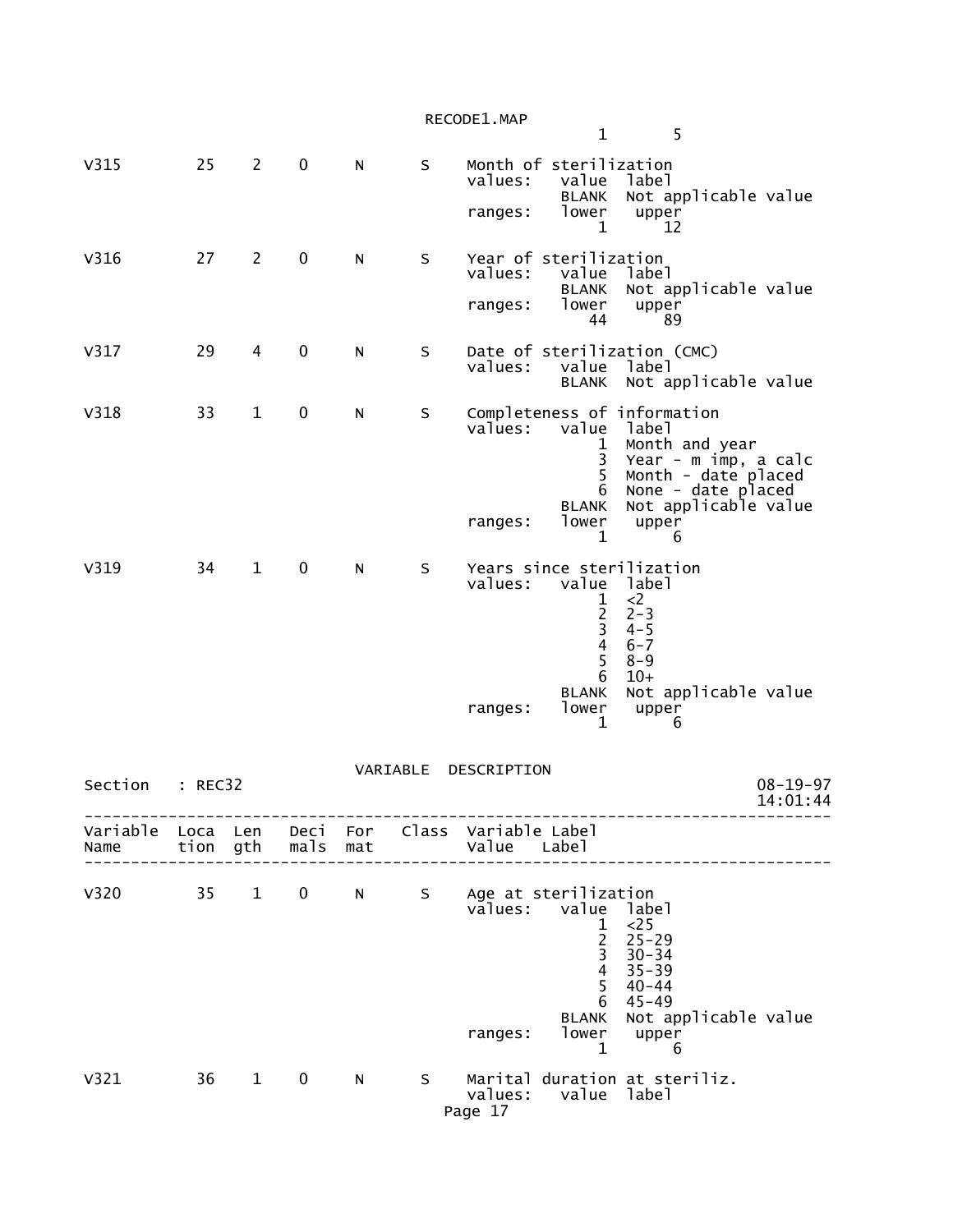|                  |                  |              |              |            |          | RECODE1.MAP                                                            | Single, before marr.<br>0                                                                                                                                                     |
|------------------|------------------|--------------|--------------|------------|----------|------------------------------------------------------------------------|-------------------------------------------------------------------------------------------------------------------------------------------------------------------------------|
|                  |                  |              |              |            |          |                                                                        | $\mathbf{1}$<br>$0 - 4$<br>$\frac{2}{3}$<br>$5 - 9$<br>$10 - 14$<br>$\overline{4}$<br>$15 - 19$<br>5<br>$20 - 24$<br>6<br>$25+$                                               |
|                  |                  |              |              |            |          | <b>BLANK</b><br>lower<br>ranges:                                       | Not applicable value<br>upper<br>0<br>6                                                                                                                                       |
| V322             | 37               | $\mathbf{1}$ | 0            | N          | S.       | Parity at sterilization<br>values:<br>value                            | label<br>$5+$<br>5.                                                                                                                                                           |
|                  |                  |              |              |            |          | <b>BLANK</b><br>lower<br>ranges:                                       | Not applicable value<br>upper<br>$\mathbf 0$<br>5                                                                                                                             |
| V323             | 38               | 2            | 0            | N          | S        | Brand of pill used<br>values:<br>value                                 | label<br>96<br>Not able to show<br>99<br>Missing value                                                                                                                        |
|                  |                  |              |              |            |          | <b>BLANK</b><br>lower<br>ranges:<br>96                                 | Not applicable value<br>upper<br>1<br>90<br>96                                                                                                                                |
| V324             | 40               | $\mathbf{1}$ | 0            | N          | S        | Using social marketing brand<br>value<br>values:                       | label<br>0<br>No<br>$\mathbf{1}$<br>Yes                                                                                                                                       |
|                  |                  |              |              |            |          | <b>BLANK</b><br>lower<br>ranges:                                       | Not applicable value<br>upper<br>0<br>1                                                                                                                                       |
| Section : REC32  |                  |              |              |            | VARIABLE | DESCRIPTION                                                            | $08 - 19 - 97$<br>14:01:44                                                                                                                                                    |
| Variable<br>Name | Loca Len<br>tion | gth          | Deci<br>mals | For<br>mat |          | Class Variable Label<br>Value<br>Labe <sub>1</sub>                     |                                                                                                                                                                               |
| V325             | 41               | 3            | 0            | N          | S        | Cost of pills<br>values:<br>value<br>996<br>998<br>999<br><b>BLANK</b> | label<br>Free<br>Don't know<br>Missing value<br>Not applicable value                                                                                                          |
| V326             | 44               | 2            | $\mathbf 0$  | N          | S        | values:<br>value<br><b>BLANK</b><br>lower<br>ranges:                   | Last source for current users<br>label<br>Country specific<br>1<br>Don't know<br>98<br>99<br>Missing value<br>Not applicable value<br>upper<br>13<br>$\mathbf{1}$<br>98<br>98 |
| V327             | 46               | $\mathbf{1}$ | 0            | N          | S –      | values:<br>value<br>Page 18                                            | Last source for users by type<br>label                                                                                                                                        |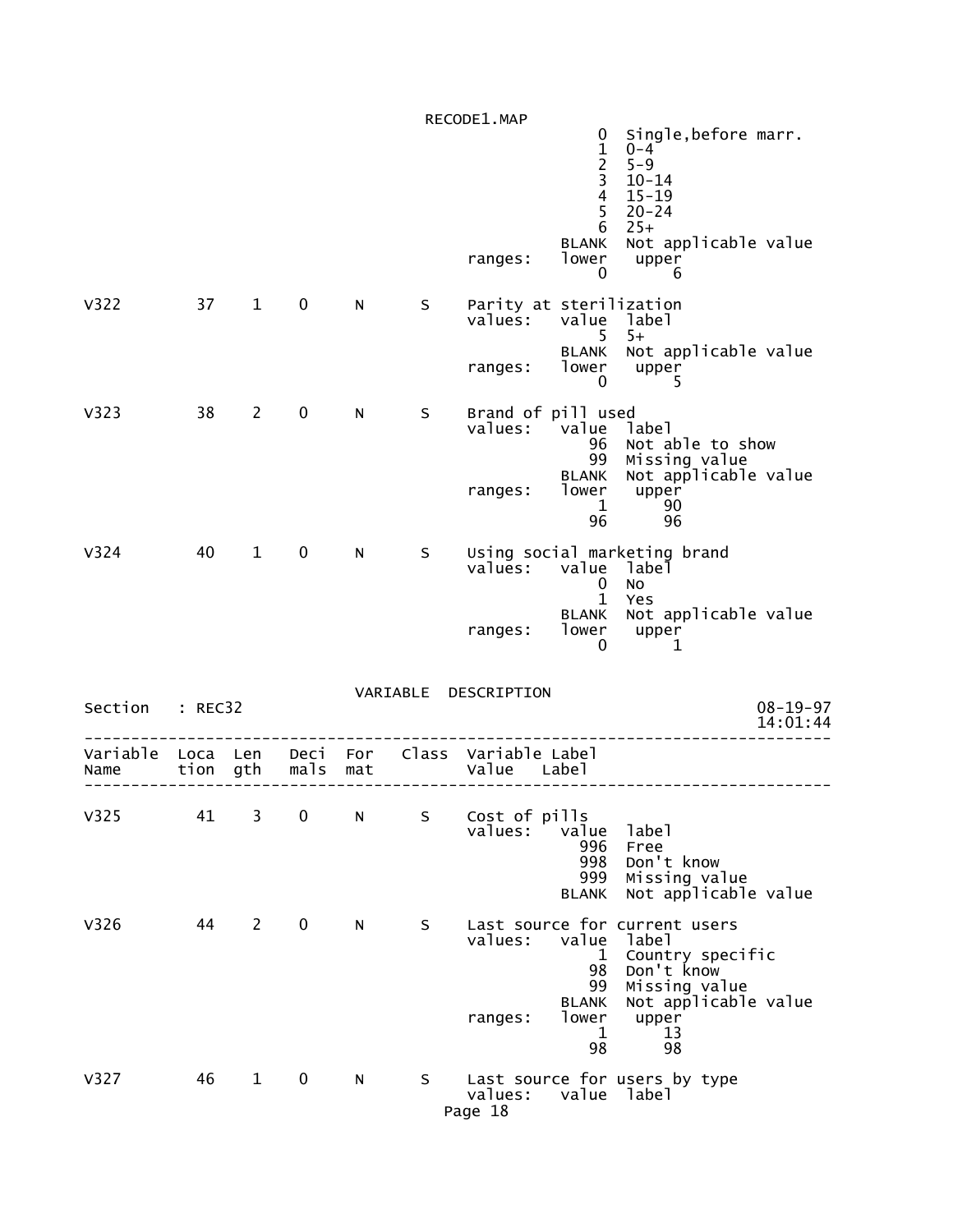|                  |              |              |              |            |   | RECODE1.MAP                   |                                                                                                                       |                                                                                                                                                                                                                                                                             |
|------------------|--------------|--------------|--------------|------------|---|-------------------------------|-----------------------------------------------------------------------------------------------------------------------|-----------------------------------------------------------------------------------------------------------------------------------------------------------------------------------------------------------------------------------------------------------------------------|
|                  |              |              |              |            |   | ranges:                       | $\mathbf{1}$<br>$\frac{2}{3}$<br>$\overline{\mathbf{4}}$<br>5<br>$\,6\,$<br>8<br>9<br><b>BLANK</b><br>lower<br>1<br>8 | Govt Clinical/Pharm<br>Govt Home/Comm deliv<br>Private Clin/Deliv<br>Private Pharmacy<br>Church, friends, books<br>Other<br>Don't know<br>Missing value<br>Not applicable value<br>upper<br>6<br>8                                                                          |
| V328             | 47           | $\mathbf{1}$ | 0            | N          | S | values:<br>ranges:            | 0<br>$\mathbf{1}$<br>9<br><b>BLANK</b><br>lower<br>$\mathbf 0$                                                        | Satisfaction with services<br>value label<br>No problems<br>Country specific<br>Missing value<br>Not applicable value<br>upper<br>5                                                                                                                                         |
| V329             | 48           | $\mathbf{2}$ | $\mathbf 0$  | N          | S | values:<br>ranges:            | value<br>0<br>$\mathbf 1$<br>98<br>99<br><b>BLANK</b><br>lower<br>$\mathbf 0$<br>98                                   | Source of info. for trad.users<br>label<br>Did not visit source<br>Country specific<br>Don't know<br>Missing value<br>Not applicable value<br>upper<br>13<br>98                                                                                                             |
| Section          | : REC32      |              |              |            |   | VARIABLE DESCRIPTION          |                                                                                                                       | $08 - 19 - 97$<br>14:01:44                                                                                                                                                                                                                                                  |
| Variable<br>Name | Loca<br>tion | Len<br>gth   | Deci<br>mals | For<br>mat |   | Class Variable Label<br>Value | Label                                                                                                                 |                                                                                                                                                                                                                                                                             |
| V <sub>330</sub> | 50           | $\mathbf{1}$ | 0            | N          | S | values:<br>ranges:            | 0<br>$\mathbf 1$<br>$\overline{c}$<br>3<br>$\overline{4}$<br>5<br>6<br>8<br>9<br><b>BLANK</b><br>lower<br>0<br>8      | Source of info. for trad.users<br>value label<br>Did not visit source<br>Govt Clinical/Pharm<br>Govt Home/Comm deliv<br>Private Clin/Deliv<br>Private Pharmacy<br>Church, friends, books<br>Other<br>Don't know<br>Missing value<br>Not applicable value<br>upper<br>b<br>8 |
| V331             | 51           | $\mathbf{1}$ | 0            | N          | S | values:                       | value<br>0<br>1<br>9                                                                                                  | Satisf. with services(trad.us)<br>label<br>No problems<br>Country specific<br>Missing value                                                                                                                                                                                 |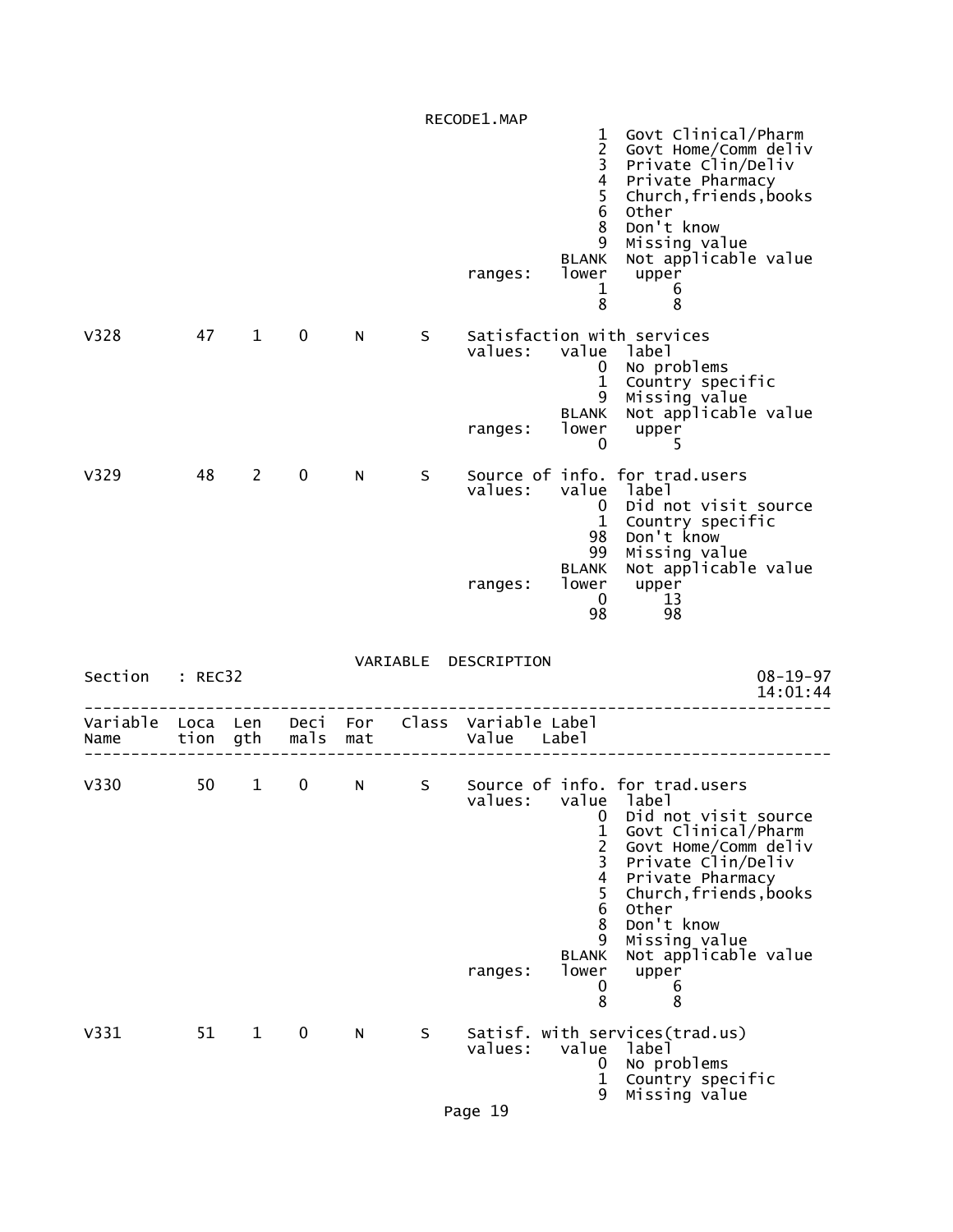|                                                         |              |              |               |     |    | RECODE1.MAP          |                                                                                                                                                                |                                                                                                                                                                                                                                                            |
|---------------------------------------------------------|--------------|--------------|---------------|-----|----|----------------------|----------------------------------------------------------------------------------------------------------------------------------------------------------------|------------------------------------------------------------------------------------------------------------------------------------------------------------------------------------------------------------------------------------------------------------|
|                                                         |              |              |               |     |    | ranges:              | lower<br>$\mathbf 0$                                                                                                                                           | BLANK Not applicable value<br>upper<br>5                                                                                                                                                                                                                   |
| V332                                                    |              | $52 \quad 2$ | $\mathbf{0}$  | N.  | S. | values:<br>ranges:   | value<br>$\mathbf{0}$<br>$\mathbf{1}$<br>98<br>99<br><b>BLANK</b><br>lower<br>$\mathbf{0}$                                                                     | Last source for past users<br>label<br>Did not visit source<br>Country specific<br>Don't know<br>Missing value<br>Not applicable value<br>upper<br>13                                                                                                      |
|                                                         |              |              |               |     |    |                      | 98                                                                                                                                                             | 98                                                                                                                                                                                                                                                         |
| V333                                                    | 54 —         | $\mathbf{1}$ | $\mathbf 0$   | N   | S. | ranges:              | values: value<br>0<br>$\mathbf{1}$<br>$\overline{2}$<br>$\overline{\mathbf{3}}$<br>$\overline{\mathbf{4}}$<br>$\frac{5}{6}$<br>8<br>9<br><b>BLANK</b><br>lower | Source for past users by type<br>label<br>Did not visit source<br>Govt Clinical/Pharm<br>Govt Home/Comm deliv<br>Private Clin/Deliv<br>Private Pharmacy<br>Church, friends, books<br>Other<br>Don't know<br>Missing value<br>Not applicable value<br>upper |
|                                                         |              |              |               |     |    |                      | 0<br>8                                                                                                                                                         | 6<br>8                                                                                                                                                                                                                                                     |
|                                                         |              |              |               |     |    |                      |                                                                                                                                                                |                                                                                                                                                                                                                                                            |
| Section : REC32                                         |              |              |               |     |    | VARIABLE DESCRIPTION |                                                                                                                                                                | $08 - 19 - 97$<br>14:01:44                                                                                                                                                                                                                                 |
| Variable Loca Len Deci For Class Variable Label<br>Name |              |              | tion gth mals | mat |    | Value Label          |                                                                                                                                                                |                                                                                                                                                                                                                                                            |
| V334                                                    | $55 \quad 1$ |              | $\mathbf{0}$  | N   | S  | ranges:              | values: value label<br>0<br>$\mathbf{1}$<br>9<br><b>BLANK</b><br>lower<br>0                                                                                    | Satisf. with services(past us)<br>No problems<br>Country specific<br>Missing value<br>Not applicable value<br>upper<br>5                                                                                                                                   |
| V335                                                    | 56           | $2^{\circ}$  | $\mathbf 0$   | N   | S. | values:<br>ranges:   | value<br>96<br>97<br>98<br>99<br><b>BLANK</b><br>lower<br>0<br>96                                                                                              | Duration of current use <m><br/>label<br/>Since last birth<br/>Inconsistent<br/>Don't know<br/>Missing value<br/>Not applicable value<br/>upper<br/>11<br/>98</m>                                                                                          |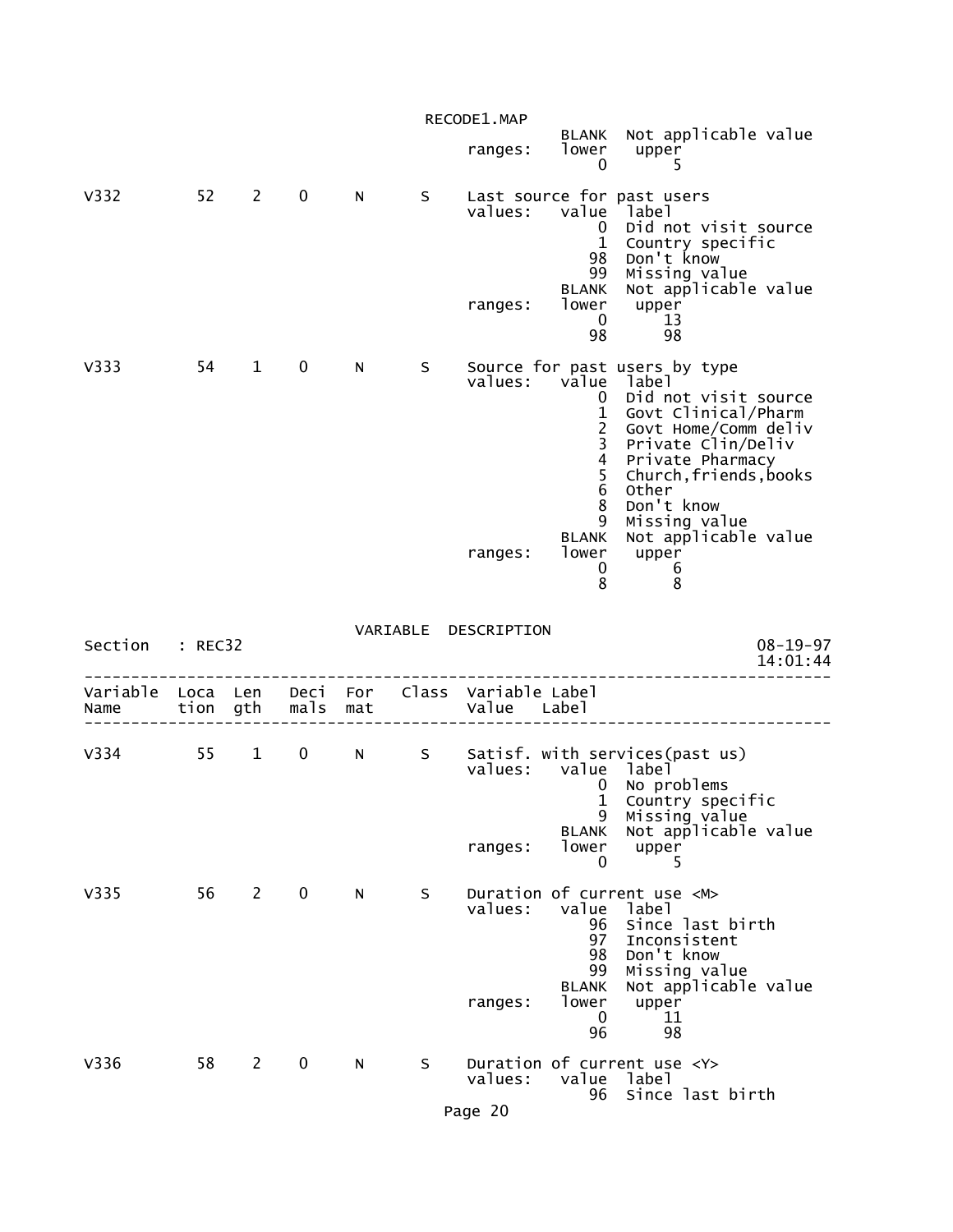|                                                         |    |             |             |   |                   | RECODE1.MAP<br>ranges: | 98<br>99<br>BLANK<br>lower<br>0<br>96                                                                                                                                                     | 97 Inconsistent<br>Don't know<br>Missing value<br>Not applicable value<br>upper<br>11<br>98                                                                                                                                                                                                                                         |
|---------------------------------------------------------|----|-------------|-------------|---|-------------------|------------------------|-------------------------------------------------------------------------------------------------------------------------------------------------------------------------------------------|-------------------------------------------------------------------------------------------------------------------------------------------------------------------------------------------------------------------------------------------------------------------------------------------------------------------------------------|
| V337                                                    | 60 | $3^{\circ}$ | $\mathbf 0$ | N | S.                | values:<br>ranges:     | value label<br>997<br>998<br>999<br><b>BLANK</b><br>lower<br>997                                                                                                                          | Months of use of current meth<br>Inconsistent<br>Don't know<br>Missing value<br>Not applicable value<br>upper<br>998                                                                                                                                                                                                                |
| V338                                                    | 63 | $2^{\circ}$ | $\mathbf 0$ | N | S –               | values:                | value label<br>$\mathbf{0}$<br>$\mathbf{1}$<br>98<br>99<br><b>BLANK</b>                                                                                                                   | Problem with current method<br>No problem<br>Country specific<br>Don't know<br>Missing value<br>Not applicable value                                                                                                                                                                                                                |
| Section : REC32                                         |    |             |             |   |                   | VARIABLE DESCRIPTION   |                                                                                                                                                                                           | $08 - 19 - 97$<br>14:01:44                                                                                                                                                                                                                                                                                                          |
| Variable Loca Len Deci For Class Variable Label<br>Name |    |             |             |   | tion gth mals mat | Value Label            |                                                                                                                                                                                           | ________________________                                                                                                                                                                                                                                                                                                            |
|                                                         |    |             |             |   |                   | values:<br>ranges:     | value label<br>$\mathbf 0$<br>$\overline{2}$<br>$\mathbf{3}$<br>$\overline{\mathbf{4}}$<br>5<br>6<br>$\overline{7}$<br>8<br>9<br>10<br>11<br>98<br>99<br><b>BLANK</b><br>lower<br>0<br>98 | V339 65 2 0 N S Problem with current method<br>No problem<br>Method ineffective<br>Husband disapproves<br>Health concerns<br>Access, availibility<br>Costs too much<br>Inconvenient to use<br>Infrequent sex<br>Permanent method<br>Fatalistic<br>Other<br>Don't know<br>Missing value<br>Not applicable value<br>upper<br>11<br>98 |
| V340                                                    | 67 | $2^{\circ}$ | 0           | N | S                 | values:<br>Page 21     | Other method used<br>value<br>0<br>$\mathbf 1$<br>$\frac{2}{3}$<br>$\overline{4}$<br>5<br>8                                                                                               | label<br>No other method<br>Pill<br>IUD<br>Injections<br>Diaphragm/Foam/Jelly<br>Condom<br>Periodic Abstinence                                                                                                                                                                                                                      |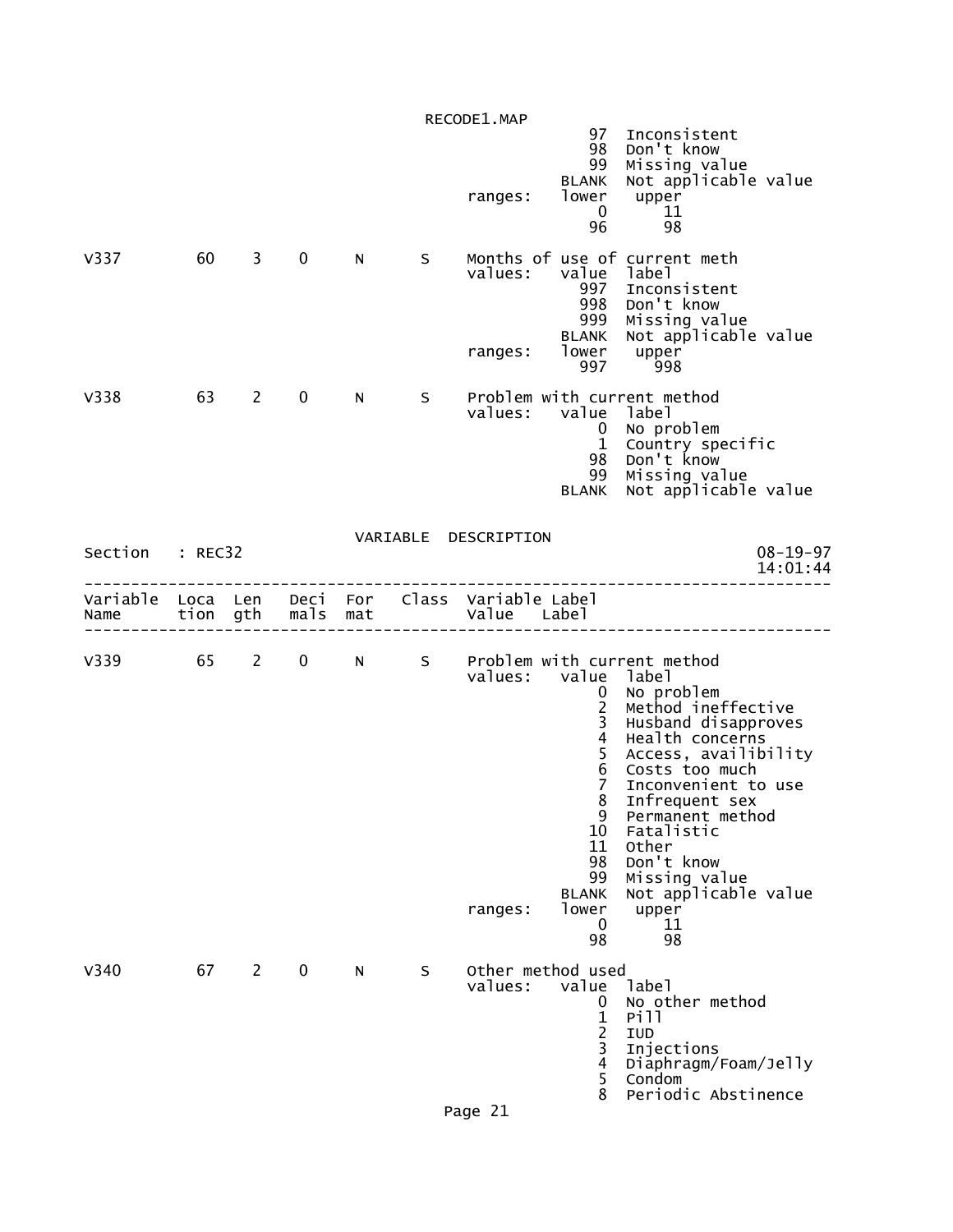| RECODEL.MAP |              |                      |
|-------------|--------------|----------------------|
|             |              | Withdrawal           |
|             | 10           | Other                |
|             |              | Norplant             |
|             |              | Abstinence           |
|             |              | Specific method 1    |
|             | 14           | Specific method 2    |
|             | 15           | Specific method 3    |
|             | 99           | Missing value        |
|             | <b>BLANK</b> | Not applicable value |
| ranges:     | lower        | upper                |
|             |              |                      |
|             |              |                      |

| Section          | : REC32          |             |                  |     | VARIABLE | DESCRIPTION                                                                                                                                                                                                                                                                                                                                                                                                                                                                                                             | $08 - 19 - 97$<br>14:01:44 |
|------------------|------------------|-------------|------------------|-----|----------|-------------------------------------------------------------------------------------------------------------------------------------------------------------------------------------------------------------------------------------------------------------------------------------------------------------------------------------------------------------------------------------------------------------------------------------------------------------------------------------------------------------------------|----------------------------|
| Variable<br>Name | Loca Len<br>tion | gth         | Deci For<br>mals | mat |          | Class Variable Label<br>Value Label                                                                                                                                                                                                                                                                                                                                                                                                                                                                                     |                            |
| V341             | 69               | 2           | 0                | N.  | S        | Last method used before curr<br>values: value<br>label<br>No previous method<br>0<br>$\mathbf 1$<br>Pill<br>$\frac{2}{3}$<br>IUD<br>Injections<br>$\overline{\mathbf{4}}$<br>Diaphragm/Foam/Jelly<br>5<br>Condom<br>8<br>Periodic Abstinence<br>Withdrawal<br>9<br>10<br>Other<br>11<br>Norplant<br>12<br>Abstinence<br>13<br>Specific method 1<br>Specific method 2<br>14<br>15<br>Specific method 3<br>Missing value<br>99<br>Not applicable value<br><b>BLANK</b><br>lower<br>ranges:<br>upper<br>$\mathbf{0}$<br>15 |                            |
| V342             | 71               | $2^{\circ}$ | $\mathbf 0$      | N   | S.       | Date of previous use <m><br/>values:<br/>label<br/>value<br/>97<br/>Inconsistent<br/>Don't know<br/>98<br/>Missing value<br/>99<br/>Not applicable value<br/><b>BLANK</b><br/>lower<br/>upper<br/>ranges:<br/>12<br/>1<br/>97<br/>98</m>                                                                                                                                                                                                                                                                                |                            |
| V343             | 73               | 2           | $\mathbf 0$      | N   | S.       | Date of previous use <y><br/>values:<br/>value<br/>label<br/>97<br/>Inconsistent<br/>Don't know<br/>98<br/>99<br/>Missing value<br/>Not applicable value<br/><b>BLANK</b><br/>lower<br/>upper<br/>ranges:<br/>45<br/>89<br/>98<br/>97</y>                                                                                                                                                                                                                                                                               |                            |
| V344             | 75               | 4           | 0                | N   | S.       | Date started using prev. meth.<br>Page 22                                                                                                                                                                                                                                                                                                                                                                                                                                                                               |                            |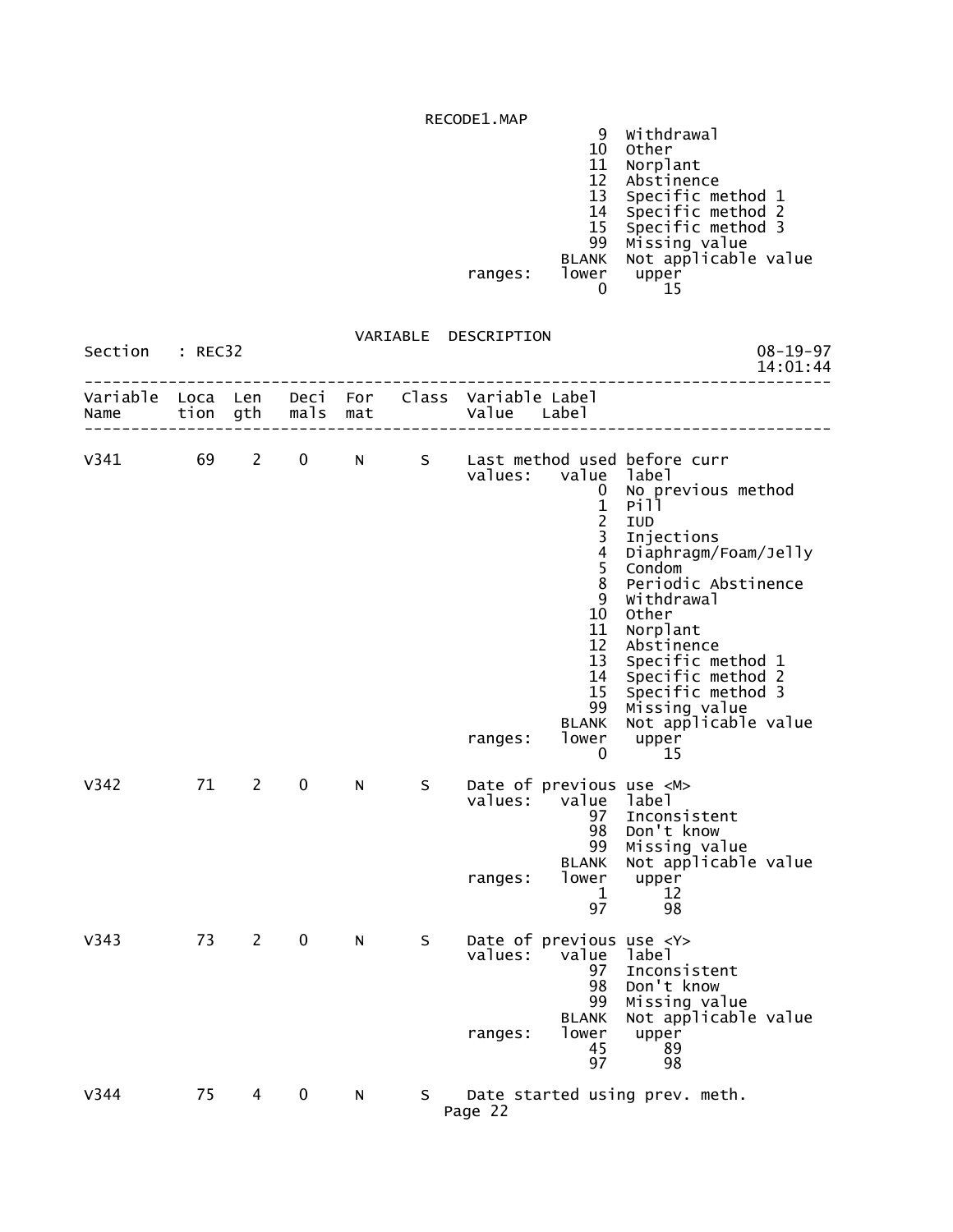RECODE1.MAP<br>values: values: value label (1999) values: value label (1999) value label (1999) value label (1999) value  $\sim$  9997 Inconsistent 9998 Don't know 9999 Missing value BLANK Not applicable value ranges: lower upper 9997 9998

### VARIABLE DESCRIPTION

| Section          | : REC32      |              |              |            |       | $08 - 19 - 97$<br>14:01:44                                                                                                                                                                                                                            |
|------------------|--------------|--------------|--------------|------------|-------|-------------------------------------------------------------------------------------------------------------------------------------------------------------------------------------------------------------------------------------------------------|
| Variable<br>Name | Loca<br>tion | Len<br>gth   | Deci<br>mals | For<br>mat | Class | Variable Label<br>Value<br>Labe1                                                                                                                                                                                                                      |
| V345             | 79           | $\mathbf{1}$ | 0            | N          | S     | Completeness of information<br>value<br>values:<br>label<br>Month and year<br>1<br>3<br>Year -var=missing/DK<br>5<br>Month-var=missing/DK<br>None -var=missing/DK<br>6<br>Not applicable value<br><b>BLANK</b><br>lower<br>upper<br>ranges:<br>1<br>6 |
| V346             | 80           | $\mathbf{2}$ | $\mathbf 0$  | N          | S     | Duration of previous use <m><br/>value<br/>values:<br/>label<br/>Inconsistent<br/>97<br/>98<br/>Don't know<br/>99<br/>Missing value<br/>Not applicable value<br/><b>BLANK</b><br/>lower<br/>upper<br/>ranges:<br/>0<br/>11<br/>97<br/>98</m>          |
| V347             | 82           | $\mathbf{2}$ | 0            | N          | S     | Duration of previous use <y><br/>values:<br/>value<br/>label<br/>97<br/>Inconsistent<br/>Don't know<br/>98<br/>Missing value<br/>99<br/>Not applicable value<br/><b>BLANK</b><br/>lower<br/>upper<br/>ranges:<br/>11<br/>0<br/>97<br/>98</y>          |
| V348             | 84           | 3            | $\pmb{0}$    | N          | S     | Months using previous method<br>values:<br>value<br>label<br>997<br>Inconsistent<br>998<br>Don't know<br>999<br>Missing value<br>Not applicable value<br><b>BLANK</b><br>lower<br>upper<br>ranges:<br>997<br>998                                      |
| V349             | 87           | 2            | 0            | N          | S     | Reason stopped using prev. met<br>values:<br>value<br>laɓel<br>Country specific<br>1<br>Don't know<br>98<br>99<br>Missing value<br>Not applicable value<br><b>BLANK</b><br>lower<br>upper<br>ranges:<br>Page 23                                       |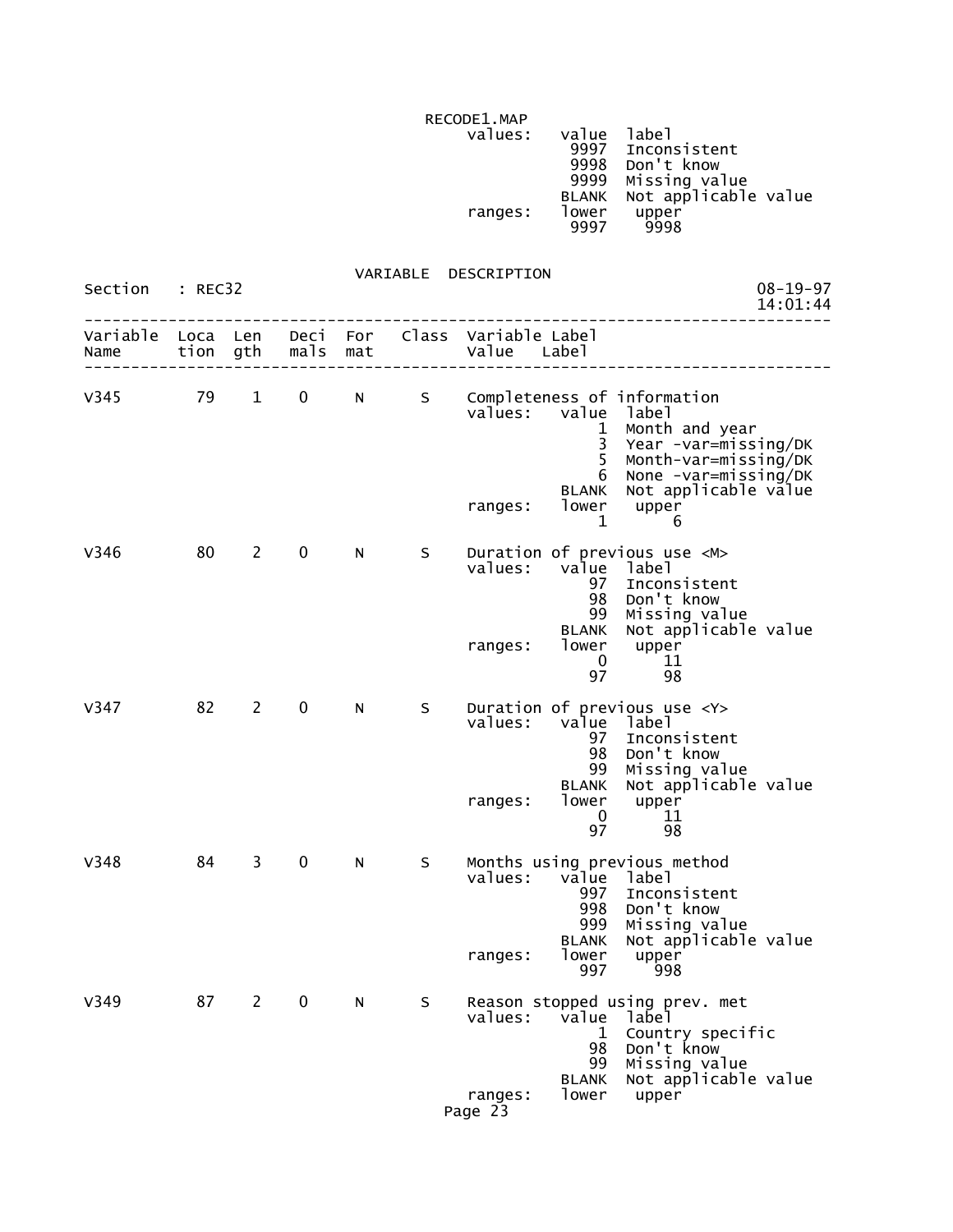1 11  $\overline{11}$  11  $\overline{11}$  11 98 98

|                  |              |                |              |            | VARIABLE | DESCRIPTION                      |                                                                                                                                                                                                   |                                                                                                                                                                                                                                                                                                                                                                           |                            |
|------------------|--------------|----------------|--------------|------------|----------|----------------------------------|---------------------------------------------------------------------------------------------------------------------------------------------------------------------------------------------------|---------------------------------------------------------------------------------------------------------------------------------------------------------------------------------------------------------------------------------------------------------------------------------------------------------------------------------------------------------------------------|----------------------------|
| Section          | : REC32      |                |              |            |          |                                  |                                                                                                                                                                                                   |                                                                                                                                                                                                                                                                                                                                                                           | $08 - 19 - 97$<br>14:01:44 |
| Variable<br>Name | Loca<br>tion | Len<br>gth     | Deci<br>mals | For<br>mat | Class    | Variable Label<br>Value<br>Label |                                                                                                                                                                                                   |                                                                                                                                                                                                                                                                                                                                                                           |                            |
| V350             | 89           | 2              | 0            | N          | S.       | values:<br>ranges:               | value<br>0<br>$\mathbf{1}$<br>$\overline{2}$<br>3<br>$\overline{\mathbf{4}}$<br>5<br>$\overline{6}$<br>$\overline{7}$<br>8<br>9<br>10<br>11<br>12<br>13<br>15<br>99<br><b>BLANK</b><br>lower<br>0 | Method used in OBI past users<br>label<br>No method<br>Pill<br><b>IUD</b><br>Injections<br>Diaphragm/Foam/Jelly<br>Condom<br>Female Sterilization<br>Male Sterilization<br>Periodic Abstinence<br>Withdrawal<br>Other<br>Norplant<br>Abstinence<br>Specific method 1<br>14 Specific method 2<br>Specific method 3<br>Missing value<br>Not applicable value<br>upper<br>15 |                            |
| V351             | 91           | 2              | $\mathbf 0$  | N          | S        | values:<br>ranges:               | 97<br>98<br>99<br><b>BLANK</b><br>lower<br>1<br>97                                                                                                                                                | Date started last method <m><br/>value label<br/>Inconsistent<br/>Don't know<br/>Missing value<br/>Not applicable value<br/>upper<br/>12<br/>98</m>                                                                                                                                                                                                                       |                            |
| V352             | 93           | $\overline{2}$ | $\mathbf 0$  | N          | S        | values:<br>ranges:               | value<br>97<br>98<br>99<br><b>BLANK</b><br>lower<br>45<br>97                                                                                                                                      | Date started last method <y><br/>label<br/>Inconsistent<br/>Don't know<br/>Missing value<br/>Not applicable value<br/>upper<br/>89<br/>98</y>                                                                                                                                                                                                                             |                            |
| V353             | 95           | 4              | $\mathbf 0$  | N          | S        | values:<br>ranges:               | value<br>9997<br>9998<br>9999<br><b>BLANK</b><br>lower<br>9997                                                                                                                                    | Date started using last method<br>label<br>Inconsistent<br>Don't know<br>Missing value<br>Not applicable value<br>upper<br>9998                                                                                                                                                                                                                                           |                            |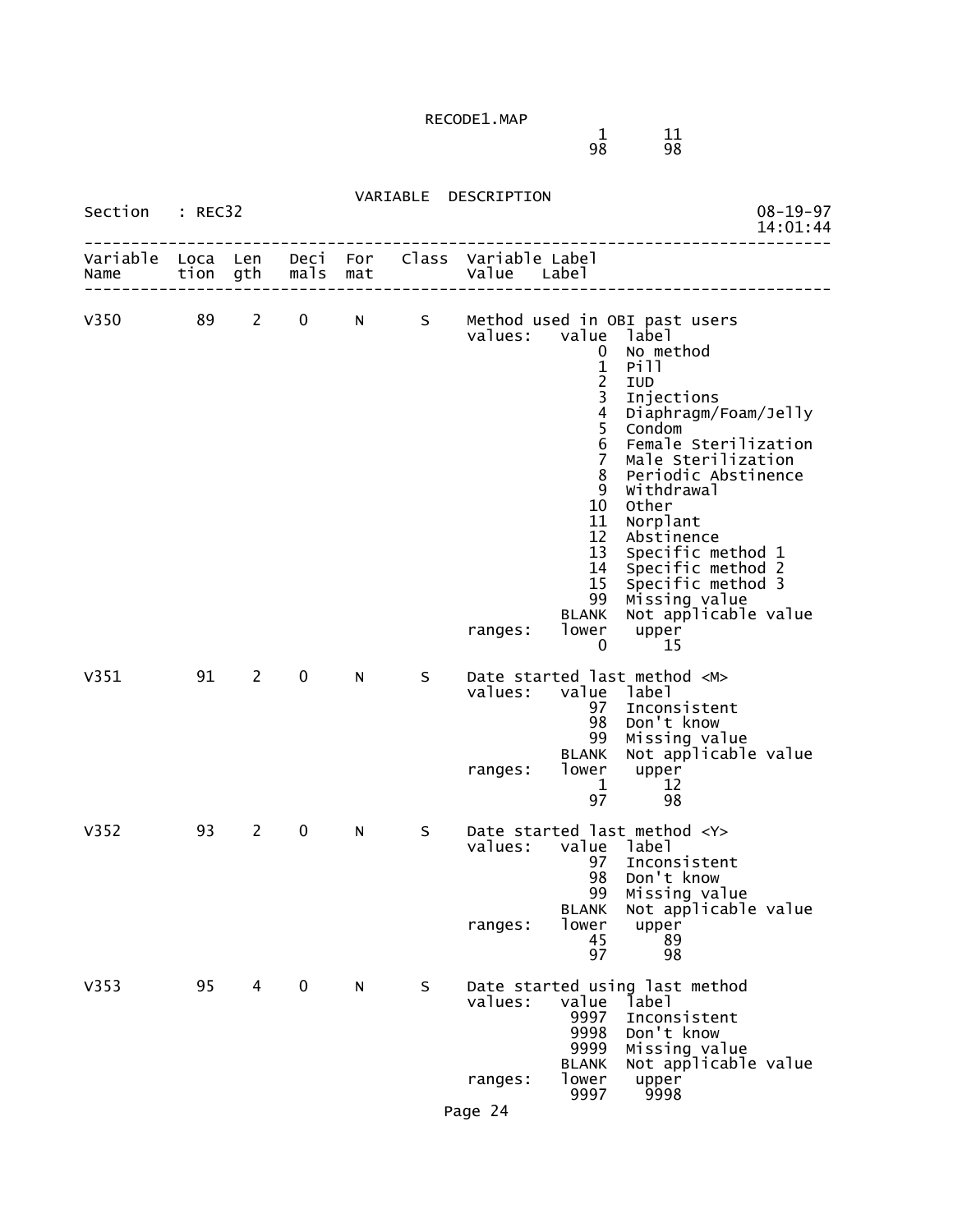| VARIABLE | DESCRIPTION |
|----------|-------------|

| Section          | : REC32      |              |              |            |          | $08 - 19 - 97$<br>14:01:44                                                                                                                                                                                                                            |
|------------------|--------------|--------------|--------------|------------|----------|-------------------------------------------------------------------------------------------------------------------------------------------------------------------------------------------------------------------------------------------------------|
| Variable<br>Name | Loca<br>tion | Len<br>gth   | Deci<br>mals | For<br>mat |          | Class Variable Label<br>Value<br>Label                                                                                                                                                                                                                |
| V354             | 99           | $\mathbf{1}$ | 0            | N          | S        | Completeness of information<br>value<br>values:<br>label<br>Month and year<br>1<br>3<br>Year -var=missing/DK<br>5<br>Month-var=missing/DK<br>None -var=missing/DK<br>6<br>Not applicable value<br><b>BLANK</b><br>lower<br>upper<br>ranges:<br>1<br>6 |
| V355             | 100          | $\mathbf{2}$ | $\pmb{0}$    | N          | S.       | Duration last method in OBI <m><br/>values:<br/>value<br/>label<br/>97<br/>Inconsistent<br/>Don't know<br/>98<br/>99<br/>Missing value<br/>Not applicable value<br/><b>BLANK</b><br/>lower<br/>upper<br/>ranges:<br/>0<br/>11<br/>97<br/>98</m>       |
| V356             | 102          | 2            | 0            | N          | S        | Duration last method in OBI <y><br/>values:<br/>value<br/>label<br/>97<br/>Inconsistent<br/>Don't know<br/>98<br/>99<br/>Missing value<br/>Not applicable value<br/><b>BLANK</b><br/>lower<br/>ranges:<br/>upper<br/>0<br/>11<br/>97<br/>98</y>       |
| V357             | 104          | 3            | $\pmb{0}$    | N          | S        | Months using last method<br>values:<br>value<br>label<br>997<br>Inconsistent<br>998<br>Don't know<br>999<br>Missing value<br>Not applicable value<br><b>BLANK</b><br>lower<br>upper<br>ranges:<br>997<br>998                                          |
| V358             | 107          | 2            | $\mathbf 0$  | N          | S.       | Reason stopped using last meth<br>values: value<br>1abe1<br>Country specific<br>1<br>Don't know<br>98<br>Missing value<br>99<br>Not applicable value<br><b>BLANK</b><br>lower<br>upper<br>ranges:<br>11<br>$\mathbf 1$<br>98<br>98                    |
| Section : REC32  |              |              |              |            | VARIABLE | DESCRIPTION<br>$08 - 19 - 97$                                                                                                                                                                                                                         |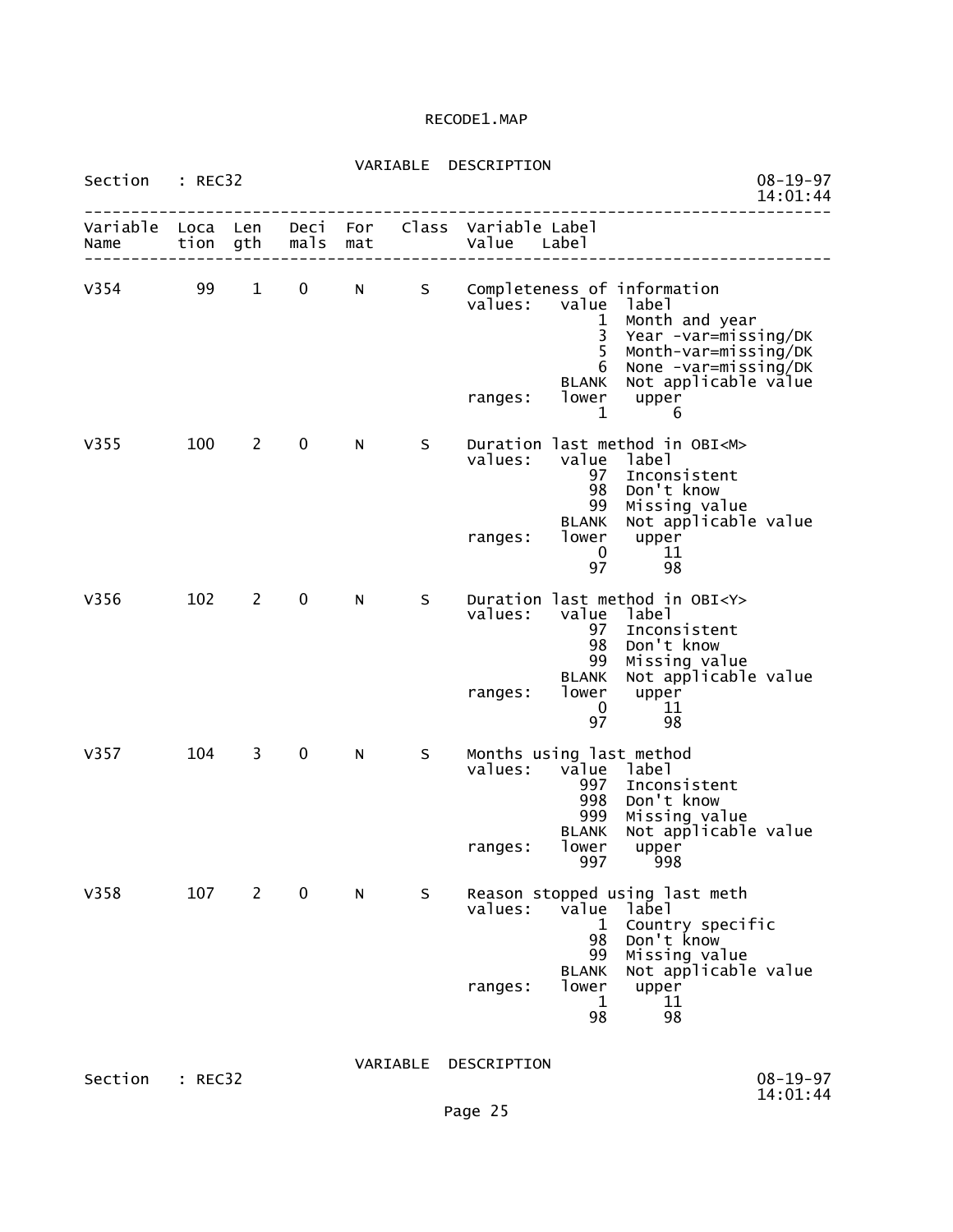|                  |              |              |              |            |       | RECODE1.MAP                                                         |                                                                                                                                                                                |                                                                                                                                                                                                                                                                                                                                                     |
|------------------|--------------|--------------|--------------|------------|-------|---------------------------------------------------------------------|--------------------------------------------------------------------------------------------------------------------------------------------------------------------------------|-----------------------------------------------------------------------------------------------------------------------------------------------------------------------------------------------------------------------------------------------------------------------------------------------------------------------------------------------------|
| Variable<br>Name | Loca<br>tion | Len<br>gth   | Deci<br>mals | For<br>mat | Class | Variable Label<br>Value                                             | Label                                                                                                                                                                          |                                                                                                                                                                                                                                                                                                                                                     |
| V359             | 109          | $2^{\circ}$  | 0            | N          | S     | values:<br>ranges:                                                  | value<br>1<br>$\frac{1}{3}$<br>$\overline{\mathbf{4}}$<br>5<br>6<br>$\overline{7}$<br>8<br>9<br>10<br>11<br>12<br>13<br>14<br>15<br>99<br><b>BLANK</b><br>lower<br>$\mathbf 1$ | Last method disc. last 5 years<br>label<br>Pill<br>IUD<br>Injections<br>Diaphragm/Foam/Jelly<br>Condom<br>Female Sterilization<br>Male Sterilization<br>Periodic Abstinence<br>Withdrawal<br>Other<br>Norplant<br>Abstinence<br>Specific method 1<br>Specific method 2<br>Specific method 3<br>Missing value<br>Not applicable value<br>upper<br>15 |
| V360             | 111          | 2            | 0            | N          | S     | values:<br>ranges:                                                  | value<br>$\mathbf{1}$<br>98<br>99<br>BLANK<br>lower<br>1<br>98                                                                                                                 | Reason of last discontinuation<br>label<br>Country specific<br>Don't know<br>Missing value<br>Not applicable value<br>upper<br>11<br>98                                                                                                                                                                                                             |
| V361             | 113          | $\mathbf{1}$ | $\mathbf 0$  | N          | S     | Pattern of use<br>values:<br>ranges:                                | value<br>1<br>$\overline{c}$<br>3<br>4<br>lower<br>1                                                                                                                           | label<br>Currently using<br>Used since last brth<br>Used before last brt<br>Never used<br>$\n  upper\n 4\n$                                                                                                                                                                                                                                         |
| Section : REC32  |              |              |              |            |       | VARIABLE DESCRIPTION                                                |                                                                                                                                                                                | $08 - 19 - 97$<br>14:01:44                                                                                                                                                                                                                                                                                                                          |
| Name             |              |              |              |            |       | Variable Loca Len Deci For Class Variable Label                     |                                                                                                                                                                                |                                                                                                                                                                                                                                                                                                                                                     |
|                  |              |              |              |            |       | V362 114 1 0 N S Intention to use<br>values: value label<br>Page 26 | $\mathbf{1}$<br>$2^{\circ}$<br>$\overline{3}$<br>$\overline{4}$<br>5<br>9                                                                                                      | In next 12 months<br>Use later<br>Unsure about timing<br>Unsure about use<br>Does not intend<br>Missing value                                                                                                                                                                                                                                       |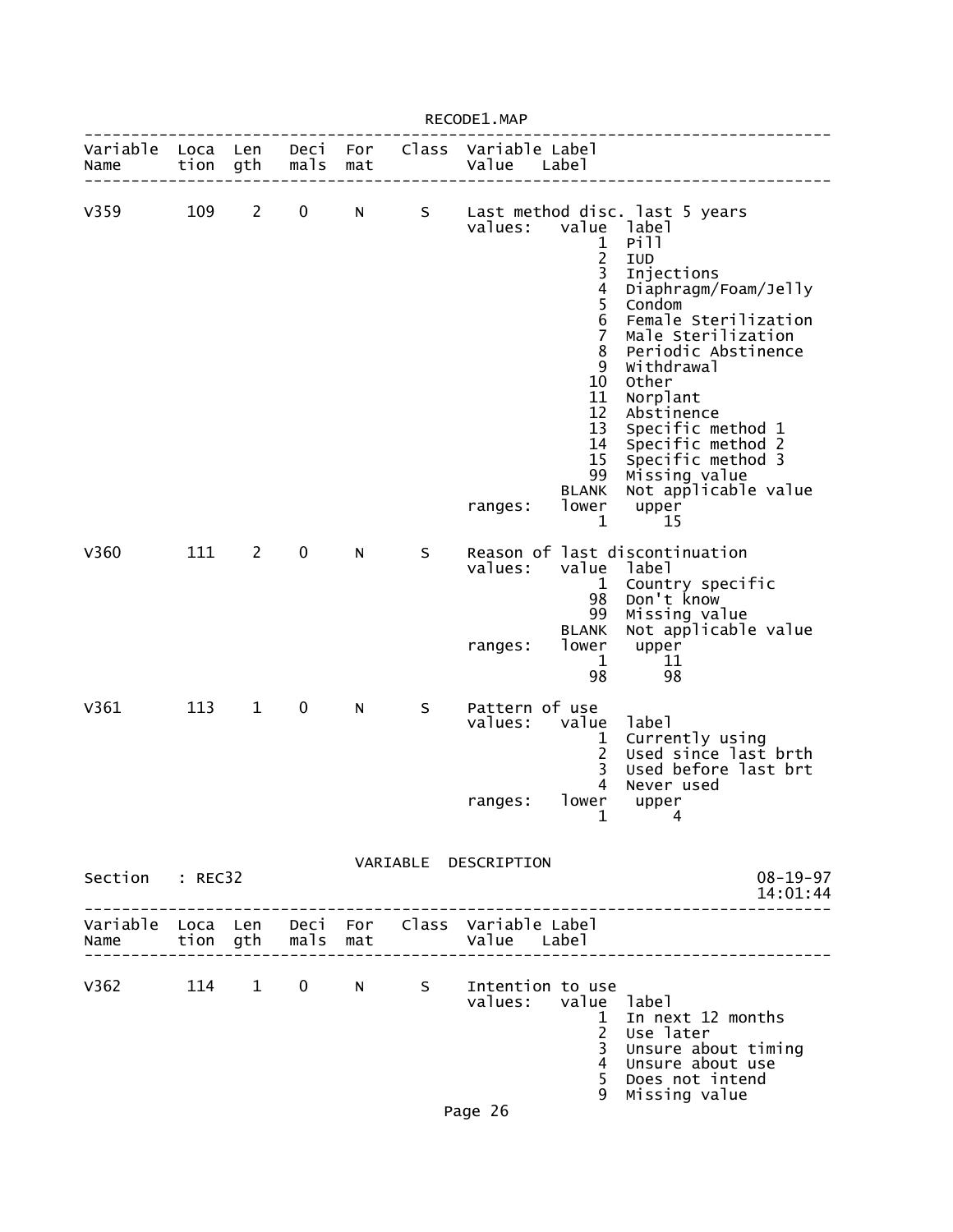|                  |              |              |              |            |          | RECODE1.MAP                                     |                                                                                                                                                                                              |                                                                                                                                                                                                                                                                                                                                                 |
|------------------|--------------|--------------|--------------|------------|----------|-------------------------------------------------|----------------------------------------------------------------------------------------------------------------------------------------------------------------------------------------------|-------------------------------------------------------------------------------------------------------------------------------------------------------------------------------------------------------------------------------------------------------------------------------------------------------------------------------------------------|
|                  |              |              |              |            |          | ranges:                                         | <b>BLANK</b><br>lower<br>1                                                                                                                                                                   | Not applicable value<br>upper<br>5                                                                                                                                                                                                                                                                                                              |
| V363             | 115          | $2^{\circ}$  | 0            | N          | S        | Preferred future method<br>values:<br>ranges:   | value<br>0<br>$\frac{1}{2}$<br>$\overline{4}$<br>5<br>$6\phantom{1}6$<br>$\overline{7}$<br>8<br>9<br>10<br>11<br>12<br>13<br>14<br>15<br>98<br>99<br><b>BLANK</b><br>lower<br>$\bf{0}$<br>98 | label<br>Unsure<br>Pill<br>IUD<br>Injections<br>Diaphragm/Foam/Jelly<br>Condom<br>Female Sterilization<br>Male Sterilization<br>Periodic Abstinence<br>Withdrawal<br>Other<br>Norplant<br>Abstinence<br>Specific method 1<br>Specific method 2<br>Specific method 3<br>Don't know<br>Missing value<br>Not applicable value<br>upper<br>15<br>98 |
| V364             | 117          | $\mathbf{1}$ | 0            | N          | S        | values:<br>ranges:                              | value<br>1<br>$\overline{2}$<br>3<br>4<br>lower<br>1                                                                                                                                         | Contraceptive use & intention<br>label<br>Using modern method<br>Using tradit. method<br>Non-user intend to<br>Does not intend to<br>upper<br>4                                                                                                                                                                                                 |
| Section          | : REC32      |              |              |            | VARIABLE | DESCRIPTION                                     |                                                                                                                                                                                              | $08 - 19 - 97$<br>14:01:44                                                                                                                                                                                                                                                                                                                      |
| Variable<br>Name | Loca<br>tion | Len<br>gth   | Deci<br>mals | For<br>mat | Class    | Variable Label<br>Value                         | Labe <sup>1</sup>                                                                                                                                                                            |                                                                                                                                                                                                                                                                                                                                                 |
| V365             | 118          | $\mathbf{1}$ | 0            | N          | S        | Heard FP message on radio<br>values:<br>ranges: | value<br>0<br>$\mathbf{1}$<br>$\overline{c}$<br>9<br><b>BLANK</b><br>lower<br>0                                                                                                              | label<br>Never<br>Once<br>More than once<br>Missing value<br>Not applicable value<br>upper<br>2                                                                                                                                                                                                                                                 |
| V366             | 119          | $\mathbf{1}$ | $\mathbf 0$  | N          | S        | values:<br>Page 27                              | value<br>0<br>$\mathbf{1}$<br>8<br>9                                                                                                                                                         | Acceptability of media message<br>label<br>Not acceptable<br>Acceptable<br>Don't know<br>Missing value                                                                                                                                                                                                                                          |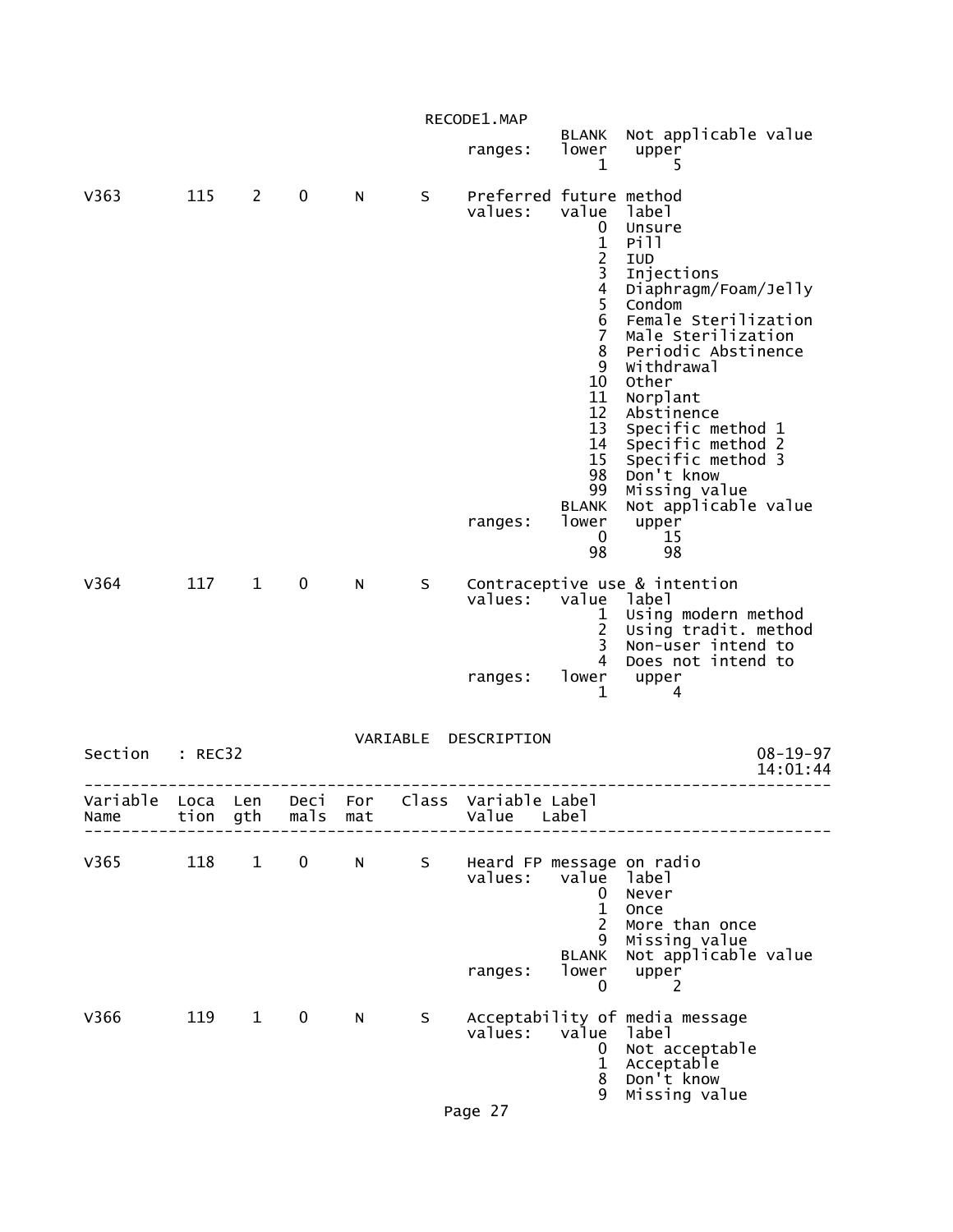|                                                         |     |                        |               |           |    | RECODE1.MAP          |                                                                                                                                                                                                 |                                                                                                                                                                                                                                                                                                                                                       |                            |
|---------------------------------------------------------|-----|------------------------|---------------|-----------|----|----------------------|-------------------------------------------------------------------------------------------------------------------------------------------------------------------------------------------------|-------------------------------------------------------------------------------------------------------------------------------------------------------------------------------------------------------------------------------------------------------------------------------------------------------------------------------------------------------|----------------------------|
|                                                         |     |                        |               |           |    |                      | ranges: lower<br>0<br>8                                                                                                                                                                         | BLANK Not applicable value<br>upper<br>$\mathbf{1}$<br>8                                                                                                                                                                                                                                                                                              |                            |
| V367                                                    | 120 | $1 \quad$              | $\mathbf 0$   | N         | S. | values:<br>ranges:   | Wanted last child<br>value label<br>$\mathbf{1}$<br>$\overline{2}$<br>3 <sup>7</sup><br>9<br><b>BLANK</b>                                                                                       | Wanted then<br>Wanted later<br>Wanted no more<br>Missing value<br>Not applicable value<br>lower upper                                                                                                                                                                                                                                                 |                            |
| V368                                                    |     | 121 1                  | 0             | N         | S  |                      | $\mathbf{1}$<br>ranges: lower upper<br>$\mathbf{0}$                                                                                                                                             | 3<br>Entries in contraception table<br>$\overline{7}$                                                                                                                                                                                                                                                                                                 |                            |
|                                                         |     |                        |               |           |    | VARIABLE DESCRIPTION |                                                                                                                                                                                                 |                                                                                                                                                                                                                                                                                                                                                       |                            |
| Section : REC33                                         |     |                        |               |           |    |                      |                                                                                                                                                                                                 |                                                                                                                                                                                                                                                                                                                                                       | $08 - 19 - 97$<br>14:01:44 |
| Variable Loca Len Deci For Class Variable Label<br>Name |     |                        | tion gth mals | mat       |    | Value Label          |                                                                                                                                                                                                 |                                                                                                                                                                                                                                                                                                                                                       |                            |
| CPIDX                                                   | 18  | $1 \quad \blacksquare$ | 0             | N         | S  | ranges:              | Index to birth history<br>lower upper<br>0                                                                                                                                                      | 6                                                                                                                                                                                                                                                                                                                                                     |                            |
| CP1                                                     | 19  | $\overline{2}$         | $\mathbf 0$   | N         | S  | ranges:              | values: value label<br>$\mathbf 0$<br>$\frac{1}{2}$<br>$\frac{3}{4}$<br>5<br>$\overline{6}$<br>$\overline{7}$<br>8<br>9<br>10<br>11<br>12<br>13<br>14<br>15<br>99<br><b>BLANK</b><br>lower<br>0 | Last method used in interval<br>No method<br>Pill<br>IUD<br>Injections<br>Diaphragm/Foam/Jelly<br>Condom<br>Female Sterilization<br>Male Sterilization<br>Periodic Abstinence<br>Withdrawal<br>Other<br>Norplant<br>Abstinence<br>Specific method 1<br>Specific method 2<br>Specific method 3<br>Missing value<br>Not applicable value<br>upper<br>15 |                            |
| CP <sub>2</sub>                                         | 21  | $2^{\circ}$            | 0             | ${\sf N}$ | S  | values:<br>Page 28   | value<br>0<br>$\mathbf 1$<br>$\frac{2}{3}$<br>4<br>5                                                                                                                                            | Previous method used in int.<br>label<br>None<br>Pill<br>IUD<br>Injections<br>Diaphragm/Foam/Jelly<br>Condom                                                                                                                                                                                                                                          |                            |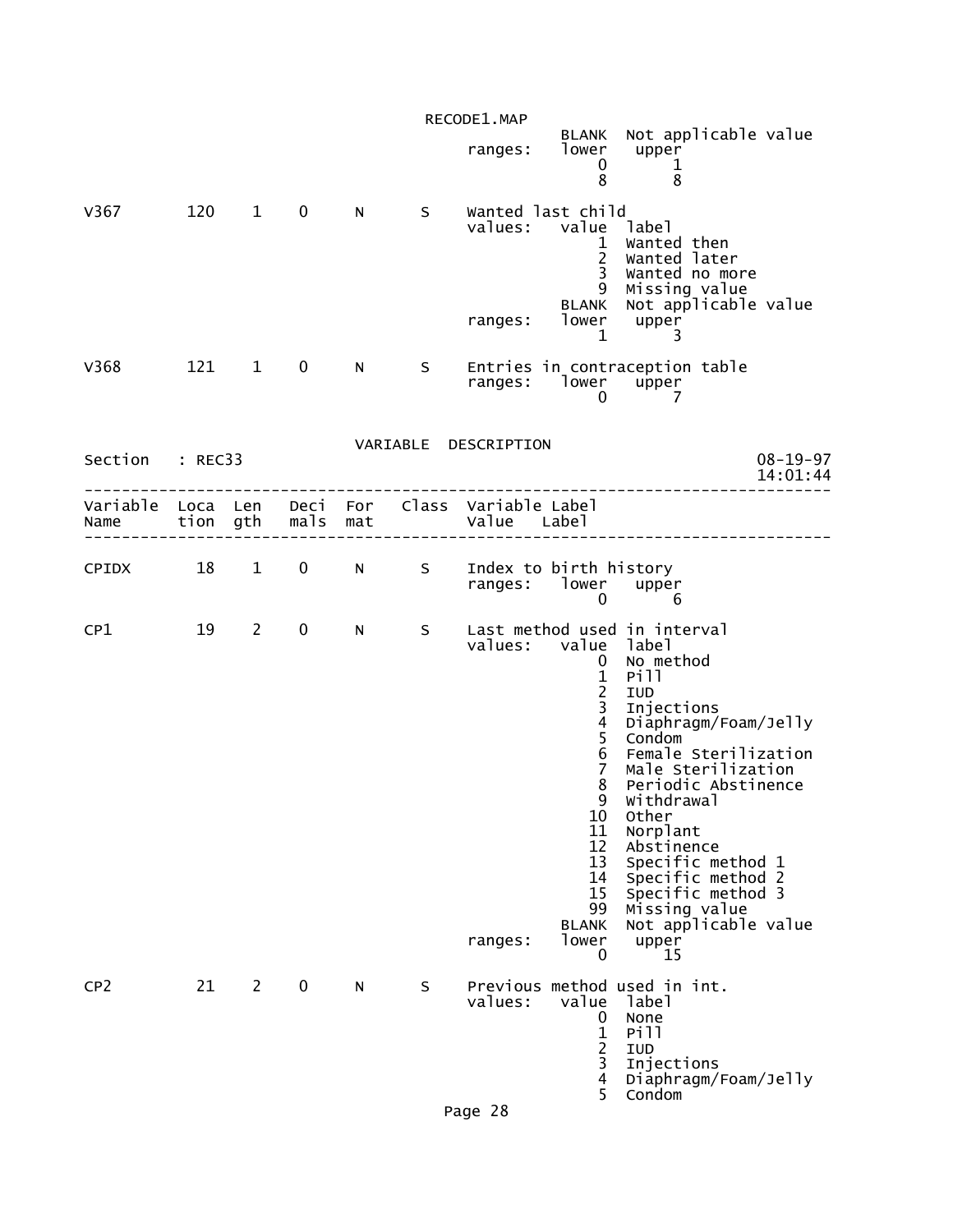|  | 8 Periodic Abstinence |
|--|-----------------------|
|  |                       |

- 9 Withdrawal
- 10 Other
- 11 Norplant
- 12 Abstinence
- 13 Specific method 1
- 14 Specific method 2 15 Specific method 3
- 99 Missing value
- BLANK Not applicable value
- ranges: lower upper

| 15<br>$\sim$ $\sim$ |  |
|---------------------|--|
|                     |  |

| Section : REC33 |                 |               |                   |    |     | VARIABLE DESCRIPTION                                                                                                                                                                                                                                          | $08 - 19 - 97$<br>14:01:44 |
|-----------------|-----------------|---------------|-------------------|----|-----|---------------------------------------------------------------------------------------------------------------------------------------------------------------------------------------------------------------------------------------------------------------|----------------------------|
| Name            |                 |               | tion gth mals mat |    |     | Variable Loca Len Deci For Class Variable Label<br>Value Label                                                                                                                                                                                                |                            |
| CP3             |                 | $23 \t2$      | $0 \qquad \qquad$ |    |     | N S Duration of use in interval <m><br/>values: value label<br/>Inconsistent<br/>97<br/>Don't know<br/>98<br/>Missing value<br/>99<br/>Not applicable value<br/><b>BLANK</b><br/>lower upper<br/>ranges:<br/>11<br/><math>\mathbf{0}</math><br/>97<br/>98</m> |                            |
| CP4             |                 | $25 \qquad 2$ | $\mathbf{0}$      | N  | S – | Duration of use in interval <y><br/>values:<br/>value label<br/>97<br/>Inconsistent<br/>Don't know<br/>98<br/>Missing value<br/>99<br/>Not applicable value<br/><b>BLANK</b><br/>lower<br/>c apٽ<br/>upper<br/>ranges:<br/>45<br/>່ 89<br/>97<br/>98</y>      |                            |
| CP <sub>5</sub> | 27              | $3^{\circ}$   | $\mathbf{0}$      | N  | S.  | Months of use of last method<br>values:<br>value label<br>997 Inconsistent<br>998<br>Don't know<br>999 Missing value<br>BLANK Not applicable value<br>lower<br>upper<br>ranges:<br>997 998                                                                    |                            |
| CP <sub>6</sub> | 30 <sup>7</sup> | $2^{\circ}$   | $\mathbf{0}$      | N. | S.  | Reason stopped using method<br>values: value label<br>1 Country specific<br>Don't know<br>98<br>Missing value<br>99<br>Not applicable value<br><b>BLANK</b><br>lower upper<br>ranges:<br>$\mathbf 1$<br>11<br>98<br>98                                        |                            |
| CP7             | 32 <sup>2</sup> | $\mathbf{1}$  | 0                 | N  |     | S Fertility Planning (3 grps)<br>values: value label<br>Page 29                                                                                                                                                                                               |                            |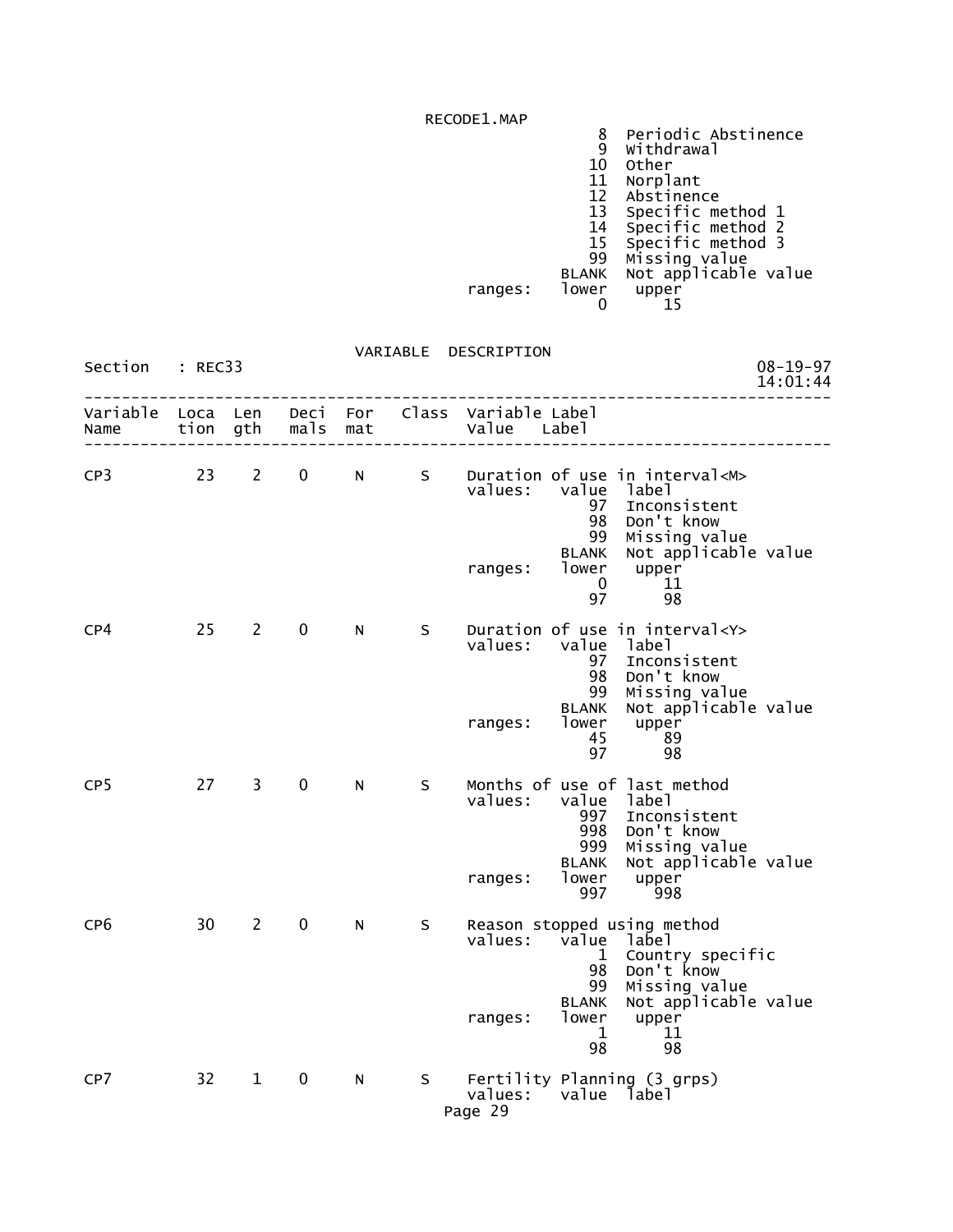| INL CODLL. MAP |       |                                                               |
|----------------|-------|---------------------------------------------------------------|
|                | q     | Wanted then<br>Wanted later<br>Not wanted<br>Not classifiable |
| ranges:        | lower | upper                                                         |
|                |       |                                                               |
|                |       | a                                                             |
|                |       |                                                               |

VARIABLE DESCRIPTION

| Section                            | : REC33 |                        |               |     |    | $08 - 19 - 97$<br>14:01:44                                                                                                                                                                                                                                                                                                    |  |
|------------------------------------|---------|------------------------|---------------|-----|----|-------------------------------------------------------------------------------------------------------------------------------------------------------------------------------------------------------------------------------------------------------------------------------------------------------------------------------|--|
| Variable Loca Len<br>Name          |         |                        | tion gth mals | mat |    | Deci For Class Variable Label<br>Value Label                                                                                                                                                                                                                                                                                  |  |
| CP8                                | 33      | $\mathbf{1}$           | $\mathbf 0$   | N   |    | S Fertility Planning (6 grps)<br>values: value<br>label<br>1<br>No Cont. wanted then<br>$\overline{c}$<br>No Cont. wanted late<br>3<br>No Cont. not wanted<br>4<br>Cont. wanted then<br>5<br>Cont. wanted later<br>6<br>Cont. not wanted<br>9<br>Non classifiable<br>lower<br>ranges:<br>upper<br>$\mathbf{1}$<br>6<br>9<br>9 |  |
| CP <sub>9</sub>                    | 34      | $\mathbf{1}$           | 0             | N.  | S  | Outcome of birth<br>values: value<br>label<br>Current pregnancy<br>0<br>$\mathbf 1$<br>Single birth<br>$\overline{2}$<br>Twins<br>$\overline{3}$<br>Triplets<br>4<br>Quadruplets<br>upper<br>lower<br>ranges:<br>0<br>$\overline{4}$                                                                                          |  |
|                                    |         |                        |               |     |    | VARIABLE DESCRIPTION                                                                                                                                                                                                                                                                                                          |  |
| Section : REC41                    |         |                        |               |     |    | $08 - 19 - 97$<br>14:01:44                                                                                                                                                                                                                                                                                                    |  |
| Variable Loca Len Deci For<br>Name |         | tion gth               | mals          | mat |    | Class Variable Label<br>Value Label                                                                                                                                                                                                                                                                                           |  |
| MIDX                               | 18      | $1 \quad \blacksquare$ | $\mathbf 0$   | N   | S  | Index to birth history<br>ranges: lower<br>upper<br>$\mathbf{1}$<br>6                                                                                                                                                                                                                                                         |  |
| м1                                 | 19      | $\mathbf{1}$           | 0             | N   | S. | Tetanus injection before birth<br>values: value label<br>0<br>No<br>1<br>Yes<br>8<br>Don't know<br>Missing value<br>9<br>Not applicable value<br><b>BLANK</b><br>lower<br>upper<br>ranges:<br>0<br>1<br>8<br>8                                                                                                                |  |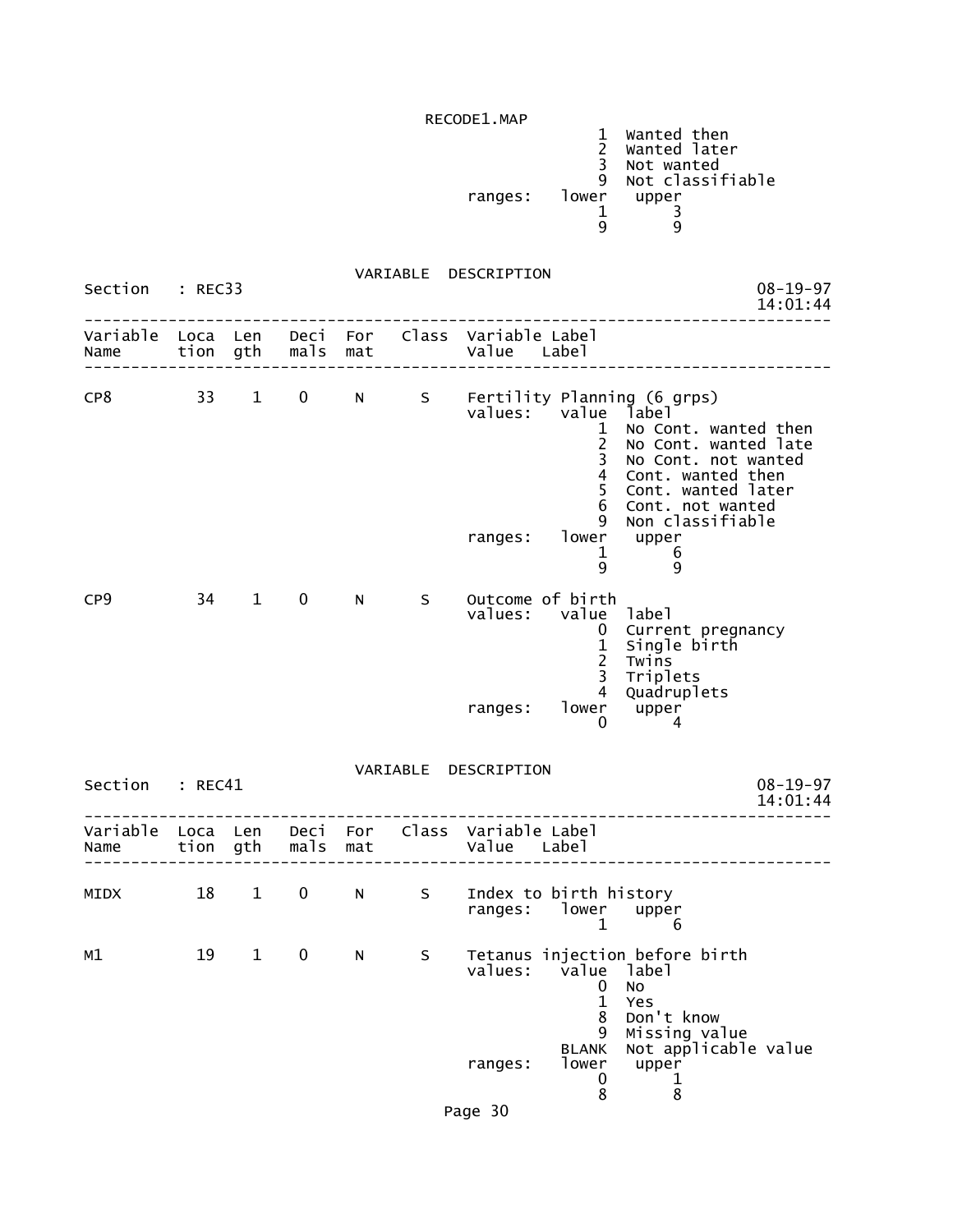| м2               | 20                   | 1              | 0            | N          | S        | values:<br>ranges:                            | value<br>0<br>$\mathbf{1}$<br>$\overline{c}$<br>$\overline{\mathbf{3}}$<br>4<br>5<br>9<br><b>BLANK</b><br>lower<br>$\bf{0}$ | Prenatal care before birth<br>label<br>No one<br>Doctor<br>Trained nurse<br>Trained midwife<br>Birth attendant<br>Other<br>Missing value<br>Not applicable value<br>upper<br>5     |
|------------------|----------------------|----------------|--------------|------------|----------|-----------------------------------------------|-----------------------------------------------------------------------------------------------------------------------------|------------------------------------------------------------------------------------------------------------------------------------------------------------------------------------|
| мЗ               | 21                   | $\mathbf{1}$   | 0            | N          | S        | Assistance at delivery<br>values:<br>ranges:  | value<br>0<br>$\mathbf{1}$<br>$\frac{2}{3}$<br>$\overline{\mathbf{4}}$<br>5<br>6<br>9<br><b>BLANK</b><br>lower<br>0         | label<br>No one<br>Doctor<br>Trained nurse<br>Trained midwife<br>Birth attendant<br>Relative<br>Other<br>Missing value<br>Not applicable value<br>upper<br>6                       |
| Section          | : REC41              |                |              |            | VARIABLE | DESCRIPTION                                   |                                                                                                                             | $08 - 19 - 97$<br>14:01:44                                                                                                                                                         |
| Variable<br>Name | Loca Len<br>tion gth |                | Deci<br>mals | For<br>mat | Class    | Variable Label<br>Value                       | Labe <sub>1</sub>                                                                                                           |                                                                                                                                                                                    |
| м4               | 22                   | $\mathbf{2}$   | 0            | N.         | S        | values:<br>ranges:                            | value<br>94<br>95<br>96<br>97<br>99<br><b>BLANK</b><br>lower<br>0<br>94                                                     | Duration of breastfeeding<br>label<br>Never breastfed<br>Still breastfeeding<br>Breastfed until died<br>Inconsistent<br>Missing value<br>Not applicable value<br>upper<br>59<br>97 |
| м5               | 24                   | $\overline{2}$ | $\mathbf 0$  | N          | S        | Months of breastfeeding<br>values:<br>ranges: | value<br>94<br>97<br>99<br><b>BLANK</b><br>lower<br>0<br>94                                                                 | label<br>Never breastfed<br>Inconsistent<br>Missing value<br>Not applicable value<br>upper<br>59<br>97                                                                             |
| м6               | 26                   | $\overline{2}$ | $\mathbf 0$  | N          | S        | Duration of amenorrhea<br>values:             | value<br>96<br>97                                                                                                           | label<br>Period not returned<br>Inconsistent                                                                                                                                       |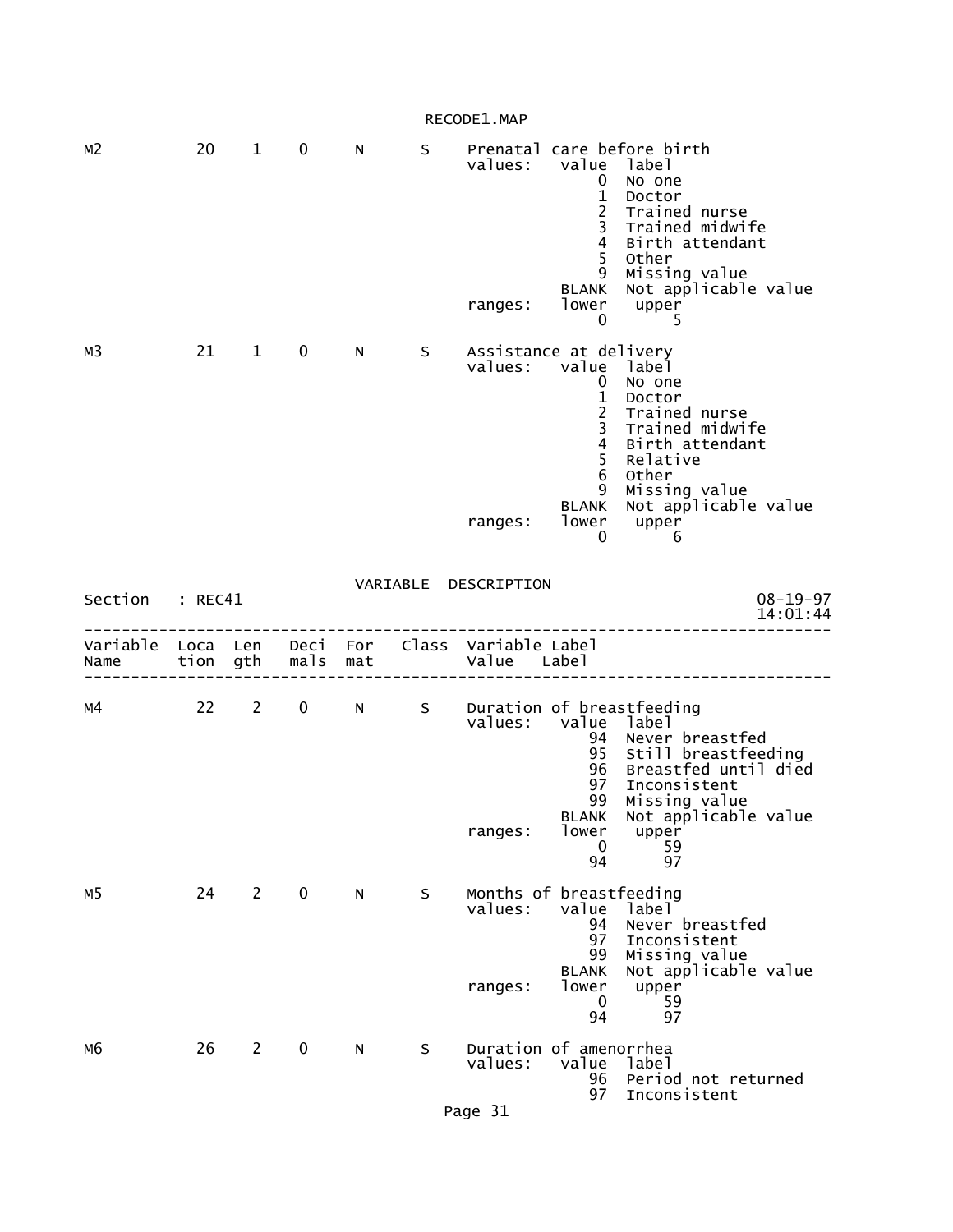|                                    |          |                        |              |     |     | RECODE1.MAP                                                                               |                                                               |                                                                                                                                              |                            |
|------------------------------------|----------|------------------------|--------------|-----|-----|-------------------------------------------------------------------------------------------|---------------------------------------------------------------|----------------------------------------------------------------------------------------------------------------------------------------------|----------------------------|
|                                    |          |                        |              |     |     | ranges:                                                                                   | 96                                                            | 99 Missing value<br>BLANK Not applicable value<br>lower upper<br>0 59<br>97                                                                  |                            |
| м7                                 |          | 28 2                   | $\mathbf 0$  | N   | S   | Months of amenorrhea<br>values:                                                           | value label<br>97<br><b>BLANK</b><br>ranges: lower upper      | Inconsistent<br>99 Missing value<br>Not applicable value<br>$\begin{bmatrix} 0 & 59 \end{bmatrix}$<br>97 97                                  |                            |
| м8                                 |          | 30 2                   | $\mathbf{0}$ | N   | S – | Duration of abstinence<br>ranges:                                                         | 97                                                            | values: value label<br>96 Still abstaining<br>Inconsistent<br>99 Missing value<br>BLANK Not applicable value<br>Tower upper<br>0 59<br>96 97 |                            |
| Section : REC41                    |          |                        |              |     |     | VARIABLE DESCRIPTION                                                                      |                                                               |                                                                                                                                              | $08 - 19 - 97$<br>14:01:44 |
|                                    |          |                        |              |     |     | Variable Loca Len Deci For Class Variable Label<br>Name tion gth mals mat and value Label |                                                               |                                                                                                                                              |                            |
|                                    |          |                        |              |     |     | M9 32 2 0 N S Months of abstinence<br>values: value label<br>ranges:                      | 97<br>$\overline{0}$<br>97                                    | Inconsistent<br>99 Missing value<br>BLANK Not applicable value<br>lower upper<br>$\frac{59}{2}$<br>97                                        |                            |
| Section                            | : REC42  |                        |              |     |     | VARIABLE DESCRIPTION                                                                      |                                                               |                                                                                                                                              | $08 - 19 - 97$<br>14:01:44 |
| Variable Loca Len Deci For<br>Name | tion gth |                        | mals         | mat |     | Class Variable Label<br>Value Label                                                       |                                                               |                                                                                                                                              |                            |
| v401                               | 18       | $1 \quad \blacksquare$ | $\mathbf{0}$ | N - | S   | values:<br>ranges:                                                                        | value<br>0<br>$\mathbf{1}$<br>9<br><b>BLANK</b><br>lower<br>0 | Last birth ceasarean section<br>label<br>No<br>Yes<br>Missing value<br>Not applicable value<br>upper<br>1                                    |                            |
| V402                               | 19       | $1 \quad \blacksquare$ | $\mathbf 0$  | N   | S.  | values:<br>Page 32                                                                        | value label                                                   | Tetanus injection current preg                                                                                                               |                            |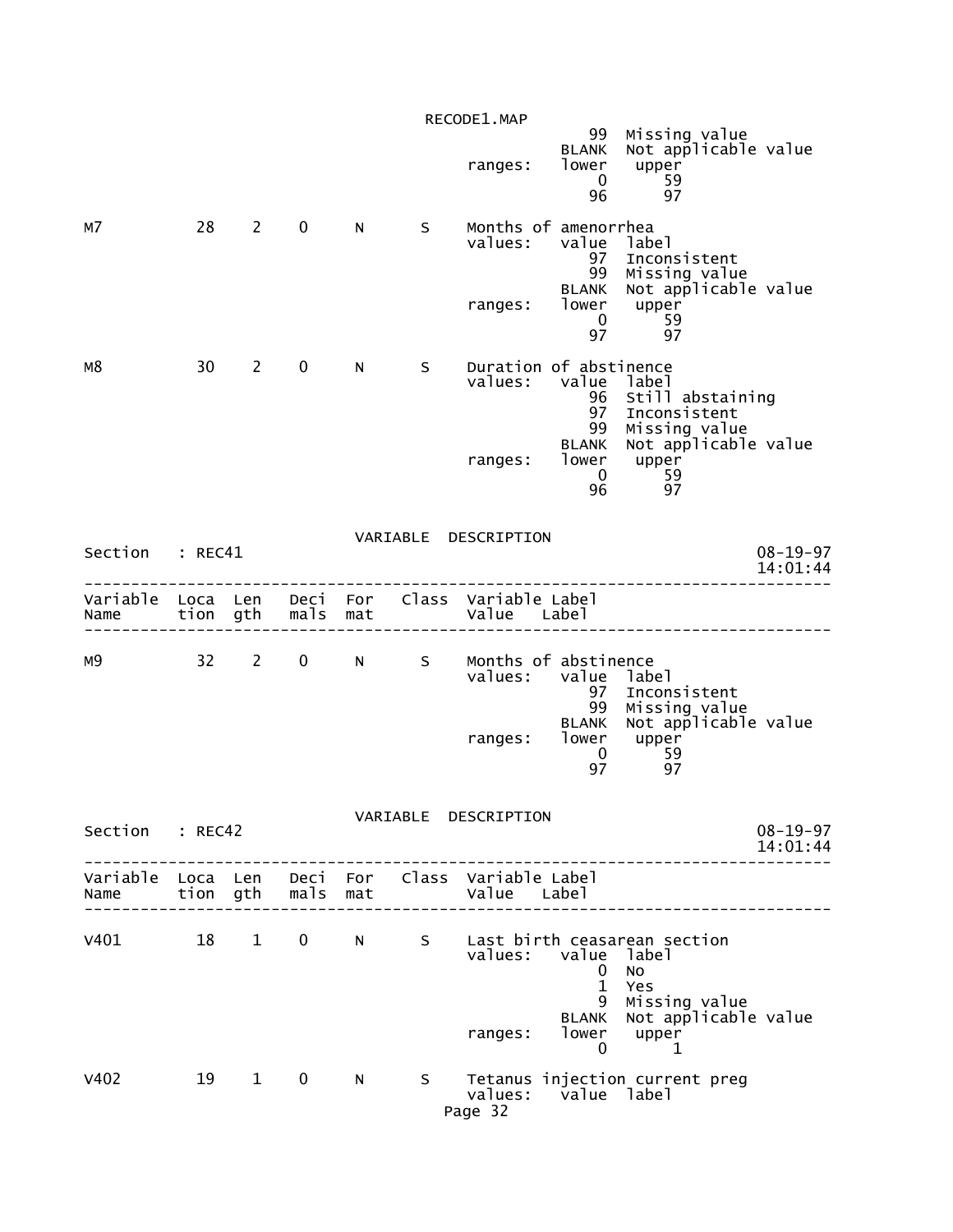|                                    |      |                |             |     |     | RECODE1.MAP                                    |                                                                 |                                                                                                                                                                        |                            |
|------------------------------------|------|----------------|-------------|-----|-----|------------------------------------------------|-----------------------------------------------------------------|------------------------------------------------------------------------------------------------------------------------------------------------------------------------|----------------------------|
|                                    |      |                |             |     |     | ranges:                                        | $\mathbf 0$<br>$\mathbf{1}$<br>9<br>BLANK<br>lower<br>0         | No<br>Yes<br>Missing value<br>Not applicable value<br>upper<br>1                                                                                                       |                            |
| V403                               | 20   | $\mathbf{1}$   | $\mathbf 0$ | N   | S   | values: value label                            | 0<br>$\frac{1}{2}$<br>$\frac{3}{4}$<br>5<br>8<br>9              | Prenatal care current preg.<br>No one<br>Doctor<br>Trained nurse<br>Trained midwife<br>Birth attendant<br>Other<br>Don't know<br>Missing value<br>Not applicable value |                            |
|                                    |      |                |             |     |     | ranges:                                        | <b>BLANK</b><br>lower<br>$\mathbf 0$<br>8                       | upper<br>5<br>8                                                                                                                                                        |                            |
| V404                               |      | $21 \quad 1$   | $\mathbf 0$ | N.  | S — | Currently breastfeeding<br>values: value label | $\mathbf 0$<br>$\mathbf{1}$                                     | No<br>Yes                                                                                                                                                              |                            |
|                                    |      |                |             |     |     | ranges:                                        | 0                                                               | $\begin{bmatrix} \text{lower} \\ \text{0} \end{bmatrix}$ upper<br>1                                                                                                    |                            |
| V405                               |      | $22 \t 1$      | $\mathbf 0$ | N   | S   | Currently amenorrheic<br>values:               | $\mathbf{0}$                                                    | value label<br><b>NO</b><br>1 Yes                                                                                                                                      |                            |
|                                    |      |                |             |     |     | ranges: lower upper                            | 0                                                               | 1                                                                                                                                                                      |                            |
| Section : REC42                    |      |                |             |     |     | VARIABLE DESCRIPTION                           |                                                                 |                                                                                                                                                                        | $08 - 19 - 97$<br>14:01:44 |
| Variable Loca Len Deci For<br>Name | tion | gth            | mals        | mat |     | Class Variable Label<br>Value                  | Label                                                           |                                                                                                                                                                        |                            |
| V406                               | 23   | $\mathbf{1}$   | $\mathbf 0$ | N.  | S   | Currently abstaining<br>values:                | value<br>$\mathbf 0$                                            | laɓel<br>NO                                                                                                                                                            |                            |
|                                    |      |                |             |     |     | ranges:                                        | $\mathbf{1}$<br>lower<br>0                                      | Yes<br>upper<br>1                                                                                                                                                      |                            |
| <b>V407</b>                        | 24   | $\overline{2}$ | $\mathbf 0$ | N   | S   | values:<br>ranges:                             | value<br>96<br>99<br><b>BLANK</b><br>lower<br>$\mathbf 0$<br>96 | Times breastfed during night<br>label<br>On demand<br>Missing value<br>Not applicable value<br>upper<br>20<br>96                                                       |                            |
| <b>V408</b>                        | 26   | $2^{\sim}$     | $\mathbf 0$ | N   | S   | values:<br>Page 33                             | value                                                           | Times breastfed during day<br>label                                                                                                                                    |                            |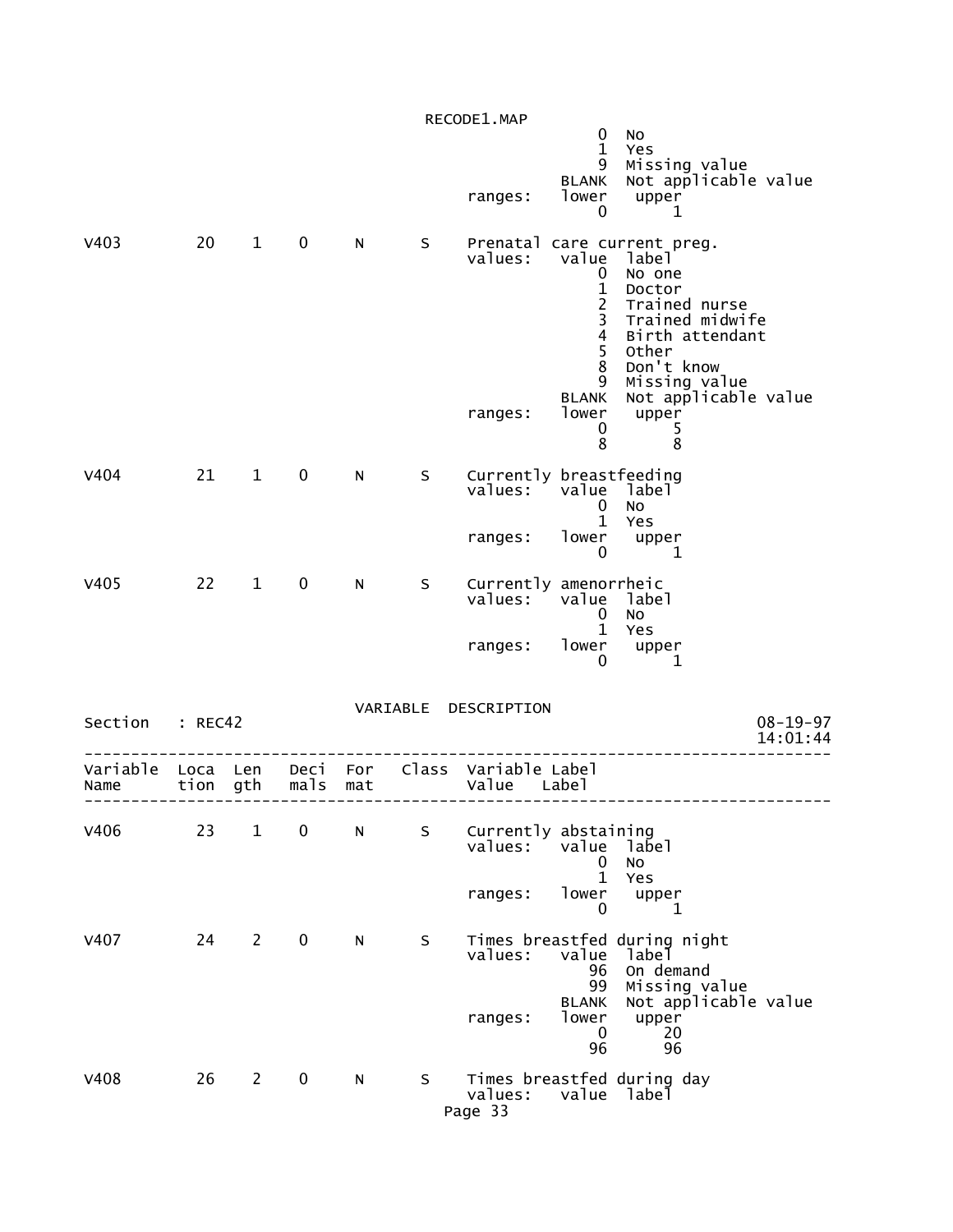|                  |                  |              |              |            |    | RECODE1.MAP                                    |                                                                                   |                                                                                                            |                            |
|------------------|------------------|--------------|--------------|------------|----|------------------------------------------------|-----------------------------------------------------------------------------------|------------------------------------------------------------------------------------------------------------|----------------------------|
|                  |                  |              |              |            |    | ranges:                                        | 96<br>99<br><b>BLANK</b><br>lower<br>$\mathbf 0$<br>96                            | On demand<br>Missing value<br>Not applicable value<br>upper<br>20<br>96                                    |                            |
| V409             | 28               | $\mathbf{1}$ | $\mathbf 0$  | N          | S  | Gave child plain water<br>values:<br>ranges:   | value<br>0<br>$\mathbf 1$<br>9<br>BLANK<br>lower<br>0                             | label<br>No<br>Yes<br>Missing value<br>Not applicable value<br>upper<br>1                                  |                            |
| V410             | 29               | $\mathbf{1}$ | 0            | N.         | S  | Gave child juice<br>values:<br>ranges:         | value<br>$\mathbf 0$<br>$\mathbf 1$<br>9<br><b>BLANK</b><br>lower<br>0            | label<br>No<br>Yes<br>Missing value<br>Not applicable value<br>upper<br>1                                  |                            |
| V411             | 30               | $\mathbf{1}$ | $\mathbf 0$  | N.         | S  | Gave child powdered milk<br>values:<br>ranges: | value<br>$\mathbf 0$<br>$\mathbf{1}$<br>9<br>BLANK<br>lower<br>$\mathbf 0$        | label<br>No<br>Yes<br>Missing value<br>Not applicable value<br>upper<br>1                                  |                            |
| Section          | : REC42          |              |              |            |    | VARIABLE DESCRIPTION                           |                                                                                   |                                                                                                            | $08 - 19 - 97$<br>14:01:44 |
| Variable<br>Name | Loca Len<br>tion | gth          | Deci<br>mals | For<br>mat |    | Class Variable Label<br>Value                  | Labe <sub>1</sub>                                                                 |                                                                                                            |                            |
| V412             | 31               | $\mathbf{1}$ | 0            | N          | S  | values:<br>ranges:                             | value<br>0<br>$\mathbf{1}$<br>9<br><b>BLANK</b><br>lower<br>$\mathbf{0}$          | Gave child cows or goats milk<br>label<br>No<br>Yes<br>Missing value<br>Not applicable value<br>upper<br>1 |                            |
| V413             | 32               | $\mathbf{1}$ | $\mathbf 0$  | N          | S  | Gave child other liquid<br>values:<br>ranges:  | value<br>$\mathbf 0$<br>$\mathbf{1}$<br>9<br><b>BLANK</b><br>lower<br>$\mathbf 0$ | label<br>No<br>Yes<br>Missing value<br>Not applicable value<br>upper<br>1                                  |                            |
| V414             | 33               | $\mathbf{1}$ | $\mathbf 0$  | ${\sf N}$  | S. | values:<br>Page 34                             | value label                                                                       | Gave child solid or mushy food                                                                             |                            |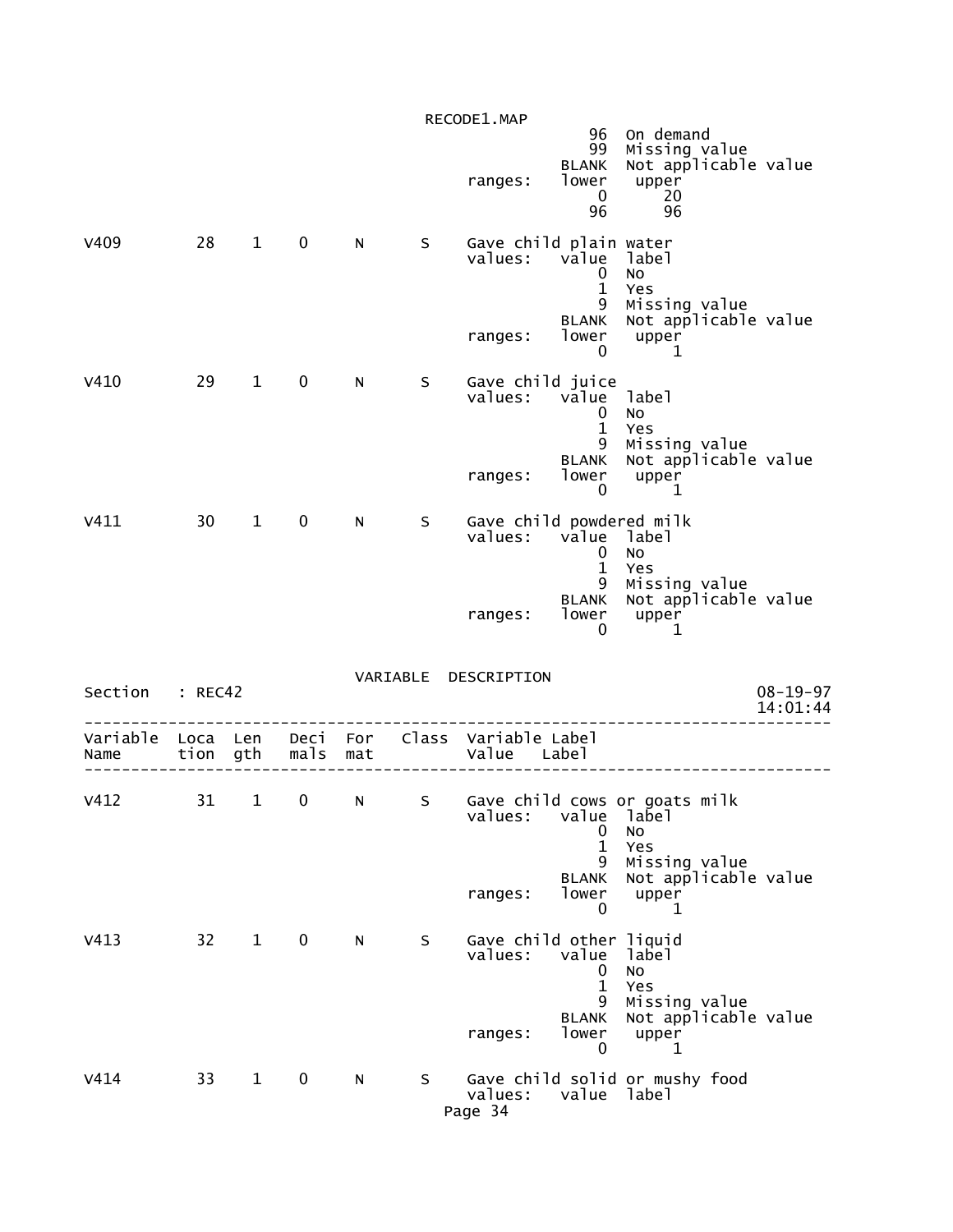|                           |              |                |              |            |          | RECODE1.MAP                              |                                                                                   |                                                                                                               |                            |
|---------------------------|--------------|----------------|--------------|------------|----------|------------------------------------------|-----------------------------------------------------------------------------------|---------------------------------------------------------------------------------------------------------------|----------------------------|
|                           |              |                |              |            |          | ranges:                                  | $\mathbf 0$<br>$\mathbf{1}$<br>9<br><b>BLANK</b><br>lower<br>0                    | No<br>Yes<br>Missing value<br>Not applicable value<br>upper<br>1                                              |                            |
| V415                      | 34           | $\mathbf{1}$   | 0            | N          | S        | values:<br>ranges:                       | value<br>$\mathbf 0$<br>$\mathbf{1}$<br>9<br><b>BLANK</b><br>lower<br>$\mathbf 0$ | Fed food in bottle with nipple<br>label<br>No<br>Yes<br>Missing value<br>Not applicable value<br>upper<br>1   |                            |
| V416                      | 35           | $\mathbf{1}$   | 0            | N          | S        | values:<br>ranges:                       | value<br>$\mathbf 0$<br>$\mathbf 1$<br>9<br><b>BLANK</b><br>lower<br>0            | Heard of oral rehydration<br>label<br><b>NO</b><br>Yes<br>Missing value<br>Not applicable value<br>upper<br>1 |                            |
| V417                      | 36           | $\mathbf{1}$   | 0            | N          | S        | ranges:                                  | lower<br>0                                                                        | Entries in maternity table<br>upper<br>6                                                                      |                            |
| Section                   | : REC42      |                |              |            |          | VARIABLE DESCRIPTION                     |                                                                                   |                                                                                                               | $08 - 19 - 97$<br>14:01:44 |
| Variable<br>Name          | Loca<br>tion | Len<br>gth     | Deci<br>mals | For<br>mat |          | Class Variable Label<br>Value Label      |                                                                                   |                                                                                                               |                            |
| V418                      | 37           | $\mathbf{1}$   | $\mathbf 0$  | N          | S.       | Entries in health table<br>ranges:       | lower<br>0                                                                        | upper<br>6                                                                                                    |                            |
| V419                      | 38           | $\mathbf{1}$   | 0            | N          | S        | ranges: lower upper<br>0 4               | 0                                                                                 | Entries in height/weight table<br>4                                                                           |                            |
| V420                      | 39           | $\overline{2}$ | 0            | N          | S        | Measurer's code<br>values:               | value<br>99<br><b>BLANK</b>                                                       | label<br>Missing value<br>Not applicable value                                                                |                            |
| V421                      | 41           | $\overline{2}$ | 0            | N          | S.       | Assistant measurer's code<br>values:     | value<br>99<br><b>BLANK</b>                                                       | label<br>Missing value<br>Not applicable value                                                                |                            |
| Section                   | : REC43      |                |              |            | VARIABLE | DESCRIPTION                              |                                                                                   |                                                                                                               | $08 - 19 - 97$<br>14:01:44 |
| Variable Loca Len<br>Name | tion gth     |                | Deci<br>mals | For<br>mat |          | Class Variable Label<br>Value<br>Page 35 | Label                                                                             |                                                                                                               |                            |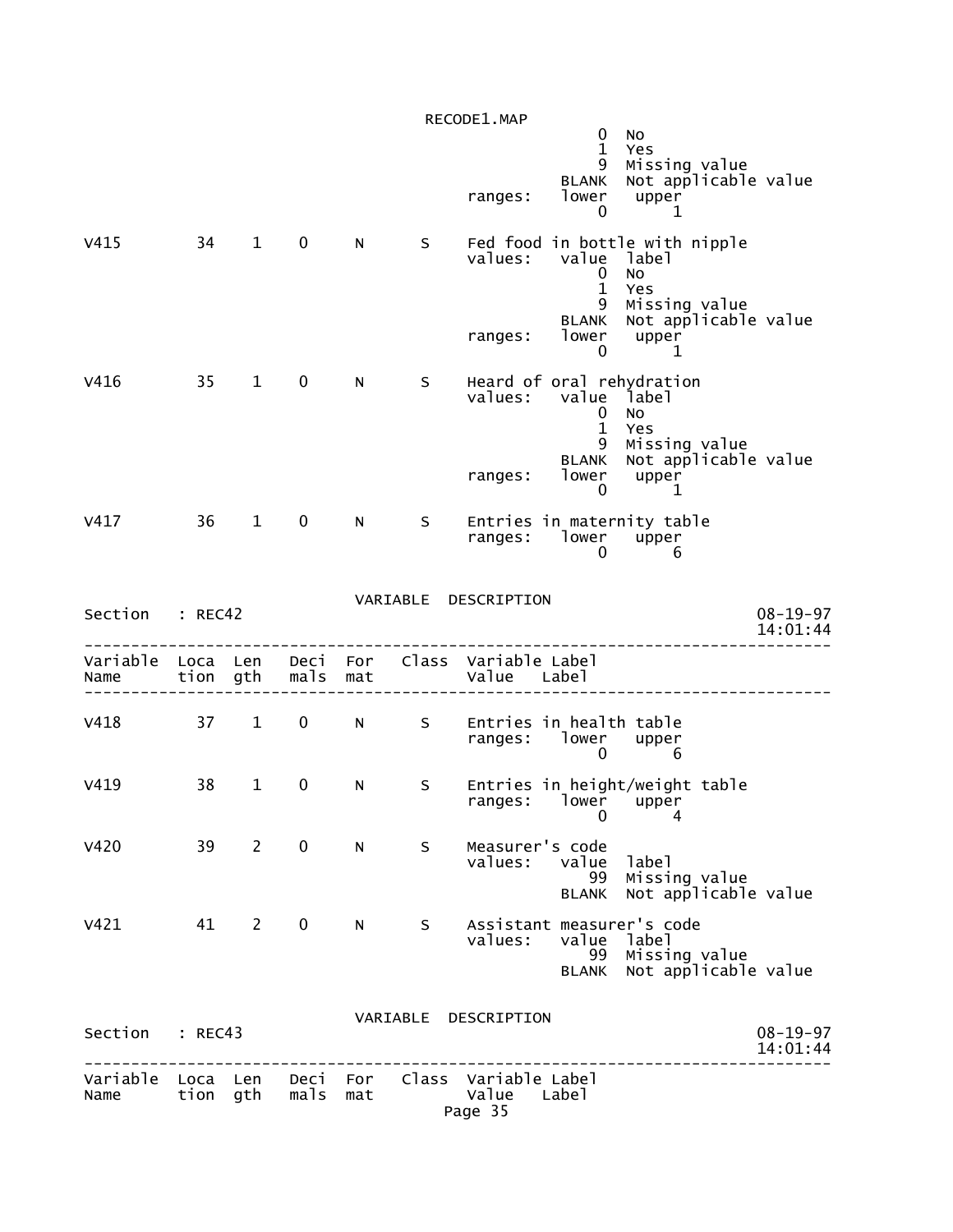|                  |    |                        |                         |     |         | RECODE1.MAP                                                    |                                                                        |                                                                                                       |                            |
|------------------|----|------------------------|-------------------------|-----|---------|----------------------------------------------------------------|------------------------------------------------------------------------|-------------------------------------------------------------------------------------------------------|----------------------------|
| HIDX             | 18 | $\mathbf{1}$           | $\mathbf 0$             | N   | S       | Index to birth history<br>ranges:                              | lower<br>1                                                             | upper<br>6                                                                                            |                            |
| H1               | 19 | $\mathbf{1}$           | $\mathbf 0$             | N   | S       | Has health card<br>values:<br>ranges:                          | value<br>0<br>1<br>$\overline{2}$<br>9<br><b>BLANK</b><br>lower<br>0   | label<br>No card<br>Yes, seen<br>Yes, not seen<br>Missing value<br>Not applicable value<br>upper<br>2 |                            |
| H <sub>2</sub>   | 20 | $\mathbf{1}$           | 0                       | N   | S       | Received BCG<br>values:                                        | value<br>$\mathbf 0$<br>$\mathbf{1}$<br>$\overline{c}$<br><b>BLANK</b> | label<br>No<br>Yes<br>Reported by mother<br>Not applicable value                                      |                            |
|                  |    |                        |                         |     |         | ranges:                                                        | lower<br>0                                                             | upper<br>2                                                                                            |                            |
| H <sub>2</sub> D | 21 | $\overline{2}$         | 0                       | N   | $\sf S$ | BCG day<br>values:                                             | value<br>97<br>99                                                      | label<br>Inconsistent<br>Missing value                                                                |                            |
|                  |    |                        |                         |     |         | ranges:                                                        | <b>BLANK</b><br>lower<br>1<br>97                                       | Not applicable value<br>upper<br>31<br>97                                                             |                            |
| H2M              | 23 | $\overline{2}$         | 0                       | N   | S       | BCG month<br>values:                                           | value<br>97<br>99<br><b>BLANK</b>                                      | label<br>Inconsistent<br>Missing value<br>Not applicable value                                        |                            |
|                  |    |                        |                         |     |         | ranges:                                                        | lower<br>1<br>97                                                       | upper<br>12<br>97                                                                                     |                            |
| H2Y              | 25 | $\mathbf{2}$           | $\overline{\mathbf{0}}$ | N   | S.      | BCG year<br>values:                                            | value<br>97<br>99                                                      | label<br>Inconsistent<br>Missing value                                                                |                            |
|                  |    |                        |                         |     |         | ranges:                                                        | BLANK<br>lower<br>80<br>97                                             | Not applicable value<br>upper<br>89<br>97                                                             |                            |
| Section : REC43  |    |                        |                         |     |         | VARIABLE DESCRIPTION                                           |                                                                        |                                                                                                       | $08 - 19 - 97$<br>14:01:44 |
| Name             |    |                        | tion gth mals           | mat |         | Variable Loca Len Deci For Class Variable Label<br>Value Label |                                                                        |                                                                                                       |                            |
| H <sub>3</sub>   | 27 | $1 \quad \blacksquare$ | $0 \qquad \qquad$       | N   |         | S Received DPT 1<br>values: value label<br>Page 36             |                                                                        |                                                                                                       |                            |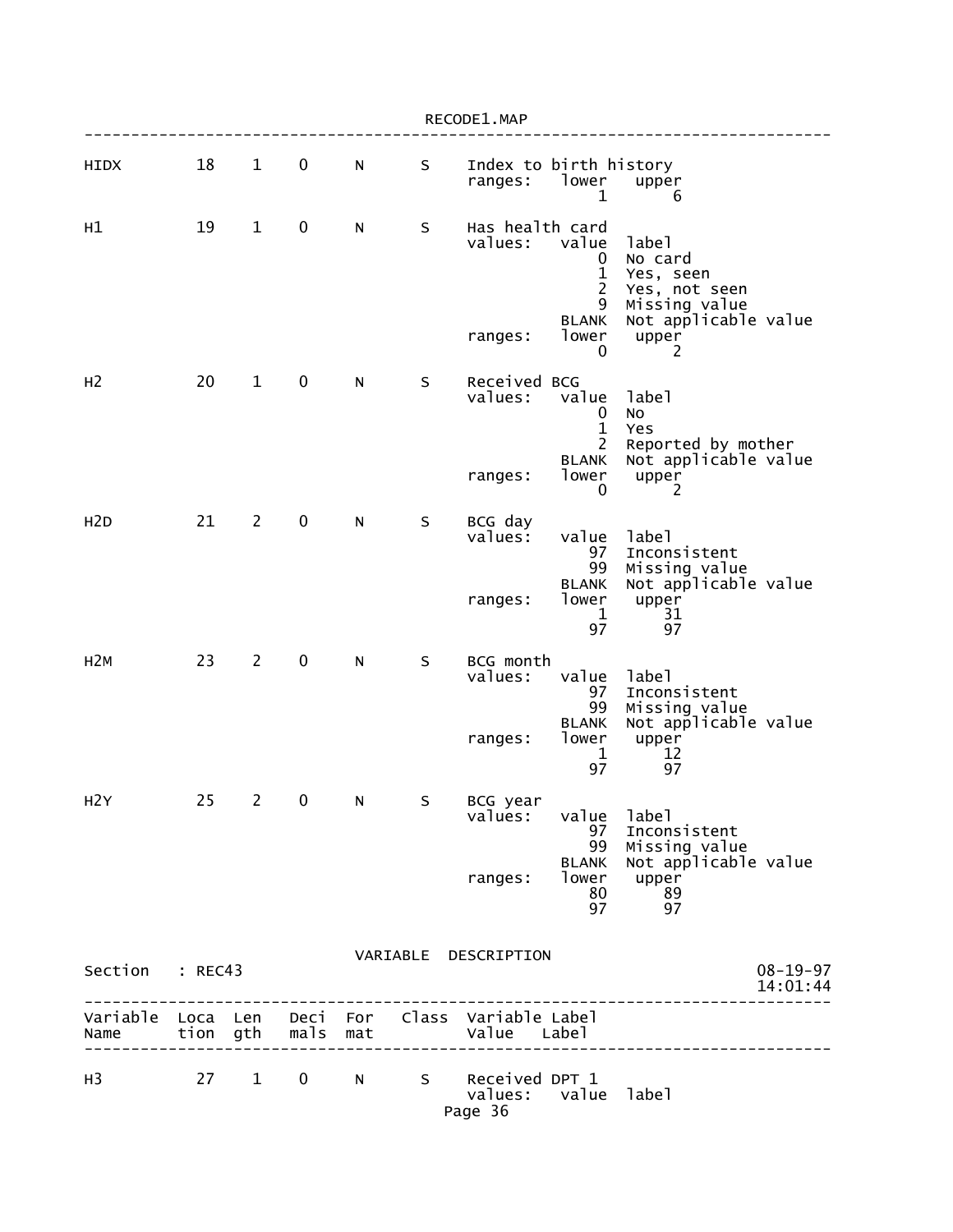|                  |        |                |             |              |   | RECODE1.MAP<br>ranges:                      | 0<br>$\mathbf 1$<br>$\overline{2}$<br><b>BLANK</b><br>lower<br>0 | No<br>Yes<br>Reported by mother<br>Not applicable value<br>upper<br>2 |                            |
|------------------|--------|----------------|-------------|--------------|---|---------------------------------------------|------------------------------------------------------------------|-----------------------------------------------------------------------|----------------------------|
| H <sub>3</sub> D | 28     | $\overline{2}$ | $\mathbf 0$ | N            | S | DPT 1 day<br>values:                        | value<br>97<br>99<br><b>BLANK</b>                                | label<br>Inconsistent<br>Missing value<br>Not applicable value        |                            |
|                  |        |                |             |              |   | ranges:                                     | lower<br>$\mathbf 1$<br>97                                       | upper<br>31<br>97                                                     |                            |
| H3M              | 30     | $\overline{2}$ | $\mathbf 0$ | N            | S | DPT 1 month<br>values:                      | value<br>97<br>99                                                | label<br>Inconsistent<br>Missing value                                |                            |
|                  |        |                |             |              |   | ranges:                                     | <b>BLANK</b><br>lower<br>$\mathbf 1$<br>97                       | Not applicable value<br>upper<br>12<br>97                             |                            |
| H <sub>3</sub> Y | 32     | $\overline{2}$ | $\mathbf 0$ | N            | S | DPT 1 year<br>$value5$ :                    | value<br>97<br>99                                                | label<br>Inconsistent<br>Missing value                                |                            |
|                  |        |                |             |              |   | ranges:                                     | <b>BLANK</b><br>lower<br>80<br>97                                | Not applicable value<br>upper<br>89<br>97                             |                            |
| н4               | 34     | $\mathbf{1}$   | $\mathbf 0$ | N            | S | values:                                     | Received POLIO 1<br>value<br>0<br>$\mathbf{1}$                   | label<br>No<br>Yes                                                    |                            |
|                  |        |                |             |              |   | ranges:                                     | 2<br><b>BLANK</b><br>lower<br>0                                  | Reported by mother<br>Not applicable value<br>upper<br>2              |                            |
| Section : REC43  |        |                |             |              |   | VARIABLE DESCRIPTION                        |                                                                  | -------------------                                                   | $08 - 19 - 97$<br>14:01:44 |
|                  |        |                |             |              |   |                                             |                                                                  | ________________________                                              |                            |
| H4D              |        |                |             |              |   | 35 2 0 N S POLIO1day<br>values: value label | <b>BLANK</b>                                                     | 97 Inconsistent<br>99 Missing value<br>Not applicable value           |                            |
|                  |        |                |             |              |   |                                             | ranges: Tower upper<br>1 31                                      | 97 97                                                                 |                            |
| н4м              | 37 2 0 |                |             | $\mathbb{N}$ |   | S POLIO 1 month<br>Page 37                  | values: value label                                              |                                                                       |                            |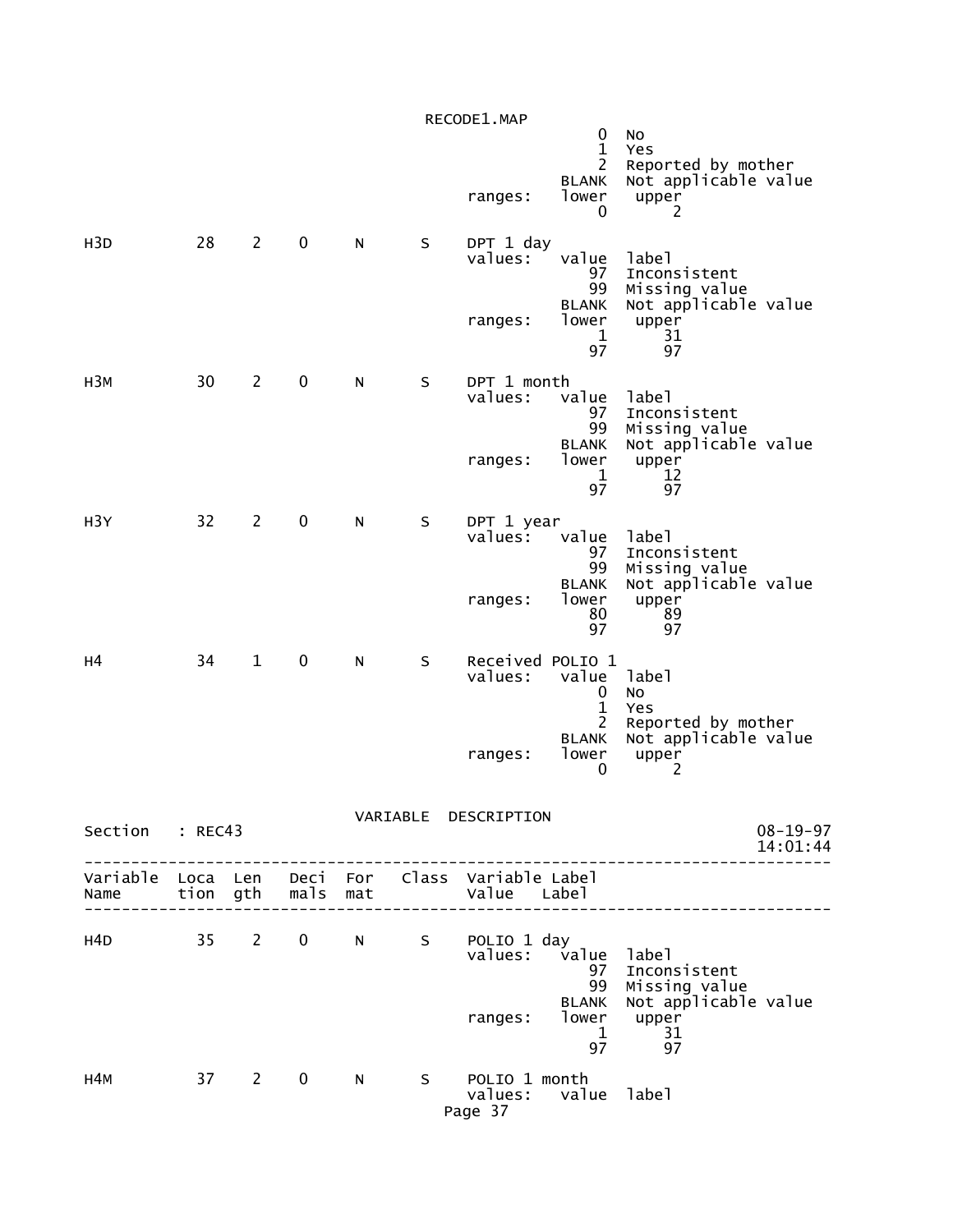|                  |          |                |                  |     |   | RECODE1.MAP                            |                                                                            |                                                                                     |                            |
|------------------|----------|----------------|------------------|-----|---|----------------------------------------|----------------------------------------------------------------------------|-------------------------------------------------------------------------------------|----------------------------|
|                  |          |                |                  |     |   | ranges:                                | 97<br>99<br><b>BLANK</b><br>lower<br>$\mathbf 1$<br>97                     | Inconsistent<br>Missing value<br>Not applicable value<br>upper<br>12<br>97          |                            |
| H4Y              | 39       | $\overline{2}$ | 0                | N   | S | POLIO 1 year<br>values:<br>ranges:     | value<br>97<br>99<br><b>BLANK</b><br>lower<br>80<br>97                     | label<br>Inconsistent<br>Missing value<br>Not applicable value<br>upper<br>89<br>97 |                            |
| H <sub>5</sub>   | 41       | $\mathbf{1}$   | $\mathbf 0$      | N.  | S | Received DPT 2<br>values:<br>ranges:   | value<br>0<br>$\mathbf{1}$<br>$\overline{2}$<br><b>BLANK</b><br>lower<br>0 | label<br>No<br>Yes<br>Reported by mother<br>Not applicable value<br>upper<br>2      |                            |
| H <sub>5</sub> D | 42       | $\overline{2}$ | $\mathbf 0$      | N   | S | DPT 2 day<br>values:<br>ranges:        | value<br>97<br>99<br><b>BLANK</b><br>lower<br>$\mathbf{1}$<br>97           | label<br>Inconsistent<br>Missing value<br>Not applicable value<br>upper<br>31<br>97 |                            |
| Section          | : REC43  |                |                  |     |   | VARIABLE DESCRIPTION                   |                                                                            |                                                                                     | $08 - 19 - 97$<br>14:01:44 |
| Variable<br>Name | Loca Len | tion gth       | Deci For<br>mals | mat |   | Class Variable Label<br>Value Label    |                                                                            |                                                                                     |                            |
| H <sub>5</sub> M | 44       | $\overline{2}$ | 0                | N   | S | DPT 2 month<br>values:<br>ranges:      | value<br>97<br>99<br><b>BLANK</b><br>lower<br>$\mathbf 1$<br>97            | label<br>Inconsistent<br>Missing value<br>Not applicable value<br>upper<br>12<br>97 |                            |
| H <sub>5</sub> Y | 46       | $2^{\circ}$    | $\mathbf 0$      | N   | S | DPT 2 year<br>$value5$ :<br>ranges:    | value<br>97<br>99<br><b>BLANK</b><br>lower<br>80<br>97                     | label<br>Inconsistent<br>Missing value<br>Not applicable value<br>upper<br>89<br>97 |                            |
| н6               | 48       | $\mathbf{1}$   | $\mathbf 0$      | N   | S | Received POLIO 2<br>values:<br>Page 38 | value label                                                                |                                                                                     |                            |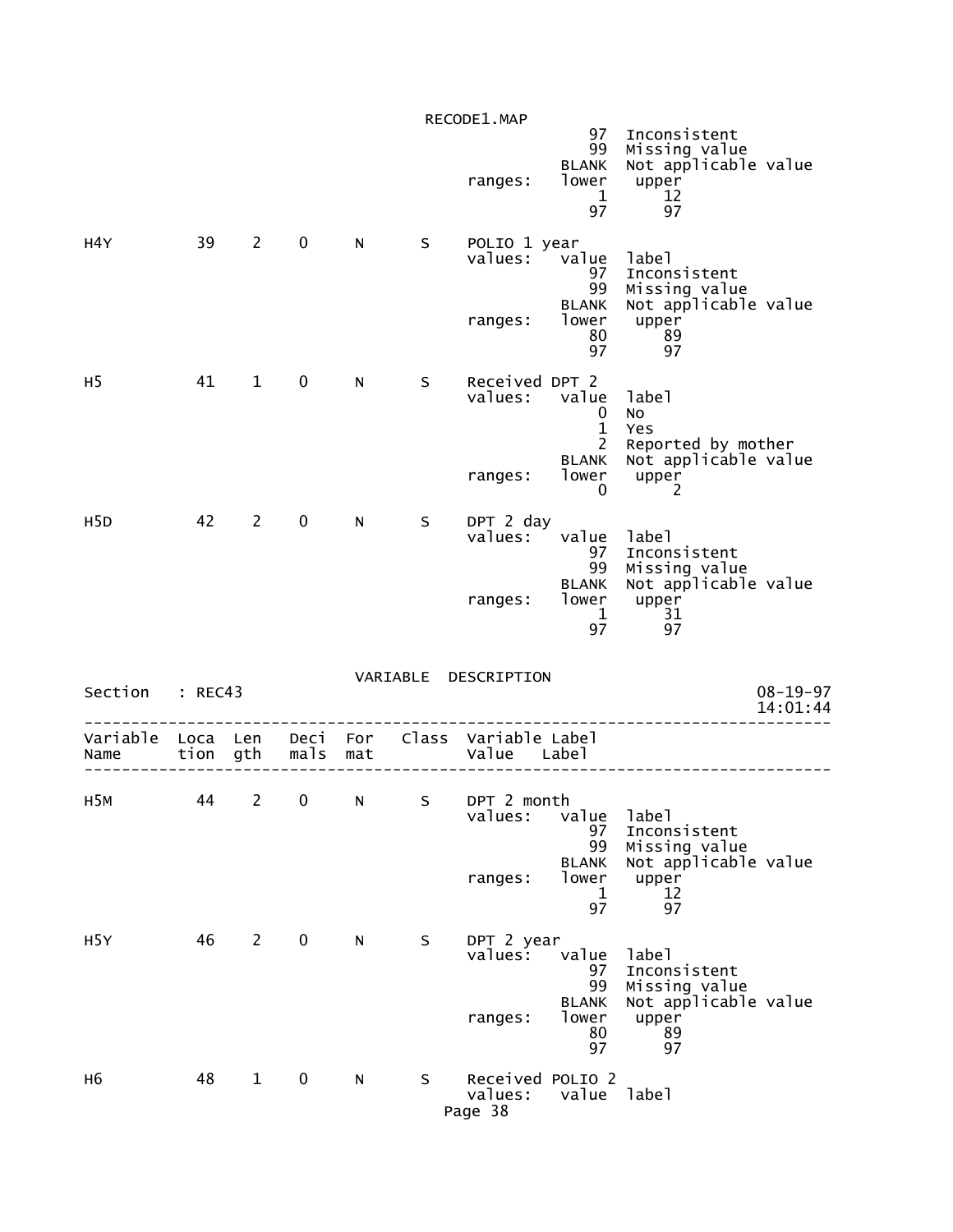|                                                         |    |                |                   |                |     | RECODE1.MAP<br>ranges:            | 0<br>$\mathbf{1}$<br>$\overline{2}$<br><b>BLANK</b><br>lower<br>0 | No<br>Yes<br>Reported by mother<br>Not applicable value<br>upper<br>2 |                |
|---------------------------------------------------------|----|----------------|-------------------|----------------|-----|-----------------------------------|-------------------------------------------------------------------|-----------------------------------------------------------------------|----------------|
| H6D                                                     | 49 | $2^{\circ}$    | $\mathbf 0$       | N              | S - | POLIO 2 day                       | values: value label<br>97<br>99<br><b>BLANK</b><br>ranges: lower  | Inconsistent<br>Missing value<br>Not applicable value<br>upper        |                |
|                                                         |    |                |                   |                |     |                                   | 1<br>97                                                           | $\frac{31}{67}$                                                       |                |
| н6м                                                     |    | 51 2           | $\mathbf 0$       | N <sub>1</sub> | S.  | POLIO 2 month<br>values:          | value label<br>97<br>99                                           | Inconsistent<br>Missing value<br>Not applicable value                 |                |
|                                                         |    |                |                   |                |     | ranges:                           | <b>BLANK</b><br>lower<br>$\mathbf{1}$<br>97                       | upper<br>12<br>97                                                     |                |
| Section : REC43                                         |    |                |                   |                |     | VARIABLE DESCRIPTION              |                                                                   |                                                                       | $08 - 19 - 97$ |
|                                                         |    |                |                   |                |     |                                   |                                                                   |                                                                       | 14:01:44       |
| Variable Loca Len Deci For Class Variable Label<br>Name |    |                | tion gth mals mat |                |     | Value Label                       |                                                                   |                                                                       |                |
| H6Y                                                     |    |                |                   |                |     | 53 2 0 N S POLIO 2 year           | values: value label<br>97<br>99                                   | Inconsistent<br>Missing value                                         |                |
|                                                         |    |                |                   |                |     | ranges:                           | <b>BLANK</b><br>lower<br>80<br>97                                 | Not applicable value<br>upper<br>89<br>97                             |                |
| н7                                                      | 55 | $\mathbf{1}$   | 0                 | N              | S.  | Received DPT 3<br>values:         | value<br>0<br>$\mathbf{1}$                                        | 1abe1<br>No<br>Yes                                                    |                |
|                                                         |    |                |                   |                |     | ranges:                           | 2<br><b>BLANK</b><br>lower<br>0                                   | Reported by mother<br>Not applicable value<br>upper<br>2              |                |
| H <sub>7</sub> D                                        | 56 | $\overline{2}$ | $\mathbf 0$       | N              | S   | DPT 3 day<br>values:              | value<br>97<br>99                                                 | label<br>Inconsistent<br>Missing value                                |                |
|                                                         |    |                |                   |                |     | ranges:                           | <b>BLANK</b><br>lower<br>$\mathbf 1$<br>97                        | Not applicable value<br>upper<br>31<br>97                             |                |
| H7M                                                     | 58 | $\overline{2}$ | 0                 | N              | S   | DPT 3 month<br>values:<br>Page 39 | value                                                             | label                                                                 |                |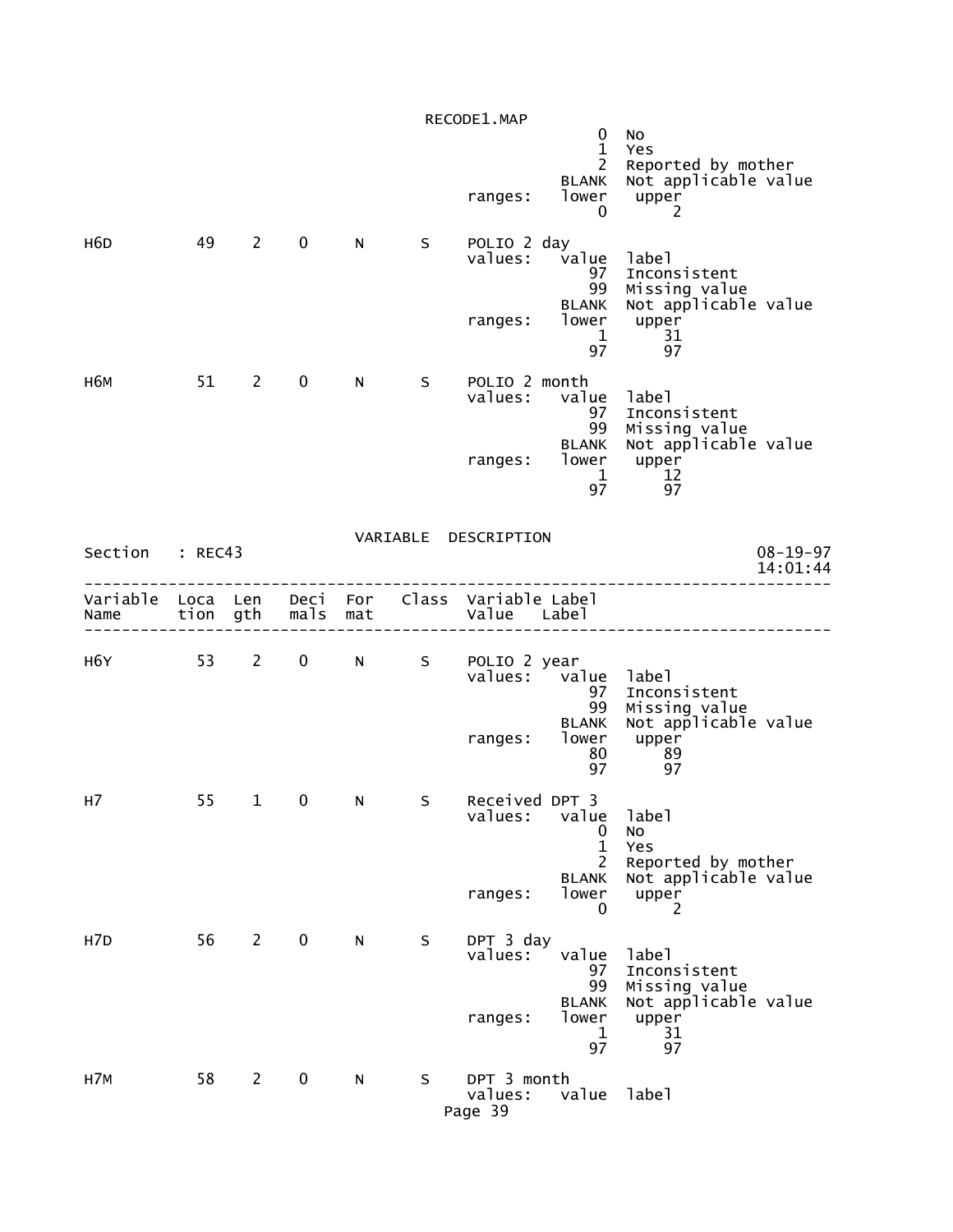| H7Y              | 60                   | $\overline{2}$ | $\mathbf 0$  | N          | S | RECODE1.MAP<br>ranges:<br>DPT 3 year<br>values: | 97<br>99<br><b>BLANK</b><br>lower<br>$\mathbf 1$<br>97<br>value<br>97<br>99<br><b>BLANK</b> | Inconsistent<br>Missing value<br>Not applicable value<br>upper<br>12<br>97<br>label<br>Inconsistent<br>Missing value<br>Not applicable value |                |
|------------------|----------------------|----------------|--------------|------------|---|-------------------------------------------------|---------------------------------------------------------------------------------------------|----------------------------------------------------------------------------------------------------------------------------------------------|----------------|
| Section          | : REC43              |                |              |            |   | ranges:<br>VARIABLE DESCRIPTION                 | lower<br>80<br>97                                                                           | upper<br>89<br>97                                                                                                                            | $08 - 19 - 97$ |
|                  |                      |                |              |            |   |                                                 |                                                                                             |                                                                                                                                              | 14:01:44       |
| Variable<br>Name | Loca Len<br>tion gth |                | Deci<br>mals | For<br>mat |   | Class Variable Label<br>Value Label             |                                                                                             |                                                                                                                                              |                |
| н8               | 62                   | $\mathbf{1}$   | $\mathbf 0$  | N          | S | Received POLIO 3<br>values:                     | value<br>0<br>$\mathbf{1}$<br>$\overline{2}$                                                | label<br>No<br>Yes<br>Reported by mother                                                                                                     |                |
|                  |                      |                |              |            |   | ranges:                                         | <b>BLANK</b><br>lower<br>0                                                                  | Not applicable value<br>upper<br>2                                                                                                           |                |
| H <sub>8</sub> D | 63                   | $2^{\sim}$     | $\mathbf 0$  | N          | S | POLIO 3 day<br>values:                          | value<br>97<br>99                                                                           | label<br>Inconsistent<br>Missing value<br>Not applicable value                                                                               |                |
|                  |                      |                |              |            |   | ranges:                                         | <b>BLANK</b><br>lower<br>1<br>97                                                            | upper<br>31<br>97                                                                                                                            |                |
| H8M              | 65                   | $\overline{2}$ | 0            | N          | S | POLIO 3 month<br>values:                        | value<br>97<br>99                                                                           | label<br>Inconsistent<br>Missing value                                                                                                       |                |
|                  |                      |                |              |            |   | ranges:                                         | <b>BLANK</b><br>lower<br>1<br>97                                                            | Not applicable value<br>upper<br>12<br>97                                                                                                    |                |
| H8Y              | 67                   | $\overline{2}$ | $\mathbf 0$  | N          | S | POLIO 3 year<br>values:<br>ranges:              | value<br>97<br>99<br><b>BLANK</b><br>lower<br>80<br>97                                      | label<br>Inconsistent<br>Missing value<br>Not applicable value<br>upper<br>89<br>97                                                          |                |
| н9               | 69                   | $\mathbf{1}$   | $\mathbf 0$  | N          | S | values:<br>Page 40                              | Received MEASLES<br>value                                                                   | label                                                                                                                                        |                |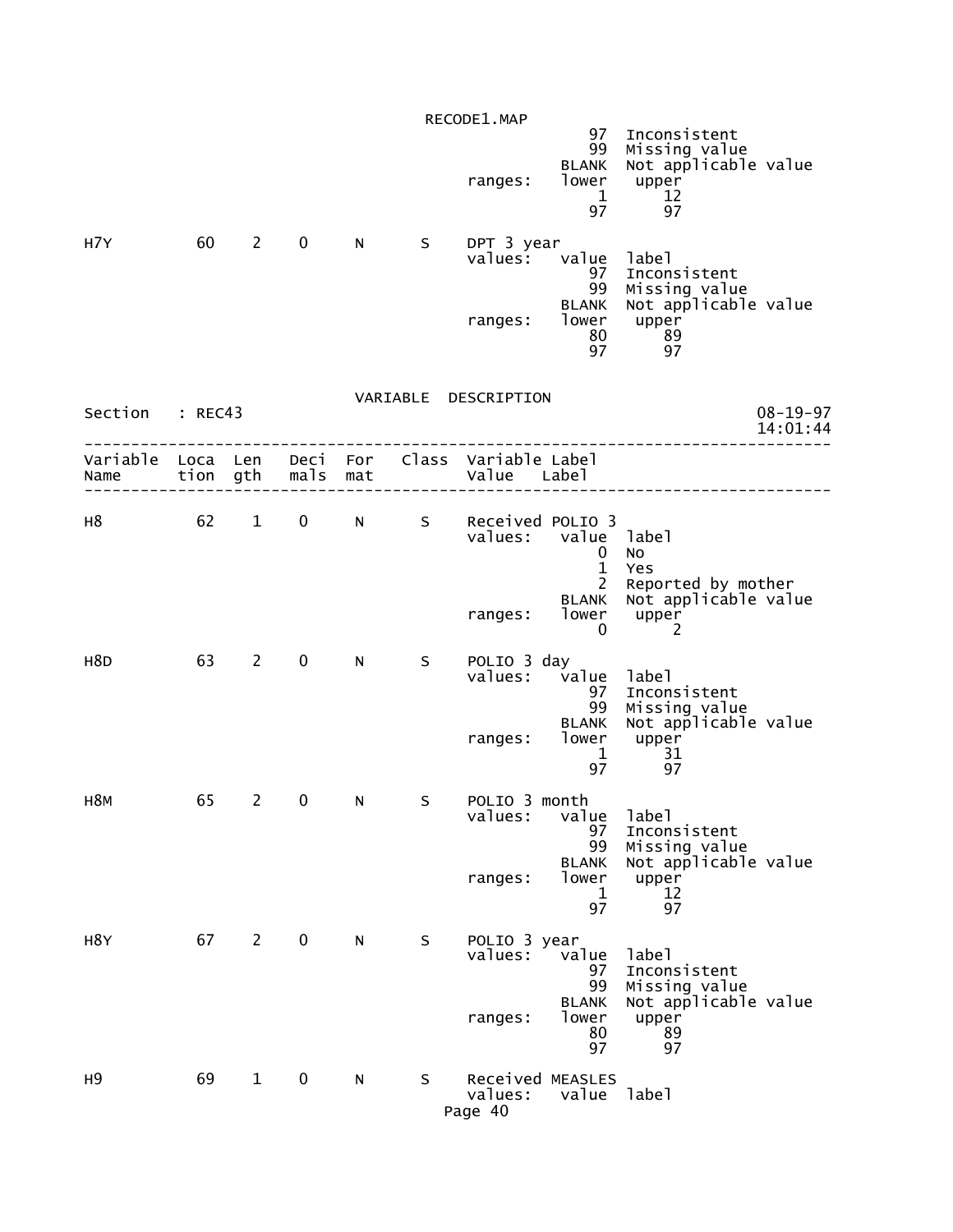|         |       | N <sub>0</sub>             |
|---------|-------|----------------------------|
|         |       | <b>Yes</b>                 |
|         |       | 2 Reported by mother       |
|         |       | BLANK Not applicable value |
| ranges: | lower | upper                      |
|         |       |                            |

| Section : REC43           |      |             |                   |    |             | VARIABLE DESCRIPTION           |                                                                                                                |                                                                                                                           | $08 - 19 - 97$<br>14:01:44 |
|---------------------------|------|-------------|-------------------|----|-------------|--------------------------------|----------------------------------------------------------------------------------------------------------------|---------------------------------------------------------------------------------------------------------------------------|----------------------------|
| Variable Loca Len<br>Name |      |             | tion gth mals mat |    |             | Deci For Class Variable Label  |                                                                                                                |                                                                                                                           |                            |
| H9D                       |      |             | 70 2 0            |    |             | N S MEASLES day<br>ranges:     | values: value label<br>97<br>99<br><b>BLANK</b><br>lower<br>$\mathbf{1}$<br>97                                 | Inconsistent<br>Missing value<br>Not applicable value<br>upper<br>-31<br>97                                               |                            |
| H9M                       |      | 72 2        | $\mathbf 0$       | N. | $S_{\perp}$ | MEASLES month<br>values: value | 97<br>99<br><b>BLANK</b><br>ranges: lower upper<br>1<br>97                                                     | label<br>Inconsistent<br>Missing value<br>Not applicable value<br>12<br>97                                                |                            |
| H9Y                       |      | 74 2        | $\mathbf 0$       | N  | S           | MEASLES year<br>ranges:        | values: value label<br>97<br>99<br>lower<br>80<br>97                                                           | Inconsistent<br>Missing value<br>BLANK Not applicable value<br>upper<br>89<br>89<br>97                                    |                            |
| H <sub>10</sub>           | 76 — | $1 \quad$   | $\overline{0}$    | N  | S           | ranges:                        | Ever had vaccination<br>values: value label<br>$\mathbf 0$<br>$\mathbf{1}$<br>8<br>9<br>lower<br>$\bf{0}$<br>8 | <b>NO</b><br>Yes<br>Don't know<br>Missing value<br>BLANK Not applicable value<br>upper<br>1<br>8                          |                            |
| H11                       | 77   | $\mathbf 1$ | 0                 | N  | S.          | values:<br>ranges:<br>Page 41  | Had diarrhea recently<br>value<br>0<br>1<br>$\overline{2}$<br>8<br>9<br><b>BLANK</b><br>lower                  | label<br>No.<br>Yes, last 24 hours<br>Yes, last 2-14 days<br>Don't know<br>Missing value<br>Not applicable value<br>upper |                            |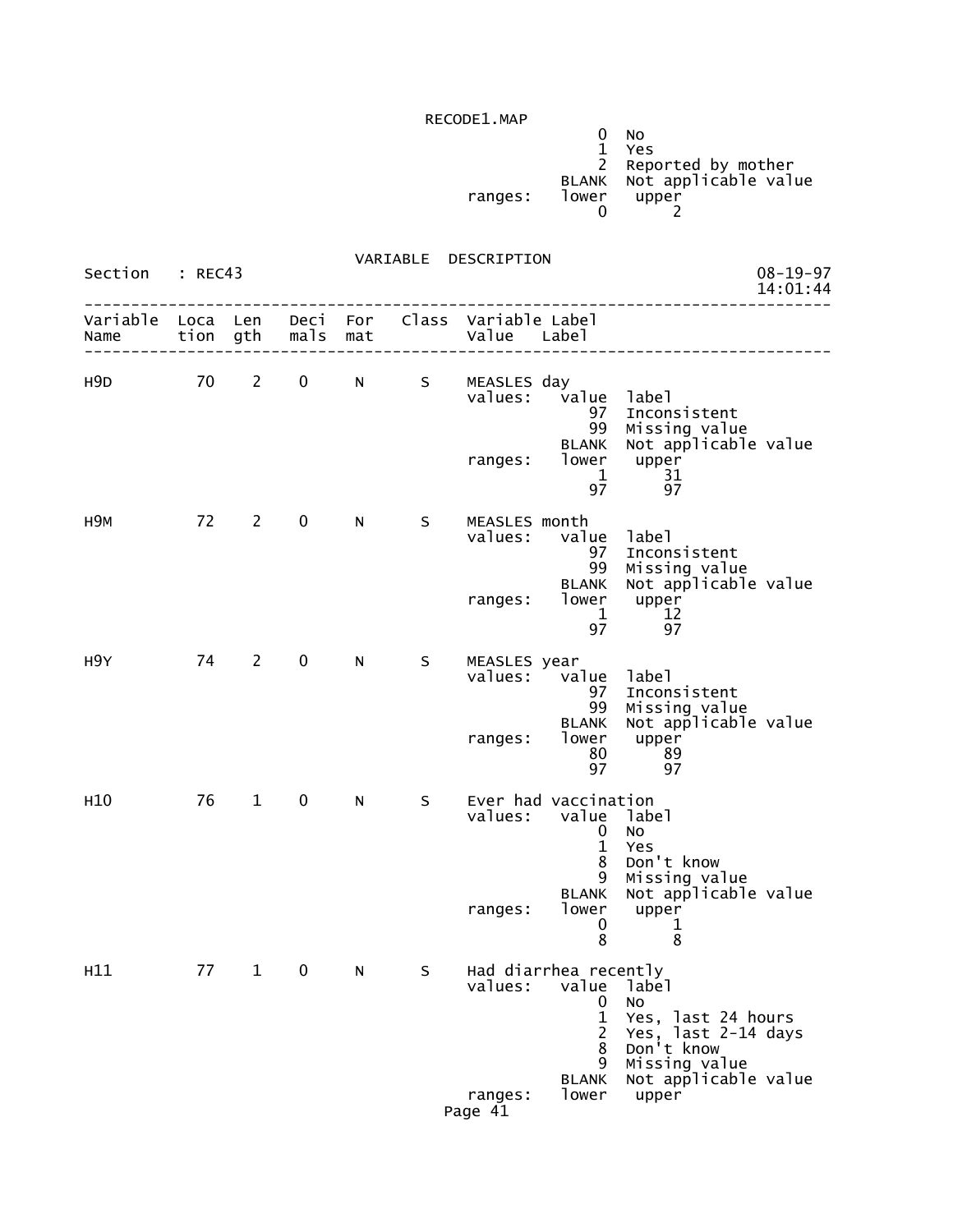$\sim$  0  $\sim$  2 8 8

| Section          | : REC43      |              |              |            | VARIABLE | DESCRIPTION                                                                                                                                                                                  | $08 - 19 - 97$<br>14:01:44 |
|------------------|--------------|--------------|--------------|------------|----------|----------------------------------------------------------------------------------------------------------------------------------------------------------------------------------------------|----------------------------|
| Variable<br>Name | Loca<br>tion | Len<br>gth   | Deci<br>mals | For<br>mat | Class    | Variable Label<br>Value Label                                                                                                                                                                |                            |
| H12              | 78           | $\mathbf{1}$ | 0            | N          | S.       | Received medical treatment<br>values: value<br>label<br><b>NO</b><br>0<br>$\mathbf{1}$<br>Country specific<br>Missing value<br>9<br><b>BLANK</b><br>lower<br>upper<br>ranges:<br>0<br>4      | Not applicable value       |
| H13              | 79           | $\mathbf 1$  | $\mathbf 0$  | N          | S.       | Given oral rehydration<br>values:<br>value label<br>No<br>0<br>$\mathbf{1}$<br>Yes<br>8<br>Don't know<br>9<br>Missing value<br><b>BLANK</b><br>lower<br>ranges:<br>upper<br>0<br>1<br>8<br>8 | Not applicable value       |
| H14              | 80           | $\mathbf{1}$ | 0            | N          | S.       | Given home solution of sugar<br>value label<br>values:<br><b>NO</b><br>$\mathbf 0$<br>$\mathbf{1}$<br>Yes<br>9<br>Missing value<br>BLANK<br>lower<br>ranges:<br>upper<br>0<br>1              | Not applicable value       |
| H15              | 81           | $\mathbf{1}$ | $\mathbf 0$  | N          | S.       | Given tablets, injections, syrup<br>values:<br>value label<br><b>NO</b><br>0<br>$\mathbf{1}$<br>Yes<br>9<br>Missing value<br><b>BLANK</b><br>lower<br>upper<br>ranges:<br>0<br>$\mathbf 1$   | Not applicable value       |
| H <sub>16</sub>  | 82           | $\mathbf 1$  | $\mathbf 0$  | N          | S        | Increase fluids<br>values:<br>value<br>label<br>No<br>0<br>$\mathbf 1$<br>Yes<br>9<br>Missing value<br><b>BLANK</b><br>lower<br>upper<br>ranges:<br>0<br>1                                   | Not applicable value       |
| Section          | : REC43      |              |              |            | VARIABLE | DESCRIPTION                                                                                                                                                                                  | $08 - 19 - 97$<br>14:01:44 |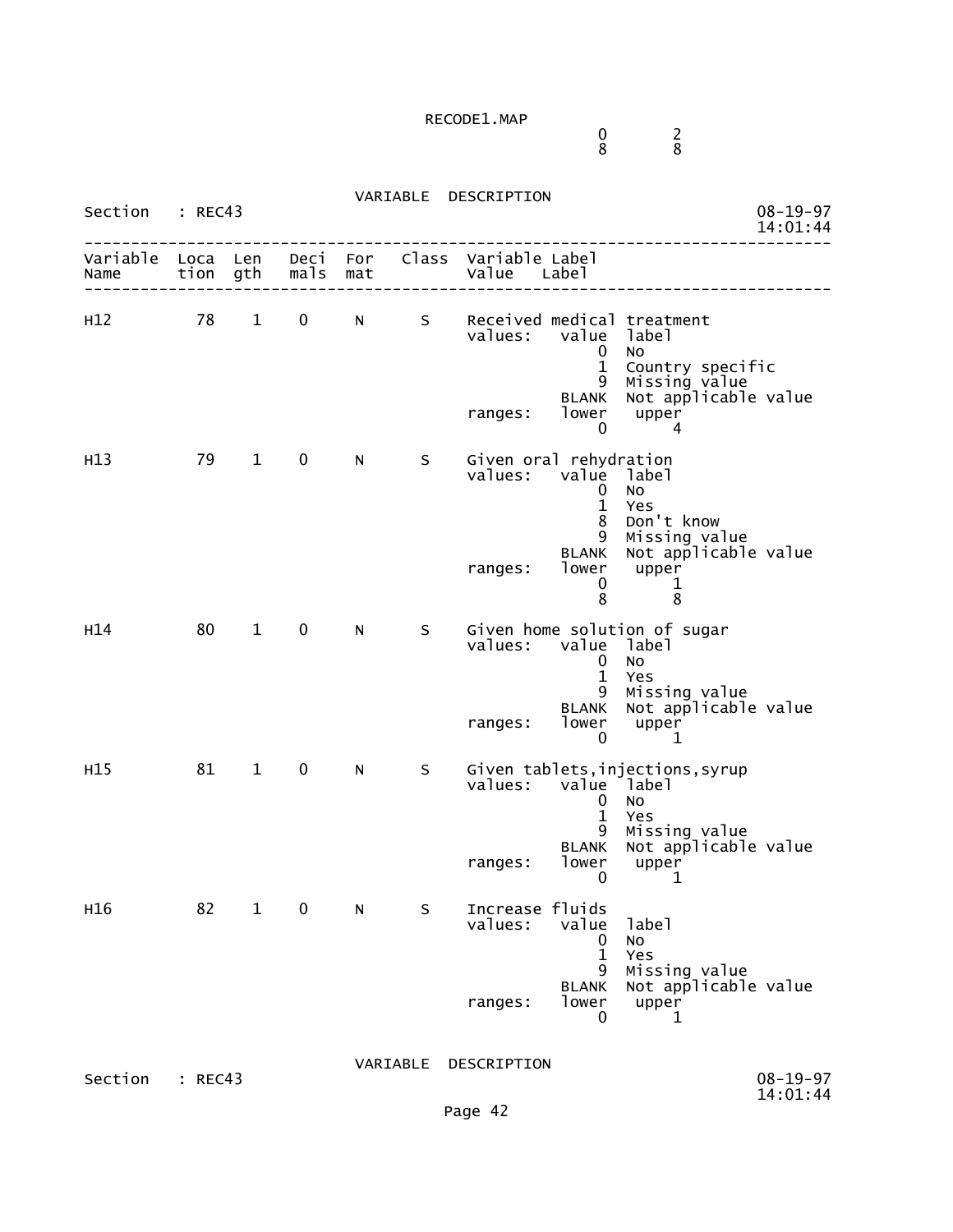|                           |                  |              |              |            |    | RECODE1.MAP                                   |                                                                                                                                                                                                                                                     |                                                                      |                            |
|---------------------------|------------------|--------------|--------------|------------|----|-----------------------------------------------|-----------------------------------------------------------------------------------------------------------------------------------------------------------------------------------------------------------------------------------------------------|----------------------------------------------------------------------|----------------------------|
| Variable<br>Name          | Loca Len<br>tion | gth          | Deci<br>mals | For<br>mat |    | Class Variable Label<br>Value                 | Labe <sub>1</sub>                                                                                                                                                                                                                                   |                                                                      |                            |
| H17                       | 83               | $\mathbf{1}$ | 0            | N          | S. | Decrease fluids<br>values:<br>ranges:         | value<br>$\mathbf 0$<br>$\mathbf{1}$<br>9<br>BLANK<br>lower                                                                                                                                                                                         | label<br>No<br>Yes<br>Missing value<br>Not applicable value<br>upper |                            |
| H18                       | 84               | $\mathbf{1}$ | 0            | N          | S  | Increase foods<br>values:                     | 0<br>value<br>$\bf{0}$<br>$\mathbf{1}$<br>9                                                                                                                                                                                                         | 1<br>label<br>NO<br>Yes<br>Missing value                             |                            |
|                           |                  |              |              |            |    | ranges:                                       | <b>BLANK</b><br>lower<br>0                                                                                                                                                                                                                          | Not applicable value<br>upper<br>1                                   |                            |
| H <sub>19</sub>           | 85               | $\mathbf{1}$ | $\mathbf 0$  | N          | S  | Decrease foods<br>values:                     | value<br>$\mathbf 0$<br>$\mathbf 1$<br>9                                                                                                                                                                                                            | label<br>No<br>Yes<br>Missing value                                  |                            |
|                           |                  |              |              |            |    | ranges:                                       | <b>BLANK</b><br>lower<br>0                                                                                                                                                                                                                          | Not applicable value<br>upper<br>1                                   |                            |
| H <sub>20</sub>           | 86               | $\mathbf{1}$ | $\mathbf 0$  | N          | S  | Given other treatment<br>values:<br>ranges:   | value label<br>$\mathbf 0$<br>$\mathbf{1}$<br>9<br><b>BLANK</b><br>lower                                                                                                                                                                            | No<br>Yes<br>Missing value<br>Not applicable value<br>upper          |                            |
| H <sub>21</sub>           | 87               | $\mathbf{1}$ | $\mathbf 0$  | N          | S  | Received any treatment<br>values: value label | 0<br>and the contract of the contract of the contract of the contract of the contract of the contract of the contract of the contract of the contract of the contract of the contract of the contract of the contract of the contra<br>$\mathbf{1}$ | 1<br>Yes                                                             |                            |
|                           |                  |              |              |            |    | ranges:                                       | 9<br>BLANK<br>lower<br>0                                                                                                                                                                                                                            | Missing value<br>Not applicable value<br>upper<br>1                  |                            |
| Section                   | : REC43          |              |              |            |    | VARIABLE DESCRIPTION                          |                                                                                                                                                                                                                                                     |                                                                      | $08 - 19 - 97$<br>14:01:44 |
| Variable Loca Len<br>Name | tion gth         |              | Deci<br>mals | For<br>mat |    | Class Variable Label<br>Value                 | Label                                                                                                                                                                                                                                               |                                                                      |                            |
| H <sub>22</sub>           | 88               | $1 \quad$    | $\mathbf{0}$ | N.         | S  | Had fever in last 4 weeks<br>values:          | value label<br>0<br>$\mathbf{1}$                                                                                                                                                                                                                    | No<br>Yes                                                            |                            |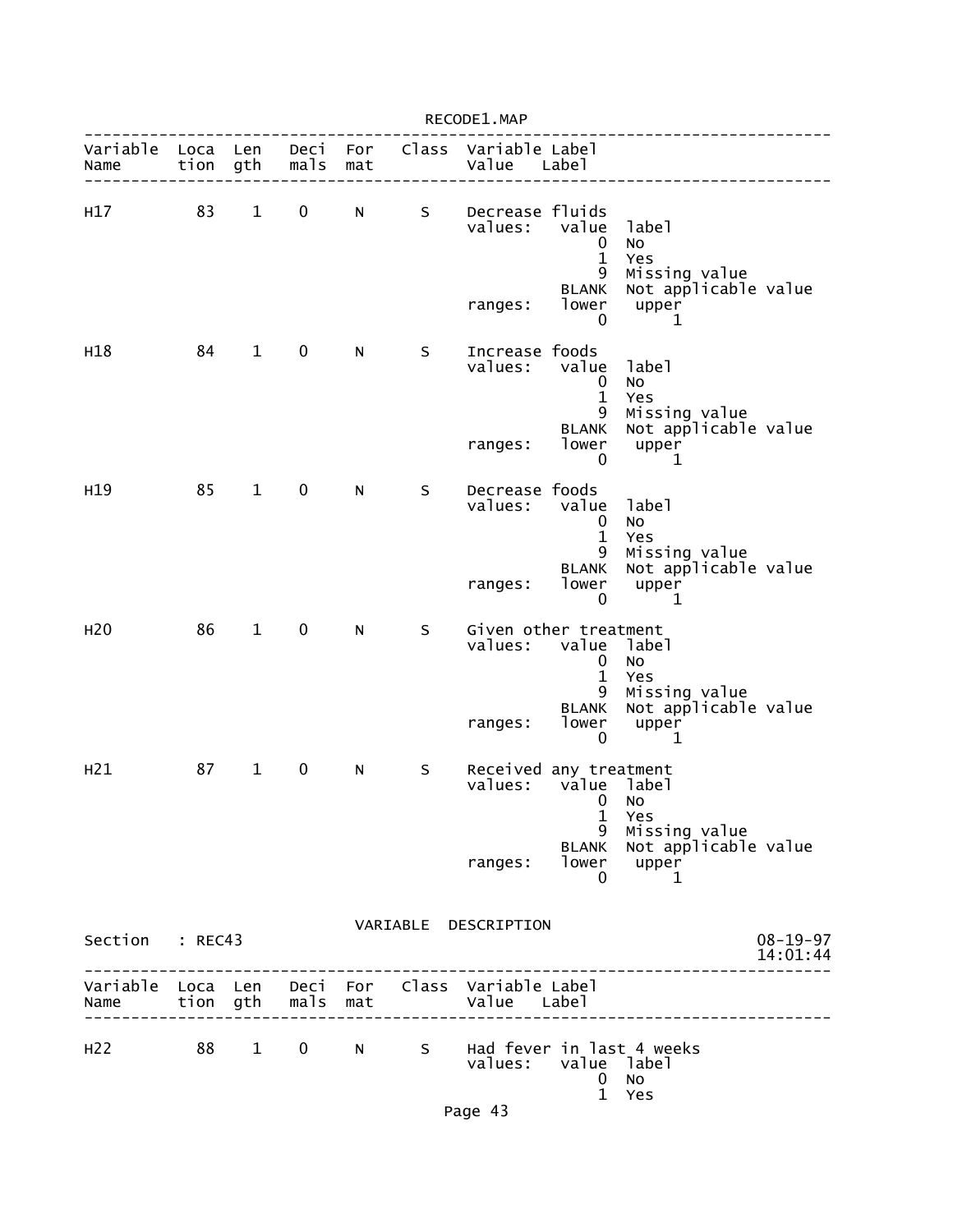|                  |         |              |                   |     |          | RECODE1.MAP                                                    |                                       |                                                                     |
|------------------|---------|--------------|-------------------|-----|----------|----------------------------------------------------------------|---------------------------------------|---------------------------------------------------------------------|
|                  |         |              |                   |     |          | ranges:                                                        | 9<br><b>BLANK</b><br>lower<br>0       | Missing value<br>Not applicable value<br>upper<br>1                 |
| H <sub>23</sub>  | 89      | $\mathbf{1}$ | $\mathbf 0$       | N   | S        | values:                                                        | value<br>0<br>$\mathbf 1$             | Received medical treatment<br>label<br>NO<br>Country specific       |
|                  |         |              |                   |     |          | ranges:                                                        | 9<br><b>BLANK</b><br>lower<br>0       | Missing value<br>Not applicable value<br>upper<br>4                 |
| H <sub>24</sub>  | 90      | $\mathbf{1}$ | $\mathbf 0$       | N   | S        | Given antimalarials<br>values:                                 | value<br>0<br>$\mathbf{1}$            | label<br><b>NO</b><br>Yes                                           |
|                  |         |              |                   |     |          | ranges:                                                        | 9<br><b>BLANK</b><br>lower<br>0       | Missing value<br>Not applicable value<br>upper<br>1                 |
| H <sub>25</sub>  | 91      | $\mathbf{1}$ | 0                 | N   | S        | Given antibiotics<br>values:                                   | value<br>$\bf{0}$<br>$\mathbf 1$<br>9 | label<br>No<br>Yes<br>Missing value                                 |
|                  |         |              |                   |     |          | ranges:                                                        | <b>BLANK</b><br>lower<br>0            | Not applicable value<br>upper<br>1                                  |
| H <sub>26</sub>  | 92      | $\mathbf{1}$ | 0                 | N   | S        | Given liquid or syrup<br>values:                               | value<br>0<br>$\mathbf{1}$            | label<br>No<br>Yes                                                  |
|                  |         |              |                   |     |          | ranges:                                                        | 9<br><b>BLANK</b><br>lower<br>0       | Missing value<br>Not applicable value<br>upper<br>1                 |
| Section          | : REC43 |              |                   |     | VARIABLE | DESCRIPTION                                                    |                                       | $08 - 19 - 97$<br>14:01:44                                          |
| Name             |         |              | tion gth mals mat |     |          | Variable Loca Len Deci For Class Variable Label<br>Value Label |                                       |                                                                     |
| H27 93 1         |         |              |                   |     |          | 0 N S Given aspirin<br>values: value label                     | 0<br>$\mathbf{1}$<br>9                | No<br>Yes                                                           |
|                  |         |              |                   |     |          | ranges:                                                        | <b>BLANK</b><br>$\mathbf 0$           | Missing value<br>Not applicable value<br>lower upper<br>$\mathbf 1$ |
| H <sub>2</sub> 8 |         | 94 1         | $\mathbf 0$       | N . | S        | Given injection<br>values: value                               | $\mathbf 0$<br>$\mathbf{1}$           | label<br>No<br>Yes                                                  |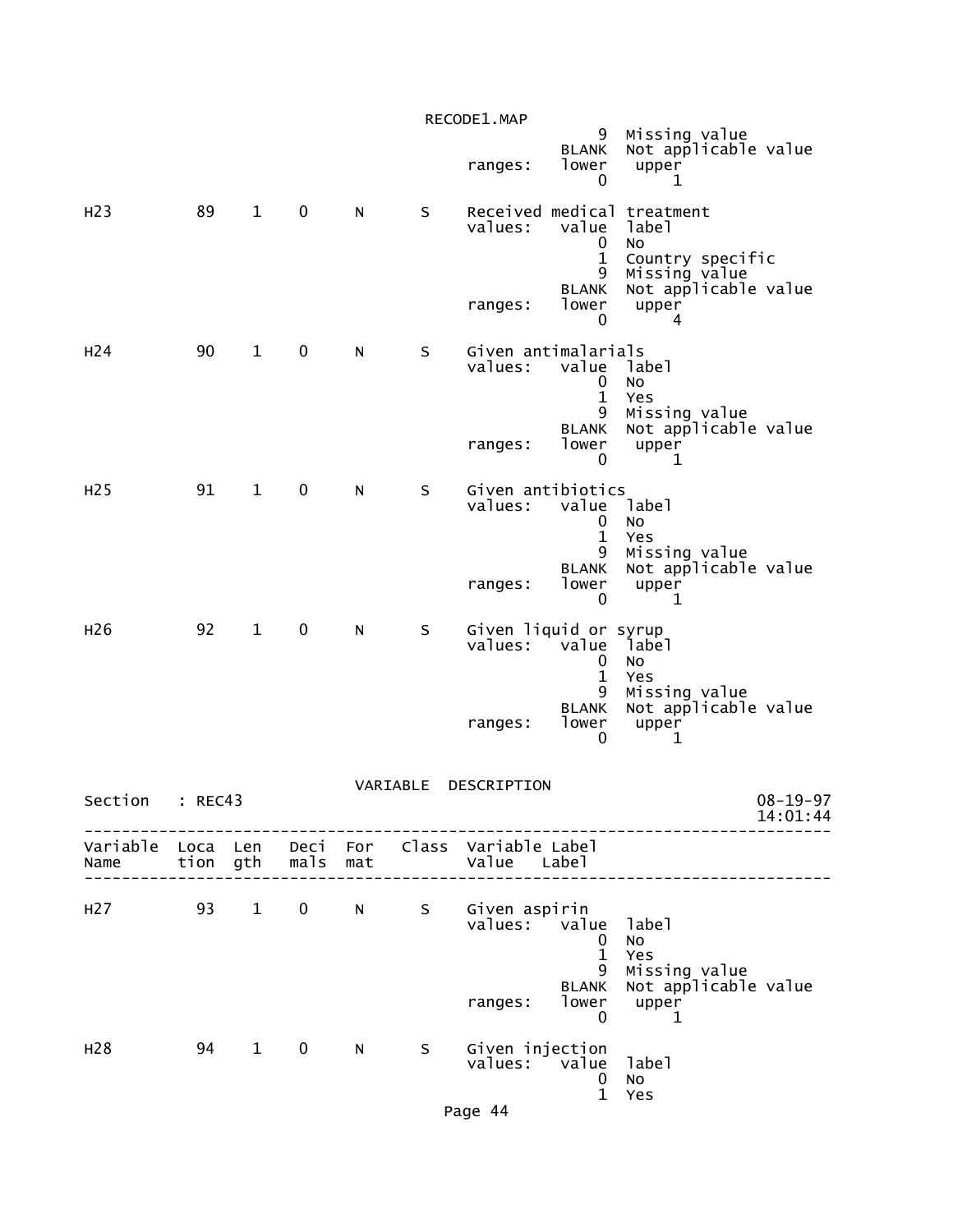|                  |          |                        |             |          |    | RECODE1.MAP                                  |                                 |                                                                   |                |
|------------------|----------|------------------------|-------------|----------|----|----------------------------------------------|---------------------------------|-------------------------------------------------------------------|----------------|
|                  |          |                        |             |          |    | ranges:                                      | <b>BLANK</b><br>lower<br>0      | 9  Missing value<br>NK  Not applicable value<br>upper<br>1        |                |
| H <sub>29</sub>  | 95       | $1 \quad$              | $\mathbf 0$ | N        | S. | values: value label                          | 0<br>$\mathbf{1}$               | Other treatment for fever<br>No<br>Yes                            |                |
|                  |          |                        |             |          |    | ranges:                                      | lower<br>0                      | 9 Missing value<br>BLANK Not applicable value<br>upper<br>1       |                |
| H <sub>30</sub>  | 96       | $\mathbf{1}$           | 0           | N        | S. | values: value label                          | 0<br>$\mathbf{1}$               | Had any treatment for fever<br>No<br>Yes                          |                |
|                  |          |                        |             |          |    | ranges:                                      | 9<br>lower<br>$\mathbf 0$       | Missing value<br>BLANK Not applicable value<br>upper<br>1         |                |
| H31              |          | 97 1                   | $\mathbf 0$ | N        | S. | values: value label                          | $\mathbf 0$<br>$\mathbf{1}$     | Had cough/difficult breathing<br>No<br>Yes                        |                |
|                  |          |                        |             |          |    | ranges:                                      | 0                               | 9 Missing value<br>BLANK Not applicable value<br>lower upper<br>1 |                |
| Section : REC43  |          |                        |             |          |    | VARIABLE DESCRIPTION                         |                                 |                                                                   | $08 - 19 - 97$ |
|                  |          |                        |             |          |    |                                              |                                 |                                                                   | 14:01:44       |
| Variable<br>Name | Loca Len | tion gth               |             | mals mat |    | Deci For Class Variable Label<br>Value Label |                                 |                                                                   |                |
| H32              | 98       | $1 \quad$              | $\mathbf 0$ | $N \sim$ | S  | values: value label                          | 1                               | Received medical treament<br>0 No<br>Country specific             |                |
|                  |          |                        |             |          |    | ranges:                                      | 9<br><b>BLANK</b><br>lower<br>0 | Missing value<br>Not applicable value<br>upper<br>4               |                |
| H33              | 99       | $1 \quad \blacksquare$ | $\mathbf 0$ | N        | S  | Given antibiotics<br>values:                 | value<br>0<br>$\mathbf{1}$      | label<br>No<br>Yes                                                |                |
|                  |          |                        |             |          |    | ranges:                                      | 9<br><b>BLANK</b><br>lower<br>0 | Missing value<br>Not applicable value<br>upper<br>1               |                |
| H34              | 100      | $\mathbf{1}$           | 0           | N        | S  | Given cough syrup<br>values:                 | value<br>0                      | label<br>No                                                       |                |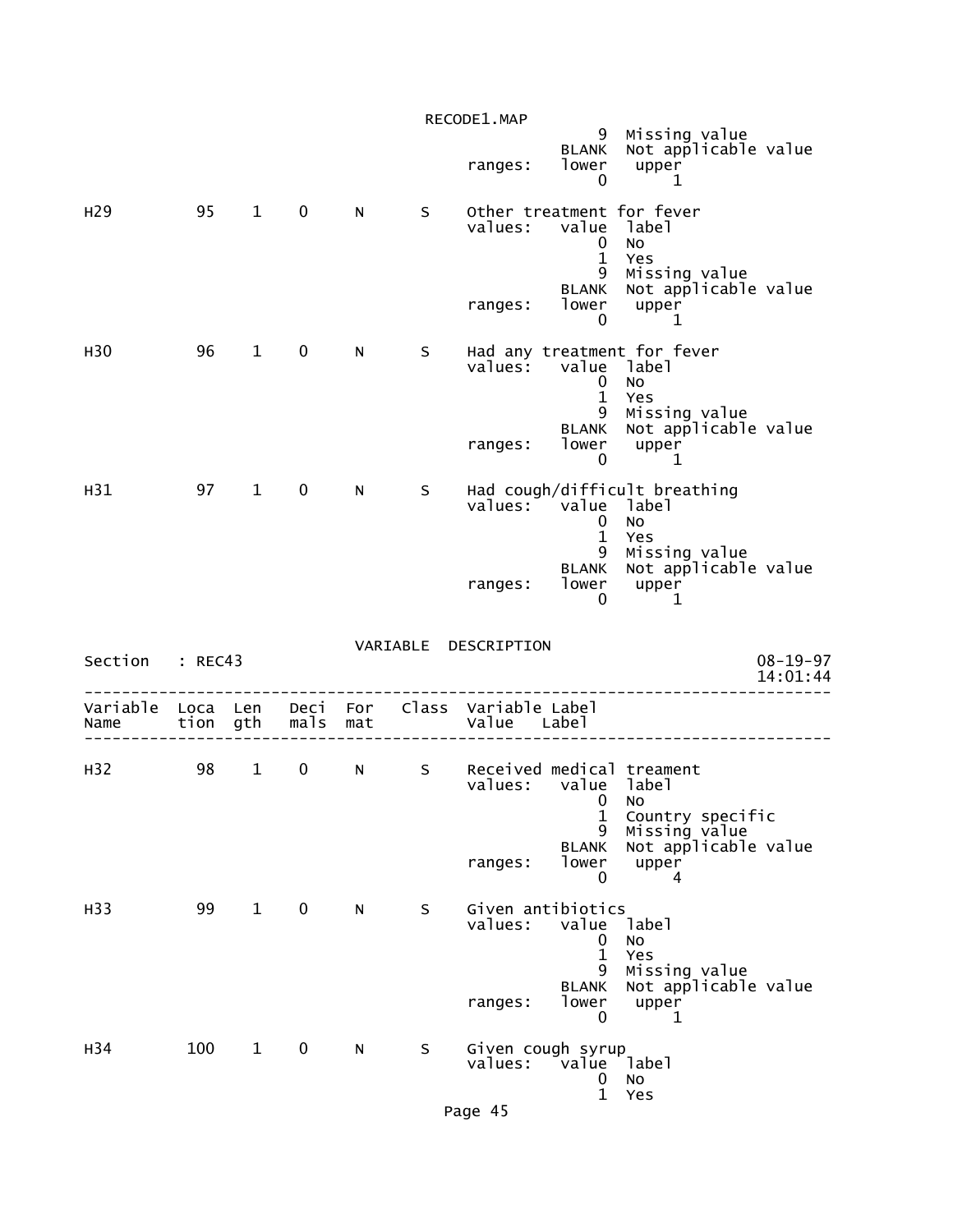|                           |          |                        |              |                                                                                                                                                                                                                                |    | RECODE1.MAP                                                    |                                 |                                                                       |
|---------------------------|----------|------------------------|--------------|--------------------------------------------------------------------------------------------------------------------------------------------------------------------------------------------------------------------------------|----|----------------------------------------------------------------|---------------------------------|-----------------------------------------------------------------------|
|                           |          |                        |              |                                                                                                                                                                                                                                |    | ranges:                                                        | <b>BLANK</b><br>lower<br>0      | 9 Missing value<br>Not applicable value<br>upper<br>1                 |
| H35                       | 101      | $1 \quad \blacksquare$ | $\mathbf 0$  | N                                                                                                                                                                                                                              | S. | Given pill<br>values:                                          | 0<br>$\mathbf{1}$<br>9          | value label<br><b>NO</b><br>Yes<br>Missing value                      |
|                           |          |                        |              |                                                                                                                                                                                                                                |    | ranges:                                                        | BLANK<br>lower<br>$\mathbf{0}$  | Not applicable value<br>upper<br>1                                    |
| H36                       | 102      | $\mathbf{1}$           | $\mathbf 0$  | N                                                                                                                                                                                                                              | S  | Given injection<br>values: value                               | 0<br>$\mathbf{1}$               | label<br><b>NO</b><br>Yes                                             |
|                           |          |                        |              |                                                                                                                                                                                                                                |    | ranges:                                                        | 9<br><b>BLANK</b><br>lower<br>0 | Missing value<br>Not applicable value<br>upper<br>1                   |
| Section                   | : REC43  |                        |              |                                                                                                                                                                                                                                |    | VARIABLE DESCRIPTION                                           |                                 | $08 - 19 - 97$<br>14:01:44                                            |
| Variable Loca Len<br>Name | tion gth |                        | Deci<br>mals | For<br>mat                                                                                                                                                                                                                     |    | Class Variable Label<br>Value Label                            |                                 |                                                                       |
| H37                       | 103      | $1 \quad \blacksquare$ | $\mathbf 0$  | N                                                                                                                                                                                                                              | S  | Other treatment for cough<br>values:                           | $\mathbf{0}$<br>$\mathbf{1}$    | value label<br><b>NO</b><br>Yes                                       |
|                           |          |                        |              |                                                                                                                                                                                                                                |    | ranges:                                                        | 9<br><b>BLANK</b><br>lower<br>0 | Missing value<br>Not applicable value<br>upper<br>1                   |
| H38                       | 104      | $\mathbf{1}$           | 0            | N                                                                                                                                                                                                                              | S  | values:                                                        | 0<br>$\mathbf{1}$               | Given any treatment for cough<br>value label<br>N <sub>0</sub><br>Yes |
|                           |          |                        |              |                                                                                                                                                                                                                                |    | ranges:                                                        | 9<br>BLANK<br>0                 | Missing value<br>Not applicable value<br>lower upper<br>1             |
| Section : REC44           |          |                        |              |                                                                                                                                                                                                                                |    | VARIABLE DESCRIPTION                                           |                                 | $08 - 19 - 97$<br>14:01:44                                            |
| Name tion gth mals mat    |          |                        |              |                                                                                                                                                                                                                                |    | Variable Loca Len Deci For Class Variable Label<br>Value Label |                                 |                                                                       |
| HWIDX 18 1                |          |                        | $\mathbf{0}$ | N and the set of the set of the set of the set of the set of the set of the set of the set of the set of the set of the set of the set of the set of the set of the set of the set of the set of the set of the set of the set | S  | Index to birth history<br>ranges:                              | lower<br>1                      | upper<br>6                                                            |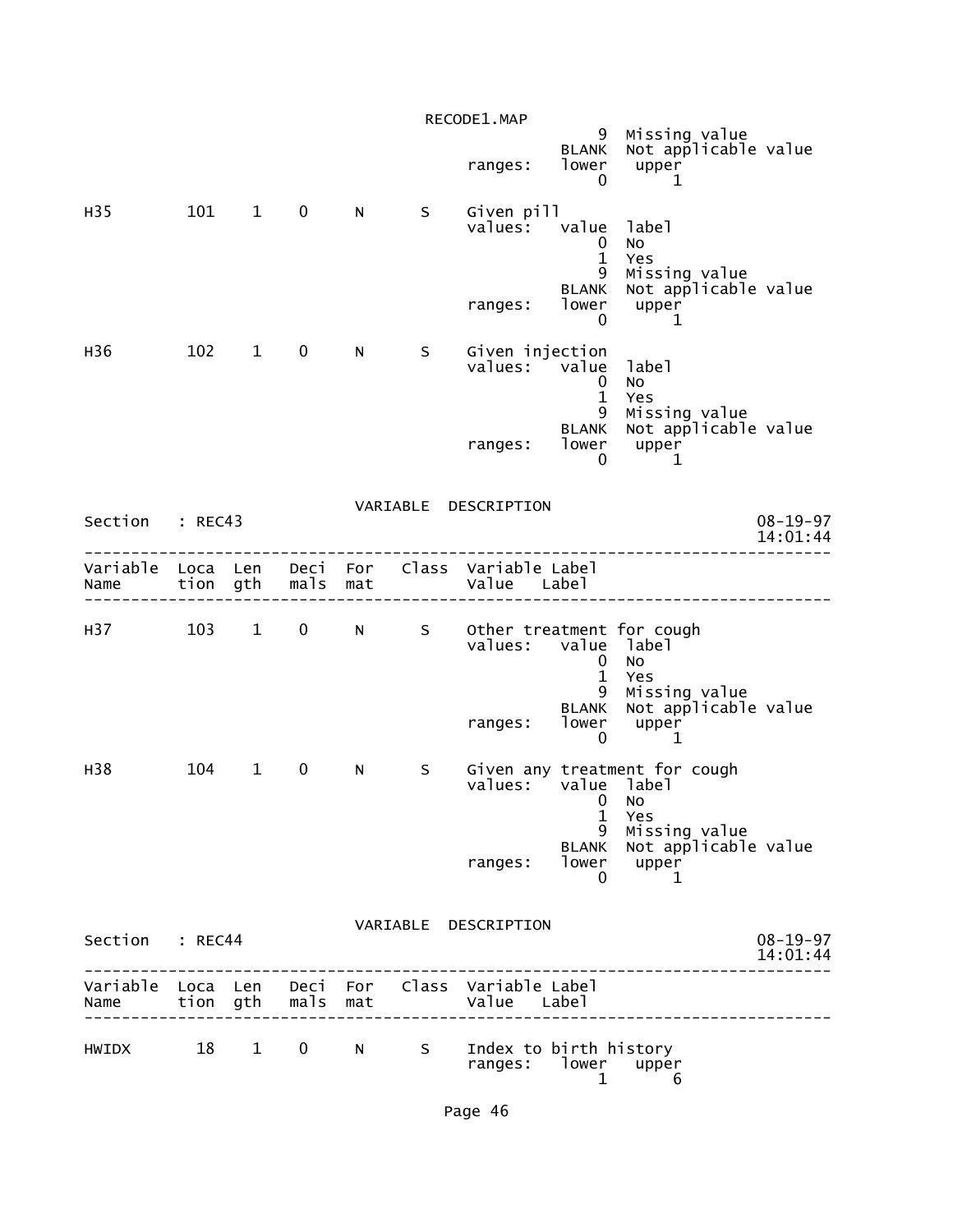| HW1             | 19 | 2         | 0           | N | S | RECODE1.MAP<br>Age in months                                                                                                                         |
|-----------------|----|-----------|-------------|---|---|------------------------------------------------------------------------------------------------------------------------------------------------------|
|                 |    |           |             |   |   |                                                                                                                                                      |
| HW <sub>2</sub> | 21 | 3         | 0           | N | S | Weight in kilograms<br>values:<br>value<br>label<br>999<br>Missing value                                                                             |
| HW3             | 24 | 4         | 0           | N | S | Height in centimetres<br>values:<br>value<br>label<br>9999<br>Missing value                                                                          |
| HW4             | 28 | 4         | 0           | N | S | Ht/A Percentile<br>value<br>label<br>values:<br>9998<br>Flagged cases<br>9999<br>Missing value<br>Not applicable value<br><b>BLANK</b>               |
| HW <sub>5</sub> | 32 | 4         | 0           | N | S | Ht/A Standard deviations<br>values:<br>value<br>label<br>9998<br>Flagged cases<br>9999<br>Missing value<br>Not applicable value<br><b>BLANK</b>      |
| HW6             | 36 | 5         | 0           | N | S | Ht/A Percent of ref. median<br>values:<br>value<br>label<br>99998<br>Flagged cases<br>99999<br>Missing value<br>Not applicable value<br><b>BLANK</b> |
| HW <sub>7</sub> | 41 | 4         | $\mathbf 0$ | N | S | Wt/A Percentile<br>label<br>values:<br>value<br>9998<br>Flagged cases<br>9999<br>Missing value<br>Not applicable value<br><b>BLANK</b>               |
| HW8             | 45 | 4         | $\mathbf 0$ | N | S | Wt/A Standard deviations<br>value<br>values:<br>label<br>9998<br>Flagged cases<br>9999<br>Missing value<br>Not applicable value<br><b>BLANK</b>      |
| HW9             | 49 | 5         | 0           | N | S | Wt/A Percent of ref. median<br>values:<br>value<br>label<br>99998<br>Flagged cases<br>99999<br>Missing value<br>BLANK Not applicable value           |
| Section : REC44 |    |           |             |   |   | VARIABLE DESCRIPTION<br>$08 - 19 - 97$<br>14:01:44                                                                                                   |
|                 |    |           |             |   |   | -------------<br>Variable Loca Len Deci For Class Variable Label<br>Name tion gth mals mat Value Label<br>__________________________                 |
|                 |    |           |             |   |   | HW10 54 4 0 N S Wt/Ht Percentile<br>values: value label<br>9998 Flagged cases<br>9999 Missing value<br>BLANK Not applicable value                    |
| HW11            | 58 | $4 \quad$ | $\mathbf 0$ | N |   | S Wt/Ht Standard deviations<br>values: value label<br>Page 47                                                                                        |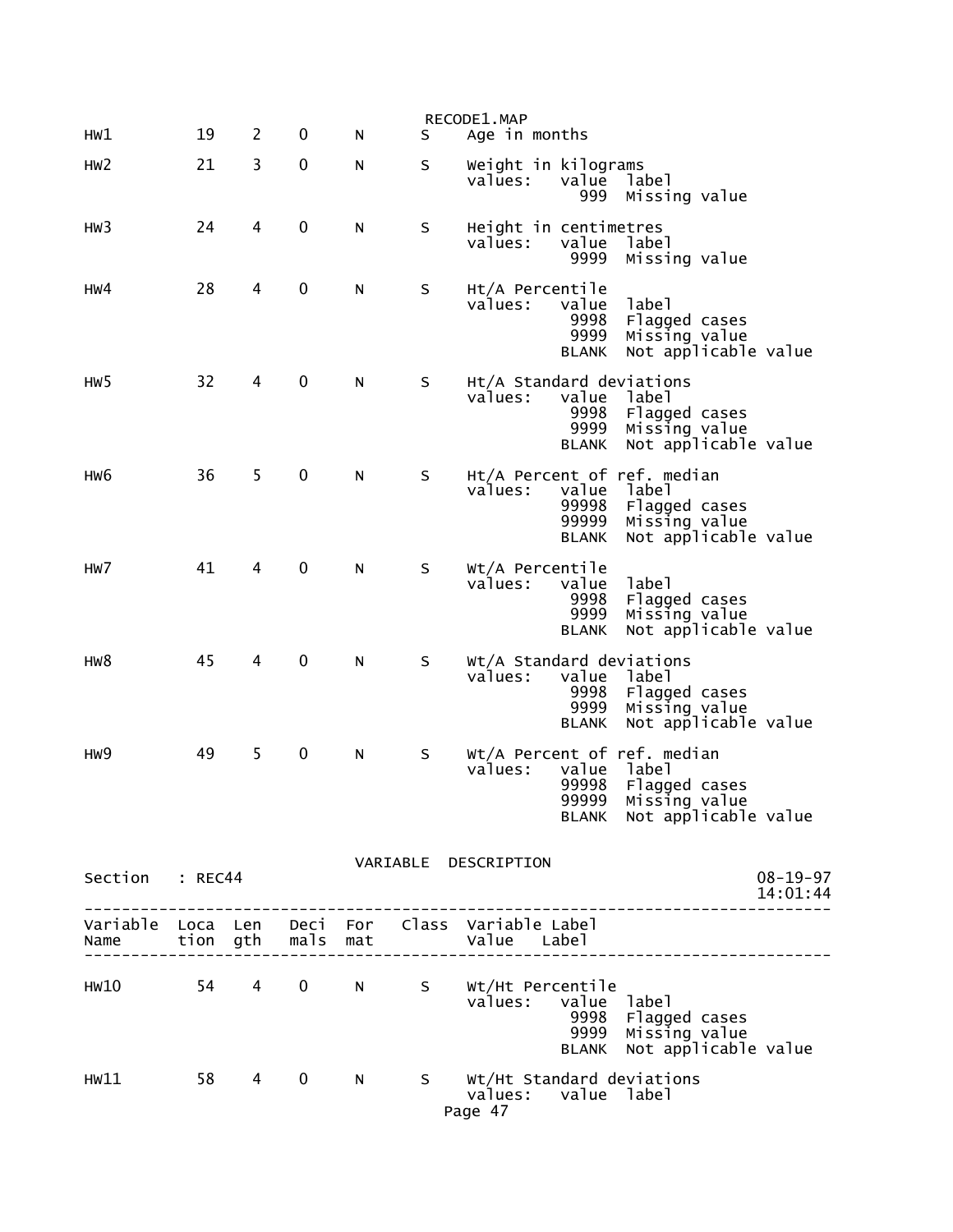|                                        |      |                        |              |     |     | RECODE1.MAP                                  | 9999                                                                      | 9998 Flagged cases<br>Missing value                                                                                                     |
|----------------------------------------|------|------------------------|--------------|-----|-----|----------------------------------------------|---------------------------------------------------------------------------|-----------------------------------------------------------------------------------------------------------------------------------------|
| HW12                                   | 62 5 |                        | $\mathbf 0$  | N   | S   | values:                                      | <b>BLANK</b><br>value<br>99998<br>99999<br><b>BLANK</b>                   | Not applicable value<br>Wt/Ht Percent of ref. median<br>label<br>Flagged cases<br>Missing value<br>Not applicable value                 |
| HW13                                   | 67 1 |                        | $\mathbf{0}$ | N.  | S – | Reason not measured<br>values:<br>ranges:    | value label<br>$\mathbf{0}$<br>$\mathbf{1}$<br>9<br>lower upper<br>0      | Measured OK<br>Country specific<br>Missing value<br>8                                                                                   |
| Section : REC51                        |      |                        |              |     |     | VARIABLE DESCRIPTION                         |                                                                           | $08 - 19 - 97$<br>14:01:44                                                                                                              |
|                                        |      |                        |              |     |     |                                              |                                                                           |                                                                                                                                         |
| V501 18 1 0 N S Current marital status |      |                        |              |     |     | values: value label<br>ranges:               | $\mathbf{1}$<br>$\frac{2}{3}$<br>$\overline{4}$<br>5<br>9<br>$\mathbf{0}$ | 0 Never married<br>Married<br>Living together<br><b>Widowed</b><br>Divorced<br>Not living together<br>Missing value<br>lower upper<br>5 |
| V <sub>502</sub>                       | 19   | $1 \quad \blacksquare$ | $\mathbf{0}$ | N - | S – | values: value label<br>ranges:               | $\mathbf{0}$<br>$\mathbf{1}$<br>$\overline{2}$<br>9<br>lower<br>0         | Currently/formerly/never marr.<br>Never married<br>Currently married<br>Formerly married<br>Missing value<br>upper<br>2                 |
| V <sub>503</sub>                       | 20   | $\mathbf{1}$           | $\mathbf 0$  | N   | S   | Number of unions<br>values:<br>ranges:       | value<br>$\mathbf 1$<br>$\overline{2}$<br>9<br><b>BLANK</b><br>lower<br>1 | label<br>Once<br>More than once<br>Missing value<br>Not applicable value<br>upper<br>2                                                  |
| V504                                   | 21   | $\mathbf{1}$           | $\mathbf 0$  | N   | S   | Husband lives in house<br>values:<br>Page 48 | value<br>1<br>$\overline{c}$<br>9<br>BLANK                                | label<br>Living with her<br>Staying elsewhere<br>Missing value<br>Not applicable value                                                  |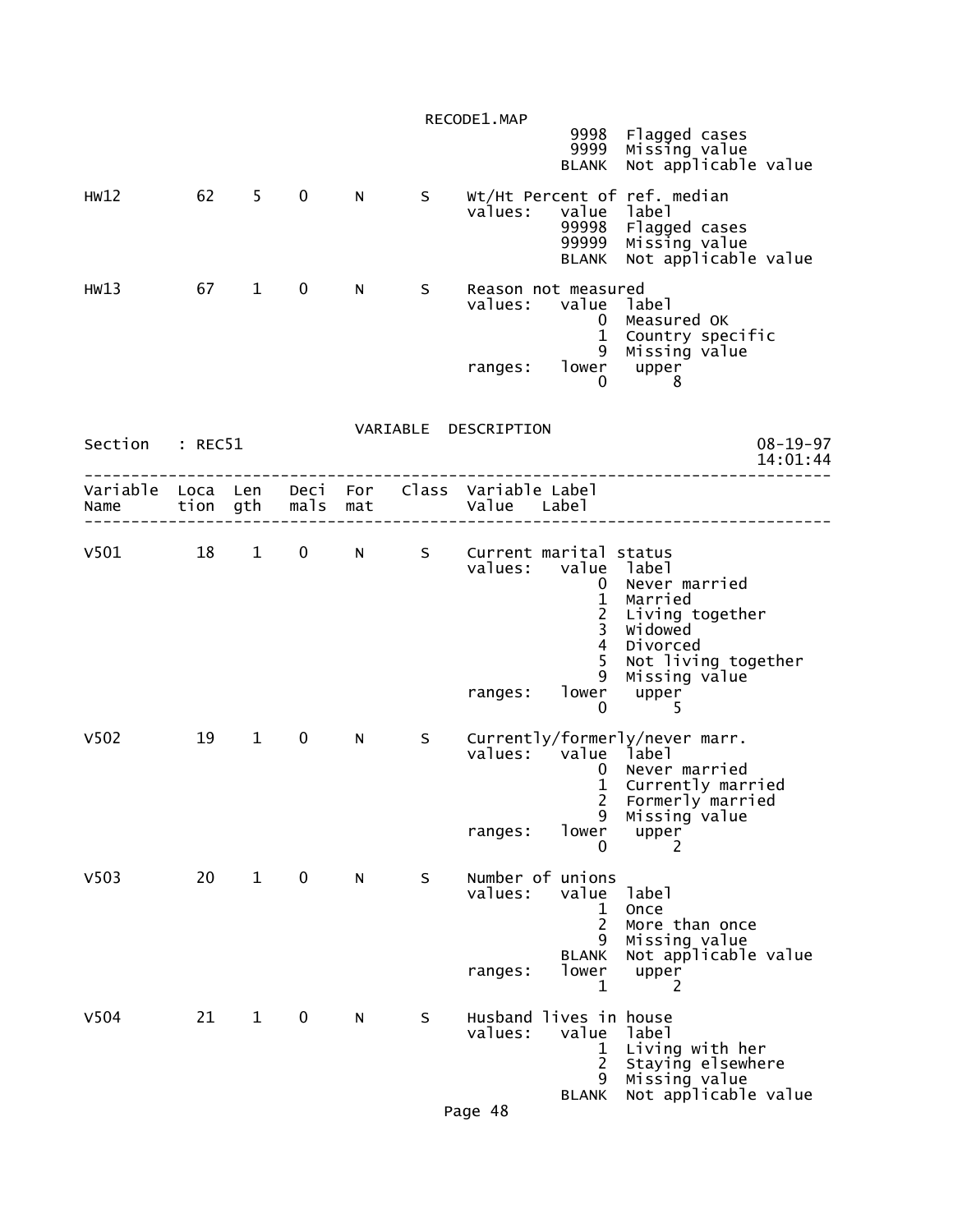|                                                         |    |              |               |             |     | RECODE1.MAP<br>ranges:                                 | 1                                                                     | lower upper<br>2                                                                                                                                                                                                  |                            |
|---------------------------------------------------------|----|--------------|---------------|-------------|-----|--------------------------------------------------------|-----------------------------------------------------------------------|-------------------------------------------------------------------------------------------------------------------------------------------------------------------------------------------------------------------|----------------------------|
| V <sub>505</sub>                                        | 22 | $2^{\sim}$   | $\mathbf 0$   | N           | S   | Number of other wives<br>values:<br>ranges:            | value<br>$\bf{0}$<br>98<br>99<br>BLANK<br>lower<br>$\mathbf{0}$<br>98 | label<br>No other wives<br>Don't know<br>Missing value<br>Not applicable value<br>upper<br>20<br>98                                                                                                               |                            |
| Section : REC51                                         |    |              |               |             |     | VARIABLE DESCRIPTION                                   |                                                                       |                                                                                                                                                                                                                   | $08 - 19 - 97$<br>14:01:44 |
| Variable Loca Len Deci For Class Variable Label<br>Name |    |              | tion gth mals | mat         |     | Value Label                                            |                                                                       |                                                                                                                                                                                                                   |                            |
| V506 24 2                                               |    |              | $\mathbf{0}$  | $N$ and $N$ | S   | Wife rank number<br>values:<br>ranges:                 | 98<br>99<br>BLANK<br>lower<br>1<br>98                                 | value label<br>Don't know<br>Missing value<br>Not applicable value<br>upper<br>20<br>98                                                                                                                           |                            |
| V507                                                    | 26 | $2^{\sim}$   | $\mathbf{0}$  | N.          | S   | Month of first marriage<br>values:<br>ranges: lower    | 1                                                                     | value label<br>BLANK Not applicable value<br>upper<br>12                                                                                                                                                          |                            |
| V <sub>508</sub>                                        | 28 | $2^{\circ}$  | $\mathbf 0$   | N           | S – | Year of first marriage<br>values:<br>ranges:           | lower<br>44                                                           | value label<br>BLANK Not applicable value<br>upper<br>-89                                                                                                                                                         |                            |
| V <sub>509</sub>                                        | 30 | 4            | 0 N           |             | S.  | values:                                                | value<br><b>BLANK</b>                                                 | Date of first marriage (CMC)<br>label<br>Not applicable value                                                                                                                                                     |                            |
| V <sub>510</sub>                                        | 34 | $\mathbf{1}$ | $\mathbf 0$   | N           | S   | values:<br>ranges:                                     | value<br>1<br>2<br>3<br>4<br>5<br>6<br><b>BLANK</b><br>lower<br>1     | Completeness of date inform.<br>label<br>Month and year<br>Year and age - m imp<br>Year - m imp, a calc<br>Age - y calc, m imp<br>Month - date placed<br>None - date placed<br>Not applicable value<br>upper<br>6 |                            |
| V511                                                    | 35 | 2            | $\mathbf 0$   | N.          | S.  | Age at first marriage<br>values:<br>ranges:<br>Page 49 | value<br><b>BLANK</b><br>lower                                        | label<br>Not applicable value<br>upper                                                                                                                                                                            |                            |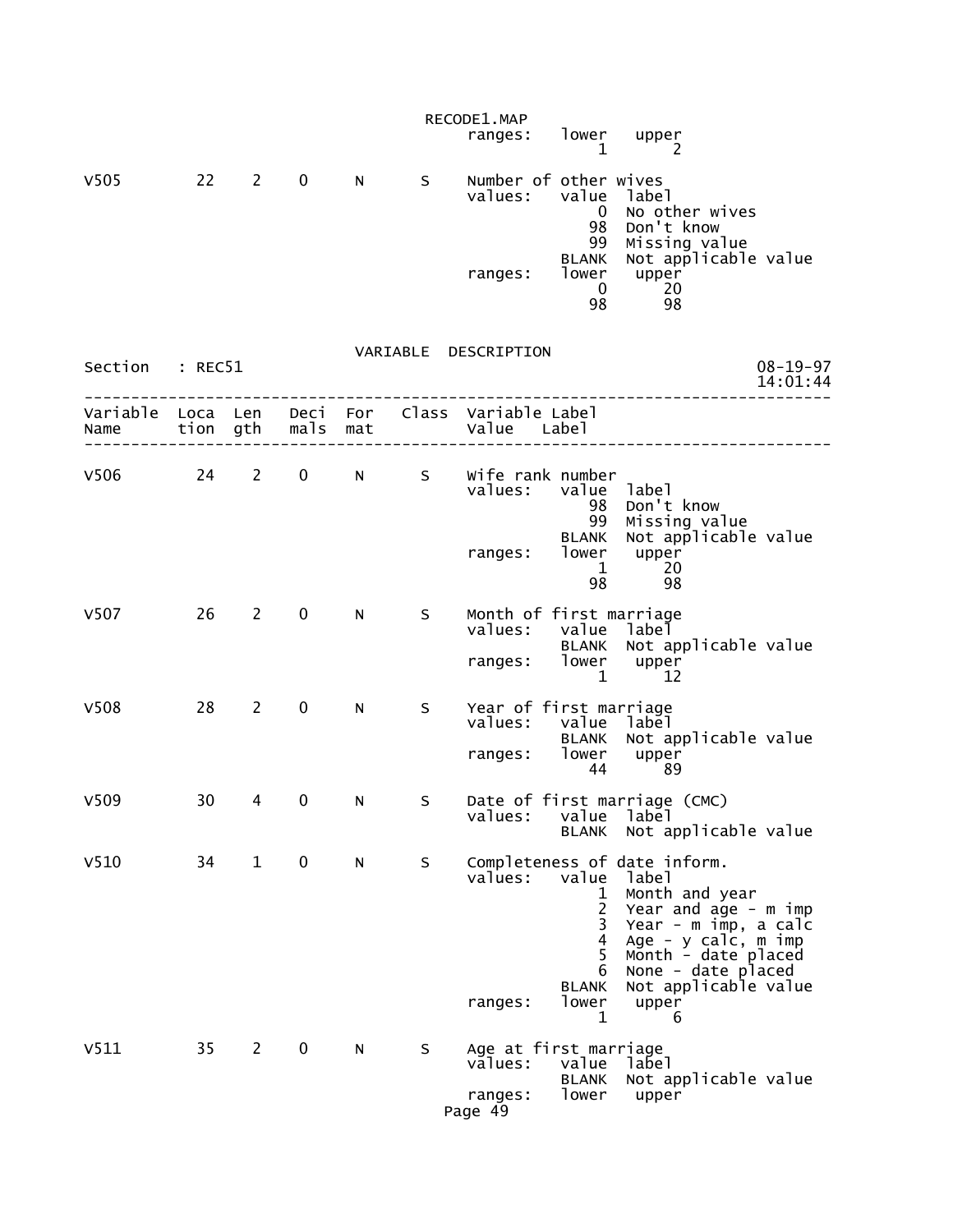| RECODE1.MAP |  |
|-------------|--|
|-------------|--|

10 49

| V512 | 37. | 2 0 | N | S. | Years since first marriage<br>values: value label<br>BLANK Not applicable value<br>lower<br>ranges:<br>upper |
|------|-----|-----|---|----|--------------------------------------------------------------------------------------------------------------|
|      |     |     |   |    |                                                                                                              |
|      |     |     |   |    |                                                                                                              |

| Section : REC51           |    |                        |                               |   |   | VARIABLE DESCRIPTION                                                                                                                                                                                                                                                     | $08 - 19 - 97$<br>14:01:44            |
|---------------------------|----|------------------------|-------------------------------|---|---|--------------------------------------------------------------------------------------------------------------------------------------------------------------------------------------------------------------------------------------------------------------------------|---------------------------------------|
| Variable Loca Len<br>Name |    |                        | Deci For<br>tion gth mals mat |   |   | Class Variable Label<br>Value Label                                                                                                                                                                                                                                      |                                       |
| $V513$ 39                 |    | $1 \quad \blacksquare$ | $0 \qquad \qquad$             |   |   | N S Marital duration (grouped)<br>value label<br>values:<br>Never married<br>0<br>$\mathbf{1}$<br>$0 - 4$<br>$\begin{array}{c} 2 \\ 3 \\ 4 \end{array}$<br>$5 - 9$<br>$10 - 14$<br>$15 - 19$<br>$\overline{5}$<br>$20 - 24$<br>6<br>$25 - 29$<br>$\overline{7}$<br>$30+$ |                                       |
|                           |    |                        |                               |   |   | lower<br>upper<br>ranges:<br>$\mathbf{0}$<br>$\overline{7}$                                                                                                                                                                                                              |                                       |
| V <sub>514</sub>          | 40 | $\mathbf 1$            | $\mathbf 0$                   | N | S | Respondents mother still alive<br>values:<br>value label<br>0<br>No<br>$\mathbf{1}$<br>Yes<br>Don't know<br>8<br>Missing value<br>9<br><b>BLANK</b><br>lower<br>upper<br>ranges:<br>0<br>1<br>8<br>8                                                                     | Not applicable value                  |
| V <sub>515</sub>          | 41 | $\mathbf{1}$           | $\mathbf 0$                   | N | S | Respondents father still alive<br>values: value<br>label<br><b>NO</b><br>0<br>$\mathbf{1}$<br>Yes<br>8<br>Don't know<br>9<br><b>BLANK</b><br>lower<br>upper<br>ranges:<br>0<br>1<br>8<br>8                                                                               | Missing value<br>Not applicable value |
| V516                      | 42 | $\mathbf 1$            | $\mathbf 0$                   | N | S | Husband's mother still alive<br>values:<br>value<br>label<br><b>NO</b><br>0<br>$\mathbf{1}$<br>Yes<br>8<br>Don't know<br>9<br><b>BLANK</b><br>lower<br>ranges:<br>upper                                                                                                  | Missing value<br>Not applicable value |

 $\sim$  0 1 entration of the state of the state of the state of the state of the state of the state of the state of the st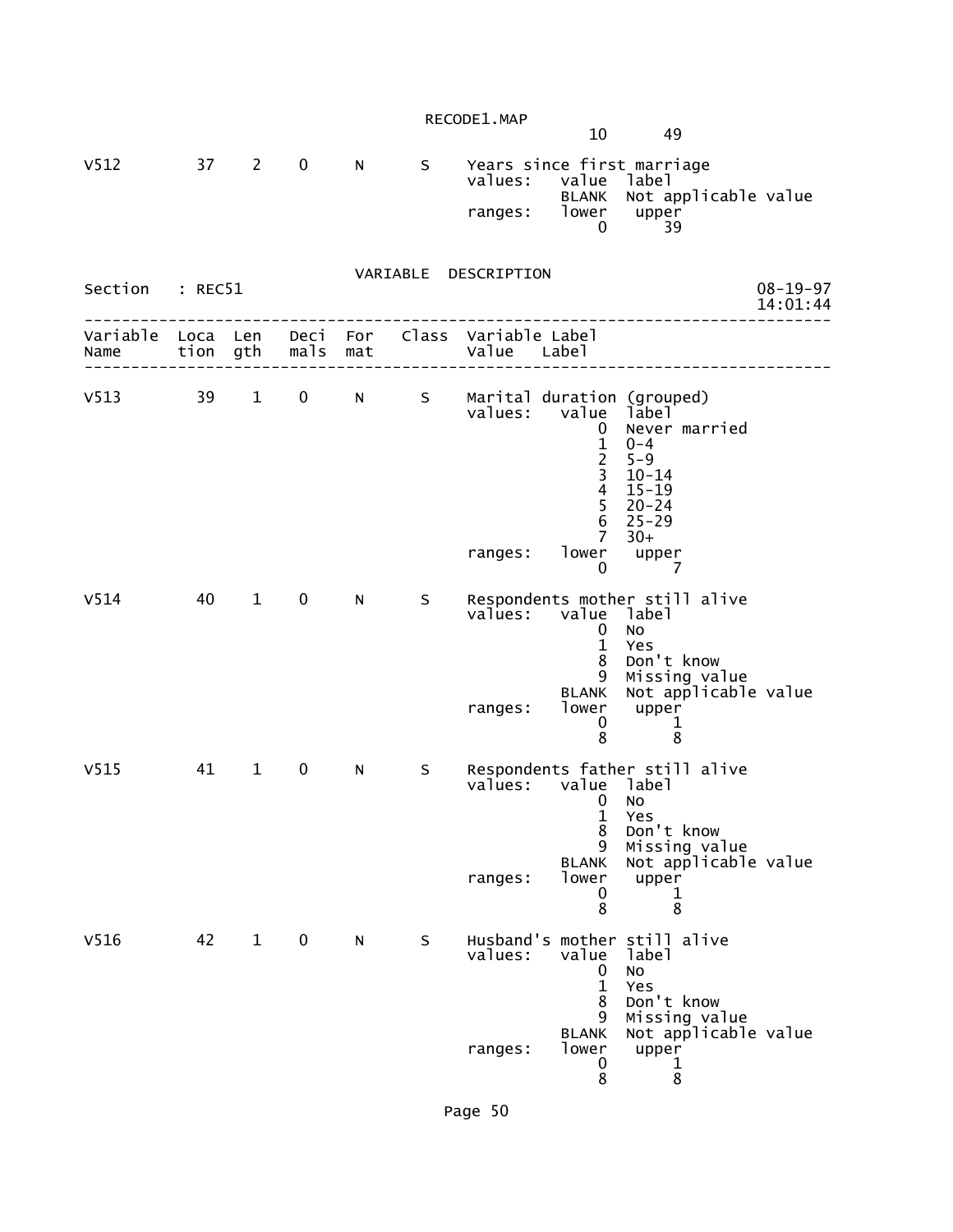# VARIABLE DESCRIPTION

| Section          | : REC51      |              |                   |            |              |                                        |                                                       |                                                                                   | $08 - 19 - 97$<br>14:01:44 |
|------------------|--------------|--------------|-------------------|------------|--------------|----------------------------------------|-------------------------------------------------------|-----------------------------------------------------------------------------------|----------------------------|
| Variable<br>Name | Loca Len     | tion gth     | Deci<br>mals mat  | For        |              | Class Variable Label<br>Value Label    |                                                       |                                                                                   |                            |
| V517 43 1        |              |              | $0 \qquad \qquad$ | N          | $\mathsf{S}$ | values:                                | value<br>$\mathbf{0}$<br>$\mathbf{1}$<br>8<br>9       | Husband's father still alive<br>label<br>No<br>Yes<br>Don't know<br>Missing value |                            |
|                  |              |              |                   |            |              | ranges:                                | <b>BLANK</b><br>0<br>8                                | Not applicable value<br>lower upper<br>1<br>8                                     |                            |
| V518             | 44           | $\mathbf{1}$ | $\mathbf 0$       | N          | S.           | Resp. mother alive at union<br>values: | $\mathbf 0$<br>$\mathbf{1}$<br>8<br>9<br><b>BLANK</b> | value label<br>No<br>Yes<br>Don't know<br>Missing value<br>Not applicable value   |                            |
|                  |              |              |                   |            |              | ranges:                                | lower<br>0<br>8                                       | upper<br>1<br>8                                                                   |                            |
| V <sub>519</sub> | 45 1         |              | 0                 | N.         | S            | Resp. father alive at union<br>values: | 0<br>$\mathbf{1}$<br>8<br>9                           | value label<br><b>NO</b><br>Yes<br>Don't know<br>Missing value                    |                            |
|                  |              |              |                   |            |              | ranges:                                | <b>BLANK</b><br>lower<br>0<br>8                       | Not applicable value<br>upper<br>1<br>8                                           |                            |
| V <sub>520</sub> | 46           | $\mathbf{1}$ | $\mathbf 0$       | N          | S.           | Husb. mother alive at union<br>values: | 0<br>$\mathbf{1}$                                     | value label<br>No<br>Yes<br>8 Don't know                                          |                            |
|                  |              |              |                   |            |              | ranges:                                | 9<br><b>BLANK</b><br>lower<br>0<br>8                  | Missing value<br>Not applicable value<br>upper<br>1<br>8                          |                            |
| Section          | : REC51      |              |                   |            | VARIABLE     | DESCRIPTION                            |                                                       |                                                                                   | $08 - 19 - 97$<br>14:01:44 |
| Variable<br>Name | Loca<br>tion | Len<br>gth   | Deci<br>mals      | For<br>mat | Class        | Variable Label<br>Value<br>Label       |                                                       |                                                                                   |                            |
| V <sub>521</sub> | 47           | $\mathbf{1}$ | 0                 | N          | S            | Husb. father alive at union<br>Page 51 |                                                       |                                                                                   |                            |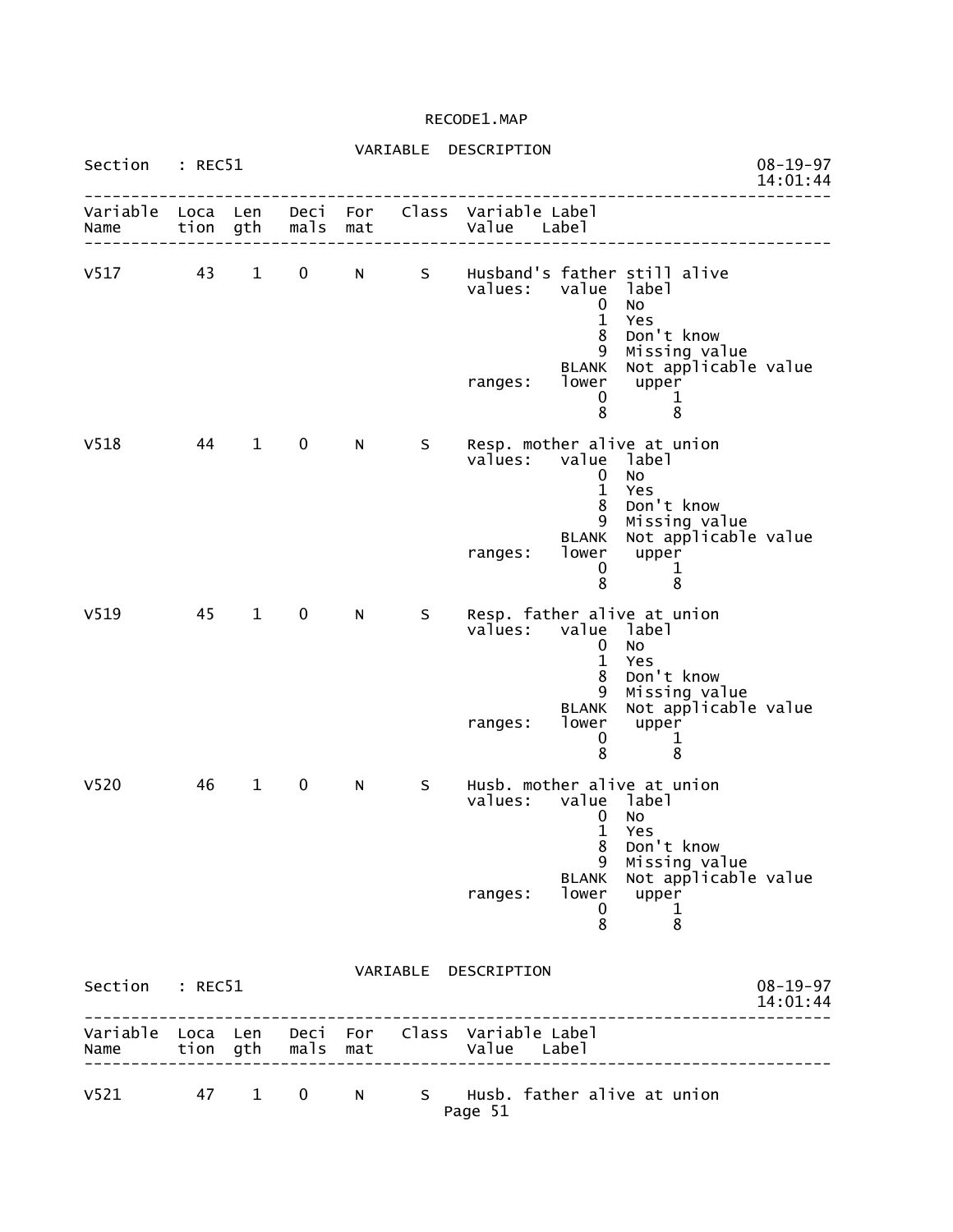|                  |    |                |             |   |   | RECODE1.MAP                                               |                                                |                                                                       |                            |
|------------------|----|----------------|-------------|---|---|-----------------------------------------------------------|------------------------------------------------|-----------------------------------------------------------------------|----------------------------|
|                  |    |                |             |   |   | values:                                                   | value<br>$\mathbf 0$<br>$\mathbf{1}$<br>8<br>9 | label<br>No<br>Yes<br>Don't know<br>Missing value                     |                            |
|                  |    |                |             |   |   | ranges:                                                   | <b>BLANK</b><br>lower<br>0<br>8                | Not applicable value<br>upper<br>1<br>8                               |                            |
| V <sub>522</sub> | 48 | $\mathbf{2}$   | 0           | N | S | Years lived with parents<br>values:                       | value<br>95<br>96<br>99                        | label<br>Did not live with<br>Up to present<br>Missing value          |                            |
|                  |    |                |             |   |   | ranges:                                                   | <b>BLANK</b><br>lower<br>0<br>95               | Not applicable value<br>upper<br>39<br>96                             |                            |
| V <sub>523</sub> | 50 | $\mathbf{1}$   | $\pmb{0}$   | N | S | values:                                                   | value label<br>0<br>$\mathbf{1}$<br>9          | Currently living with parents<br><b>NO</b><br>Yes<br>Missing value    |                            |
|                  |    |                |             |   |   | ranges:                                                   | <b>BLANK</b><br>lower<br>0                     | Not applicable value<br>upper<br>1                                    |                            |
| V <sub>524</sub> | 51 | $\overline{2}$ | $\mathbf 0$ | N | S | values:                                                   | value label<br>99<br><b>BLANK</b>              | Localities since first marr.<br>Missing value<br>Not applicable value |                            |
| V <sub>525</sub> | 53 | $\overline{2}$ | 0           | N | S | Age at first intercourse<br>values:                       | value<br>$\mathbf 0$<br>97<br>98               | label<br>Not had intercourse<br>Inconsistent<br>Don't know            |                            |
|                  |    |                |             |   |   | ranges:                                                   | 99<br><b>BLANK</b><br>lower<br>0<br>97         | Missing value<br>Not applicable value<br>upper<br>49<br>98            |                            |
| Section : REC51  |    |                |             |   |   | VARIABLE DESCRIPTION                                      |                                                | -------------                                                         | $08 - 19 - 97$<br>14:01:44 |
|                  |    |                |             |   |   |                                                           |                                                |                                                                       |                            |
|                  |    |                |             |   |   | V526 55 2 0 N S Frequency of intercourse<br>values: value | 98<br>99                                       | label<br>0 No intercourse<br>Don't know<br>Missing value              |                            |
|                  |    |                |             |   |   | ranges:                                                   | <b>BLANK</b><br>lower<br>$\mathbf{0}$<br>98    | Not applicable value<br>upper<br>90<br>98                             |                            |
|                  |    |                |             |   |   | Page 52                                                   |                                                |                                                                       |                            |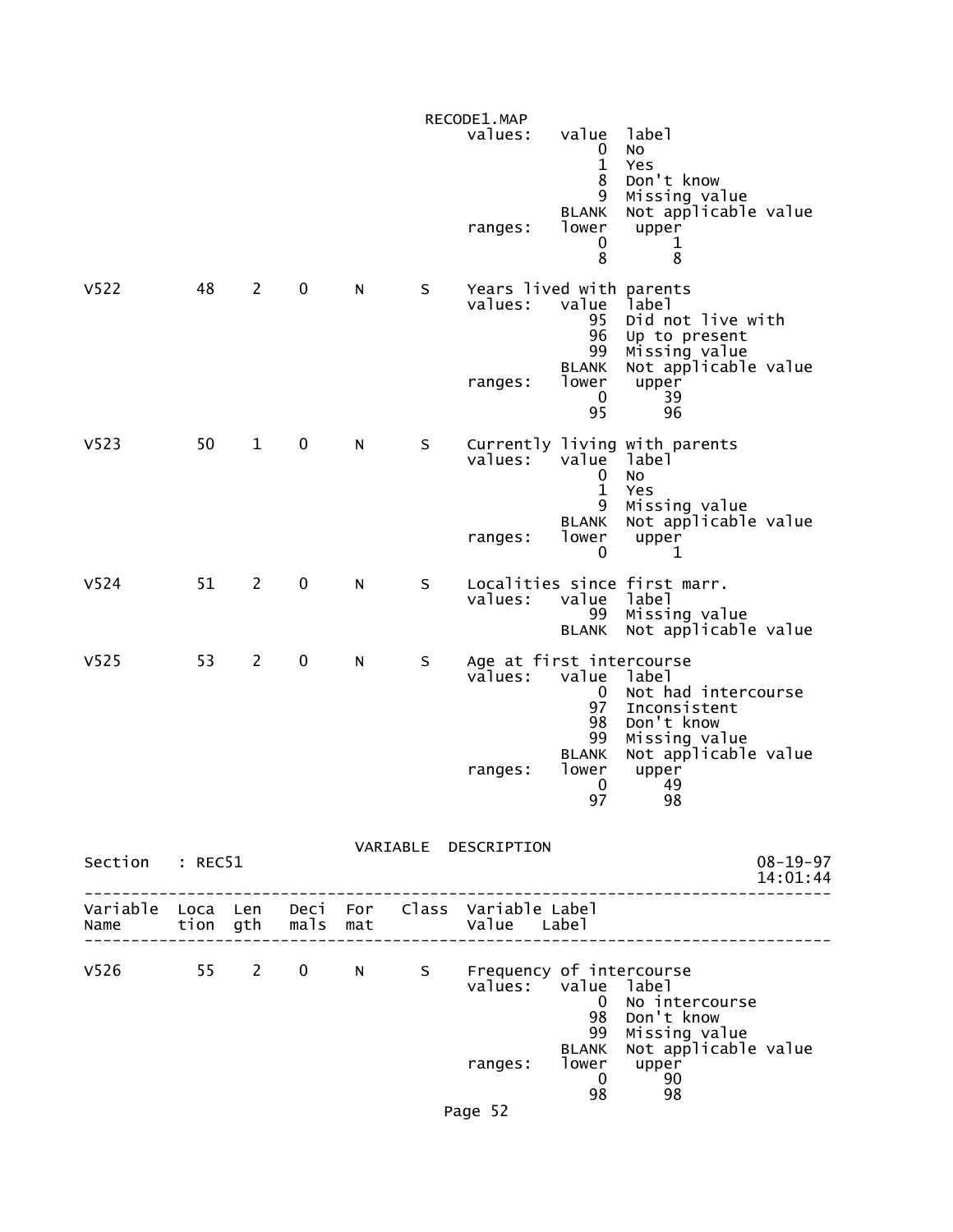|                        |    |              |              |     |    | RECODE1.MAP                                                    |                                                                                                                                                                                                 |                                                                                                                                                                                                                                                                                                                                                             |
|------------------------|----|--------------|--------------|-----|----|----------------------------------------------------------------|-------------------------------------------------------------------------------------------------------------------------------------------------------------------------------------------------|-------------------------------------------------------------------------------------------------------------------------------------------------------------------------------------------------------------------------------------------------------------------------------------------------------------------------------------------------------------|
| V <sub>527</sub>       |    | 57 3         | $\mathbf 0$  | N   | S  | values:                                                        | value<br>995<br>996<br>998<br>999<br><b>BLANK</b>                                                                                                                                               | Time since last intercourse<br>label<br>Within last 4 weeks<br>Before last birth<br>Don't know<br>Missing value<br>Not applicable value                                                                                                                                                                                                                     |
| V <sub>528</sub>       | 60 | $\mathbf{2}$ | $\mathbf 0$  | N a | S  | values: value<br>ranges:                                       | 31<br>95<br>96<br>98<br>99<br><b>BLANK</b><br>lower<br>$\overline{0}$<br>95                                                                                                                     | Time since last intercourse(g)<br>label<br>31+ days<br>Within last 4 weeks<br>Before last birth<br>Don't know<br>Missing value<br>Not applicable value<br>upper<br>31<br>98                                                                                                                                                                                 |
| Section : REC61        |    |              |              |     |    | VARIABLE DESCRIPTION                                           |                                                                                                                                                                                                 | $08 - 19 - 97$<br>14:01:44                                                                                                                                                                                                                                                                                                                                  |
| Name tion gth mals mat |    |              |              |     |    | Variable Loca Len Deci For Class Variable Label<br>Value Label |                                                                                                                                                                                                 |                                                                                                                                                                                                                                                                                                                                                             |
| $V601$ 18 2            |    |              | $\mathbf{0}$ |     |    | N S Preference and certainty<br>values:<br>ranges:             | $\mathbf{1}$<br>$\begin{array}{c} 2 \\ 3 \\ 4 \end{array}$<br>$\begin{array}{c} 5 \\ 6 \end{array}$<br>$\overline{7}$<br>8<br>9<br>10<br>11<br>12<br>99<br><b>BLANK</b><br>lower<br>$\mathbf 1$ | value label<br>Another (definitely)<br>Another (not sure)<br>Undecided (another)<br>Undecided (not sure)<br>Undecided (no more)<br>No more (not sure)<br>No more (definitely)<br>Regret ster. (anoth)<br>Regret ster. (no/uns)<br>Sterilized no regret<br>Sterilized (missing)<br>Declared infecund<br>Missing value<br>Not applicable value<br>upper<br>12 |
| V602                   | 20 | $\mathbf{1}$ | $\mathbf 0$  | N   | S  | Fertility preference<br>values:<br>ranges:                     | value<br>1<br>2<br>$\overline{\mathbf{3}}$<br>$\overline{4}$<br>5<br>9<br><b>BLANK</b><br>lower<br>$\mathbf 1$                                                                                  | label<br>Have another<br>Undecided<br>No more<br>Sterilized<br>Declared infecund<br>Missing value<br>Not applicable value<br>upper<br>5                                                                                                                                                                                                                     |
| V603                   | 21 | 3            | 0            | N   | S. | Preferred waiting time<br>values:<br>Page 53                   |                                                                                                                                                                                                 | value label                                                                                                                                                                                                                                                                                                                                                 |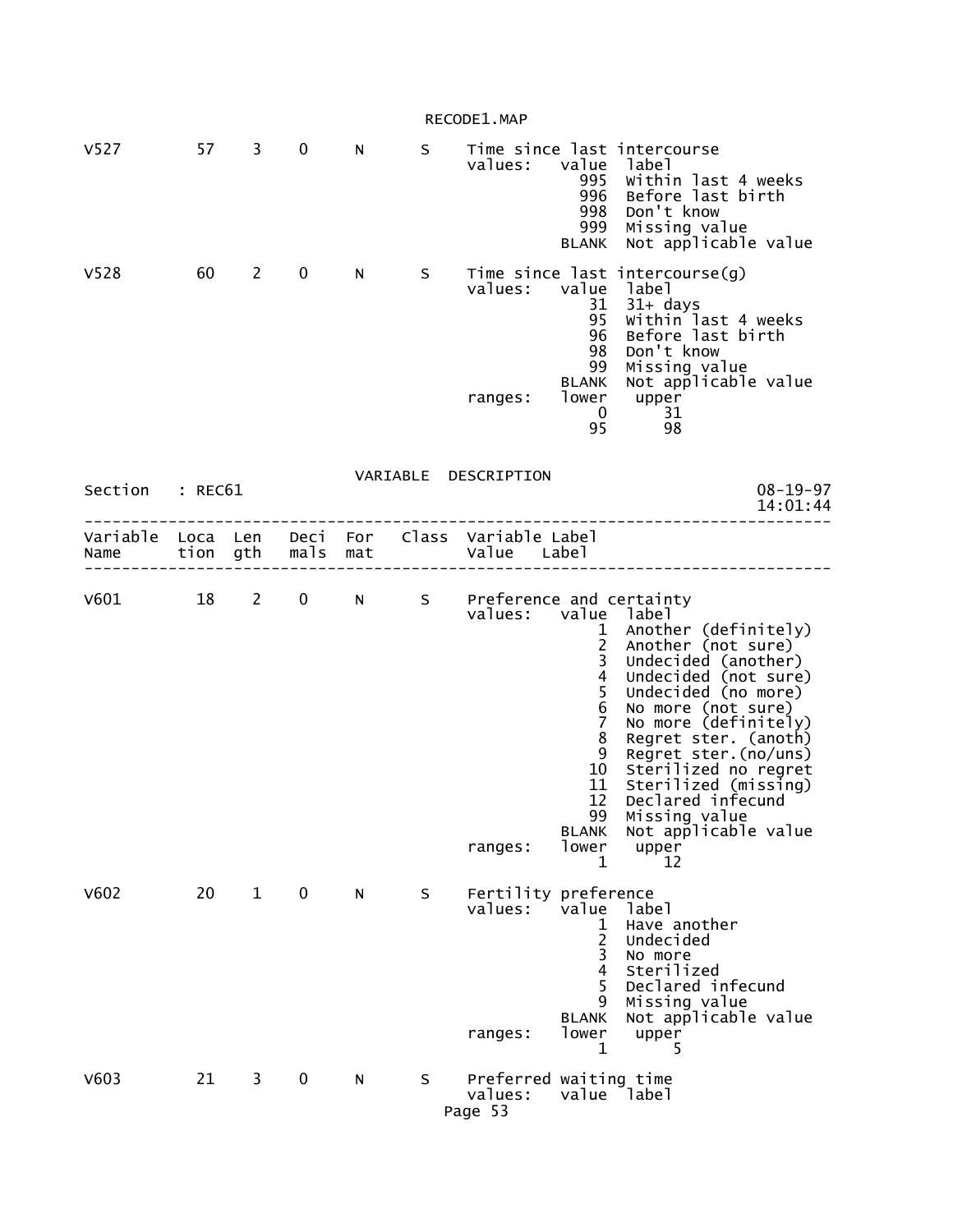|         | 996   | Non-numeric          |
|---------|-------|----------------------|
|         | 997   | Inconsistent         |
|         | 998   | Don't know           |
|         | 999   | Missing value        |
|         | BLANK | Not applicable value |
| ranges: | lower | upper                |
|         | 996   | 998                  |
|         |       |                      |

VARIABLE DESCRIPTION

| Section          | : REC61      |              |              |            | , ANIADLL | <b>DESCITLE LIGHT</b>                          |                                                                                                                                     | $08 - 19 - 97$<br>14:01:44                                                                                                                                                                                            |
|------------------|--------------|--------------|--------------|------------|-----------|------------------------------------------------|-------------------------------------------------------------------------------------------------------------------------------------|-----------------------------------------------------------------------------------------------------------------------------------------------------------------------------------------------------------------------|
| Variable<br>Name | Loca<br>tion | Len<br>gth   | Deci<br>mals | For<br>mat |           | Class Variable Label<br>Value                  | Label                                                                                                                               |                                                                                                                                                                                                                       |
| V604             | 24           | $\mathbf{1}$ | $\mathbf 0$  | N          |           | values:<br>ranges:                             | $\mathbf{0}$<br>1<br>2<br>3<br>4<br>$\begin{array}{c} 5 \\ 6 \end{array}$<br>$\overline{7}$<br>8<br>9<br><b>BLANK</b><br>lower<br>0 | S Preferred waiting time (grpd)<br>value label<br>$<$ 12 months<br>1 year<br>2 years<br>3 years<br>4 years<br>5 years<br>6+ years<br>Non-numeric<br>Don't know<br>Missing value<br>Not applicable value<br>upper<br>8 |
| V605             | 25           | $\mathbf{1}$ | 0            | N          | S         | Desire for more children<br>values:<br>ranges: | value<br>$\mathbf{1}$<br>$\overline{2}$<br>3<br>$\overline{\mathbf{4}}$<br>5<br>6<br>9<br>BLANK<br>lower<br>1                       | label<br>Wants within 2 years<br>Wants after 2+ years<br>Wants, unsure timing<br>Undecided<br>Wants no more<br>Declared infecund<br>Missing value<br>Not applicable value<br>upper<br>6                               |
| V606             | 26           | $\mathbf{1}$ | $\mathbf 0$  | N          | S         | values:<br>ranges:                             | value label<br>1<br>$\overline{2}$<br>3<br>8<br>9<br><b>BLANK</b><br>lower<br>1<br>8                                                | Attitude toward becoming preg.<br>Happy<br>Unhappy<br>Would not matter<br>Don't know<br>Missing value<br>Not applicable value<br>upper<br>3<br>8                                                                      |
| V607             | 27 2         |              | $\mathbf 0$  | N          | S         | Main reason for non-use<br>values:             | value<br>$\mathbf{1}$<br>98<br>99                                                                                                   | label<br>Country specific<br>Don't know<br>Missing value                                                                                                                                                              |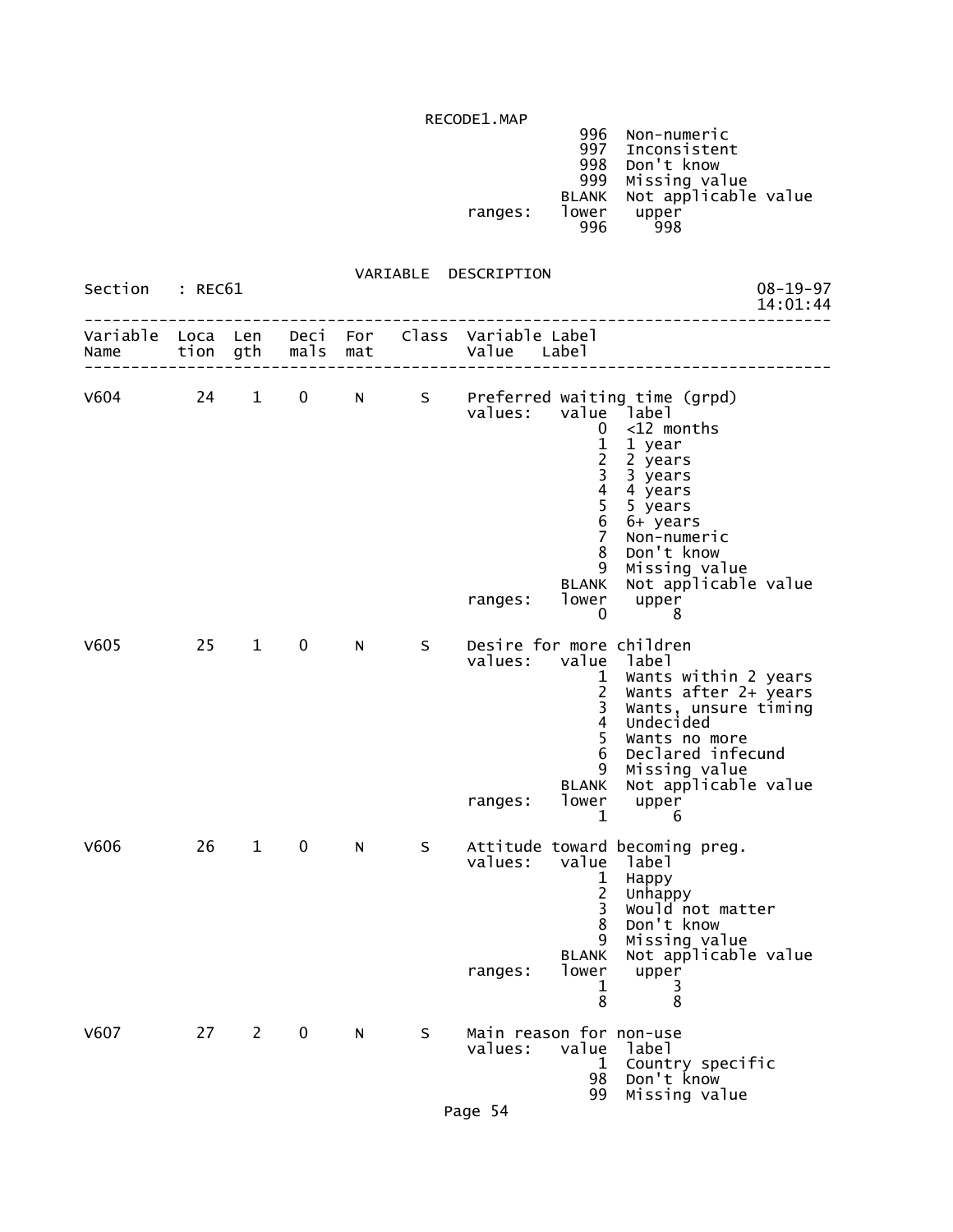| ranges: | lower | BLANK Not applicable value<br>upper |  |
|---------|-------|-------------------------------------|--|
|         |       |                                     |  |
|         | 98    | 98                                  |  |

|  | VARIABLE | DESCRIPTION |
|--|----------|-------------|
|--|----------|-------------|

| Section                   | : REC61 |              |             |     |    | VAKIABLE DESCKIPTIUN                                                                                                                                                                                                  | $08 - 19 - 97$<br>14:01:44                   |
|---------------------------|---------|--------------|-------------|-----|----|-----------------------------------------------------------------------------------------------------------------------------------------------------------------------------------------------------------------------|----------------------------------------------|
| Variable Loca Len<br>Name |         | tion gth     | mals        | mat |    | Deci For Class Variable Label<br>Value<br>Label                                                                                                                                                                       |                                              |
| V608                      | 29      | 3            | $\mathbf 0$ | N   | S  | Ideal post-partum abst. period<br>values:<br>value label<br>996<br>999<br>Missing value<br><b>BLANK</b>                                                                                                               | Non-numeric response<br>Not applicable value |
| V609                      | 32      | $\mathbf{1}$ | 0           | N   | S. | Sex while brestfeeding<br>values:<br>value<br>label<br>Wait<br>$\mathbf{1}$<br>$\overline{2}$<br>Doesn't matter<br>8<br>Don't know<br>Missing value<br>9<br><b>BLANK</b><br>lower                                     | Not applicable value                         |
|                           |         |              |             |     |    | upper<br>ranges:<br>2<br>1<br>8<br>8                                                                                                                                                                                  |                                              |
| V610                      | 33      | $\mathbf{1}$ | 0           | N   | S. | Husband approves FP<br>values:<br>value<br>label<br>Disapproves<br>$\mathbf{0}$<br>Approves<br>1<br>8<br>Don't know<br>9<br>Missing value<br><b>BLANK</b><br>lower<br>upper<br>ranges:<br>0<br>$\mathbf{1}$<br>8<br>8 | Not applicable value                         |
| V611                      | 34      | $\mathbf{1}$ | 0           | N   | S  | Discussed FP with partner<br>values:<br>value<br>label<br>Never<br>0<br>$\mathbf{1}$<br>Once or twice<br>$\overline{2}$<br>More often<br>Missing value<br>9<br><b>BLANK</b><br>lower<br>upper<br>ranges:<br>0<br>2    | Not applicable value                         |
| V612                      | 35      | $\mathbf 1$  | 0           | N   | S  | Respondent approves FP<br>values:<br>value<br>label<br>Disapproves<br>0<br>1<br>Approves<br>Don't know<br>8<br>Missing value<br>9<br><b>BLANK</b>                                                                     | Not applicable value                         |
|                           |         |              |             |     |    | lower<br>upper<br>ranges:<br>0<br>1<br>8<br>8                                                                                                                                                                         |                                              |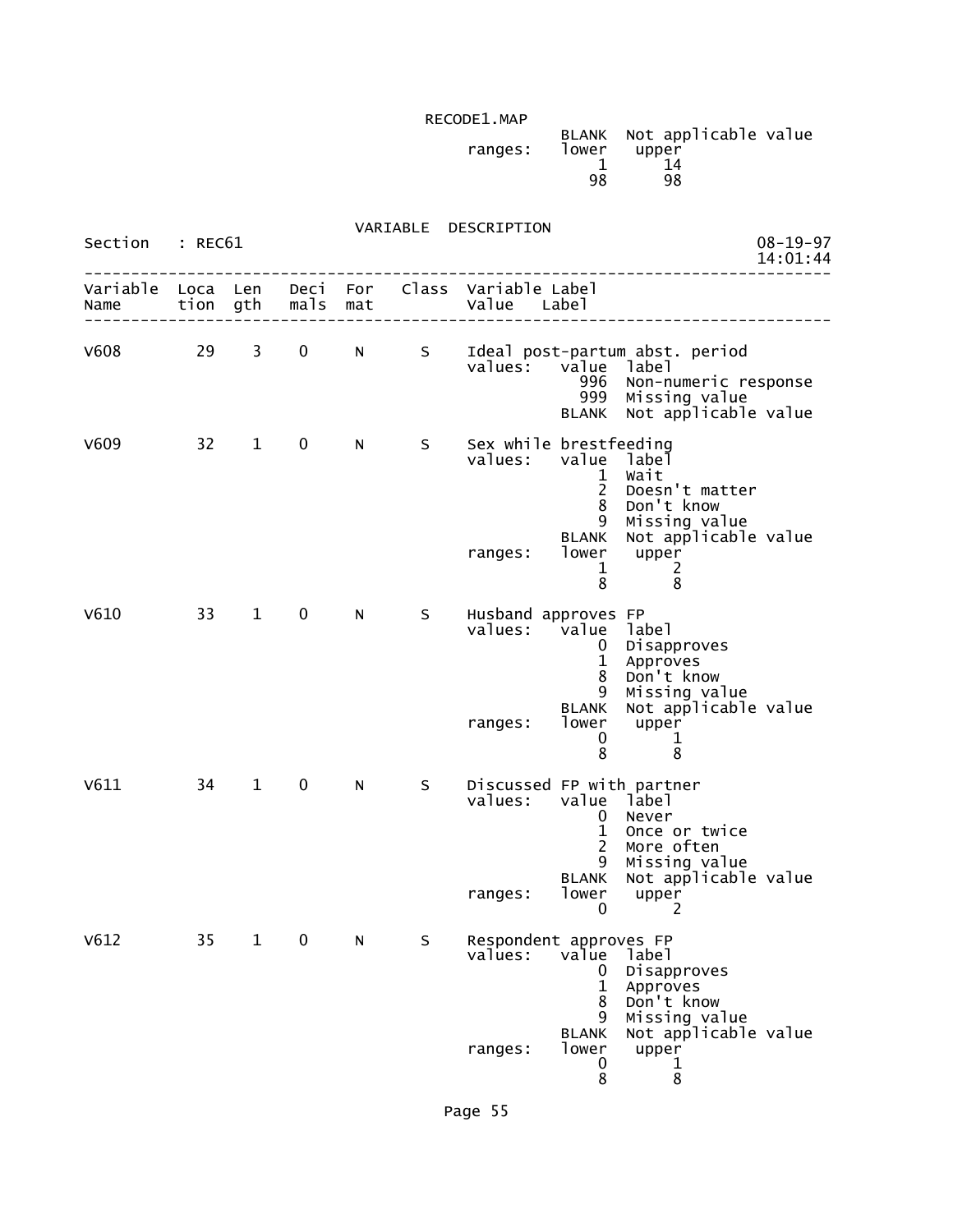| Section         | : REC61 |              |                   |     |    | VARIABLE DESCRIPTION                                             |                                                                            | $08 - 19 - 97$<br>14:01:44                                                                                                   |
|-----------------|---------|--------------|-------------------|-----|----|------------------------------------------------------------------|----------------------------------------------------------------------------|------------------------------------------------------------------------------------------------------------------------------|
| Name            |         |              | tion gth mals mat |     |    | Variable Loca Len Deci For Class Variable Label<br>Value Label   |                                                                            |                                                                                                                              |
| V613 36 2       |         |              | $\mathbf 0$       | N   | S  | Ideal number of children<br>values: value label<br>ranges: lower | 96<br>$\mathbf{0}$<br>96                                                   | Non-numeric response<br>upper<br>20<br>96                                                                                    |
| V614            |         | 38 1         | 0                 | N - | S  | values: value<br>ranges: lower upper                             | 6<br>$\Omega$                                                              | Ideal number of children (grp)<br>label<br>$6+$<br>7 Non-numeric response<br>$\overline{7}$                                  |
| Section : REC71 |         |              |                   |     |    | VARIABLE DESCRIPTION                                             |                                                                            | $08 - 19 - 97$<br>14:01:44<br>. _ _ _ _ _ _ _ _ _ _ _ _ _ _ _ _ _ _                                                          |
| Name            |         |              | tion gth mals mat |     |    | Variable Loca Len Deci For Class Variable Label<br>Value Label   |                                                                            |                                                                                                                              |
| v701 18 1       |         |              | $\mathbf{0}$      |     |    | N S Husband's education level<br>values: value label<br>ranges:  | $\mathbf{0}$<br>$\frac{1}{2}$<br>8<br>9<br><b>BLANK</b><br>lower<br>0<br>8 | No education<br>Primary<br>Secondary<br>Higher<br>Don't know<br>Missing value<br>Not applicable value<br>upper<br>3<br>8     |
| V702            | 19      | $\mathbf{2}$ | $\mathbf 0$       | N   | S. | values:<br>ranges:                                               | value<br>98<br>99<br><b>BLANK</b><br>lower<br>$\mathbf 0$<br>98            | Highest year of education<br>label<br>Don't know<br>Missing value<br>Not applicable value<br>upper<br>90<br>98               |
| V703            | 21      | $\mathbf{1}$ | $\mathbf 0$       | N   | S  | Husband's literacy<br>values:<br>ranges:<br>Page 56              | value<br>1<br>$\overline{c}$<br>3<br>8<br>9<br><b>BLANK</b><br>lower       | label<br>Reads easily<br>Reads with difficult<br>Cannot read<br>Don't know<br>Missing value<br>Not applicable value<br>upper |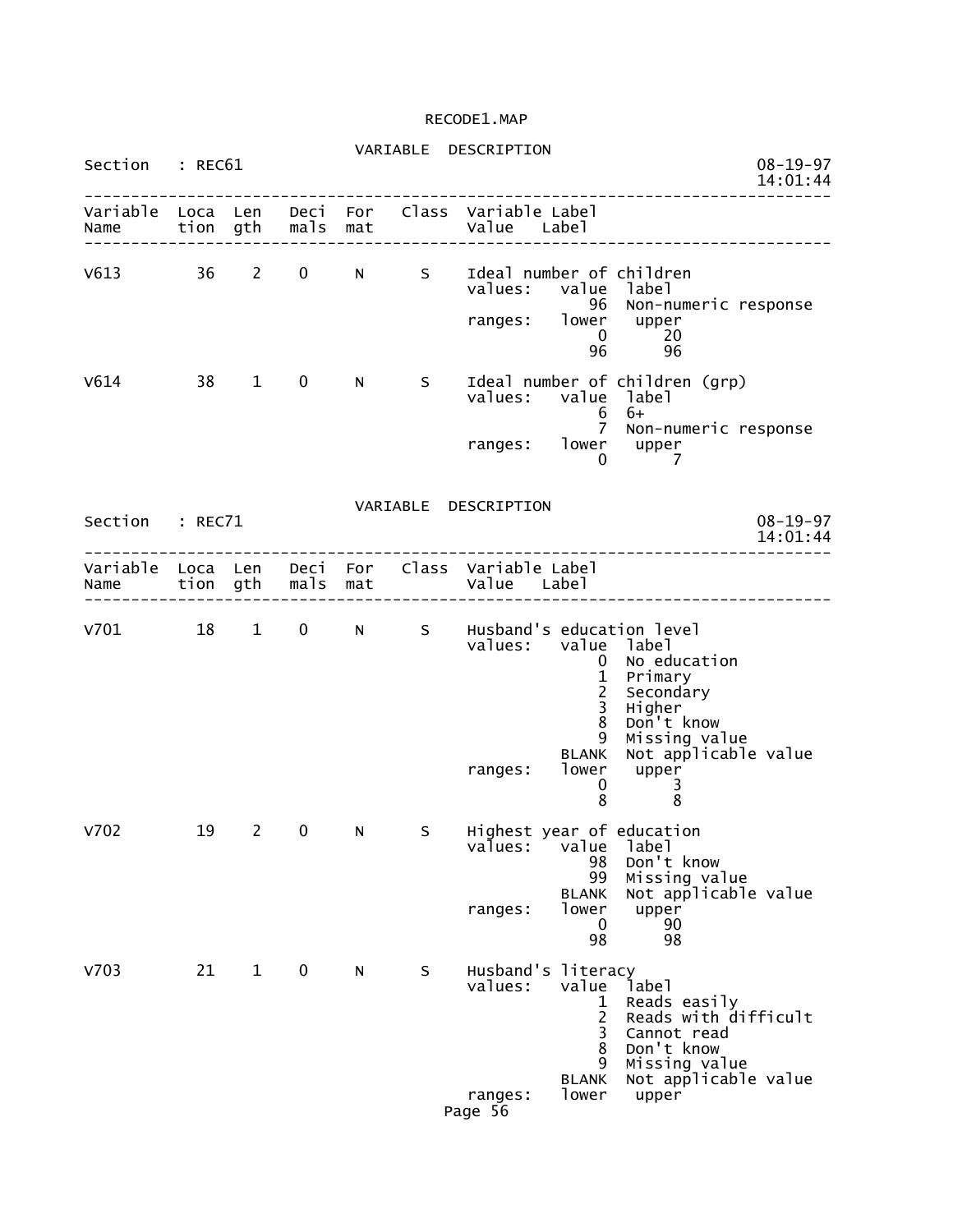$1$  3 8 8

| <b>V704</b>               | 22 | 3            | 0                       | N | S  | Husband's occupation<br>values:                | value<br>999                                                                                                                                                               | label<br>Missing value<br>BLANK Not applicable value                                                                                                                                                                                                    |
|---------------------------|----|--------------|-------------------------|---|----|------------------------------------------------|----------------------------------------------------------------------------------------------------------------------------------------------------------------------------|---------------------------------------------------------------------------------------------------------------------------------------------------------------------------------------------------------------------------------------------------------|
| Section : REC71           |    |              |                         |   |    | VARIABLE DESCRIPTION                           |                                                                                                                                                                            | $08 - 19 - 97$<br>14:01:44                                                                                                                                                                                                                              |
| Variable Loca Len<br>Name |    | tion gth     | mals mat                |   |    | Deci For Class Variable Label<br>Value Label   |                                                                                                                                                                            |                                                                                                                                                                                                                                                         |
| V705 25 2                 |    |              | $\overline{0}$          |   |    | N S Husband's occupation<br>values:<br>ranges: | value label<br>0<br>$\frac{1}{2}$<br>$\mathsf{3}$<br>$\overline{4}$<br>$\frac{5}{6}$<br>$\overline{7}$<br>8<br>9<br>98<br>99<br><b>BLANK</b><br>lower<br>$\mathbf 0$<br>98 | Never worked<br>Prof., Tech., Manag.<br>Clerical<br>Sales<br>Agric-self employed<br>Agric-employee<br>Household & domestic<br>Services<br>Skilled manual<br>Unskilled manual<br>Don't know<br>Missing value<br>Not applicable value<br>upper<br>9<br>98 |
| <b>V706</b>               | 27 | $\mathbf 1$  | $\mathbf 0$             | N | S. | Nonagricultural earnings<br>values:<br>ranges: | value<br>$\mathbf{0}$<br>1<br>8<br>9<br><b>BLANK</b><br>lower<br>0<br>8                                                                                                    | label<br>No wage/salary<br>Earns wage/salary<br>Don't know<br>Missing value<br>Not applicable value<br>upper<br>$\mathbf 1$<br>8                                                                                                                        |
| v707                      | 28 | $\mathbf{1}$ | $\overline{\mathbf{0}}$ | N | S. | Type of land where works<br>values:<br>ranges: | value<br>ı<br>$\overline{c}$<br>8<br>9<br><b>BLANK</b><br>lower<br>1<br>8                                                                                                  | label<br>His/family land<br>Someone else's land<br>Don't know<br>Missing value<br>Not applicable value<br>upper<br>2<br>8                                                                                                                               |
| <b>V708</b>               | 29 | $\mathbf{1}$ | 0                       | N | S. | values:                                        | value label<br>1<br>$\overline{2}$<br>8                                                                                                                                    | Type of agricultural wages<br>Money<br>Share of crops<br>Don't know                                                                                                                                                                                     |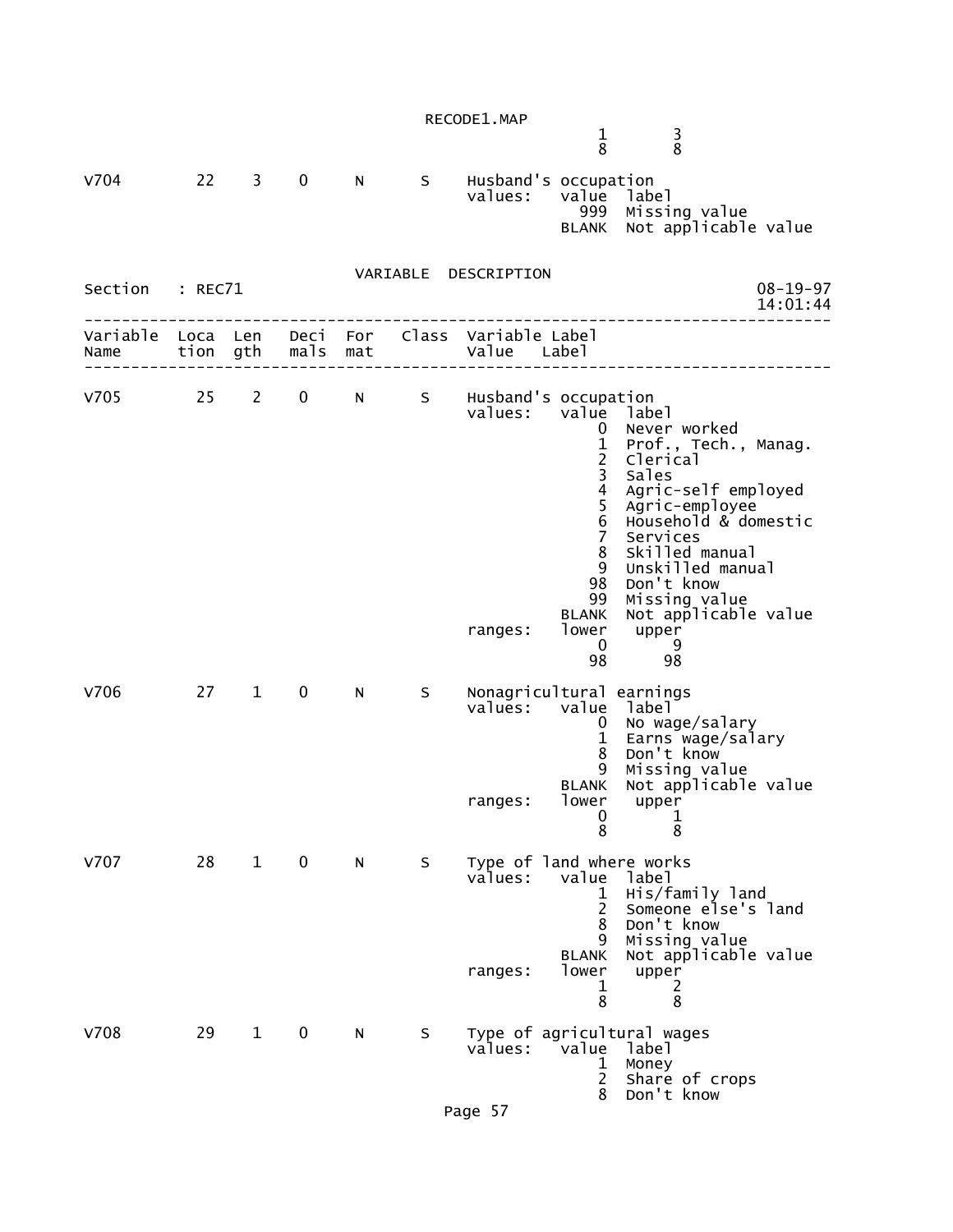| ranges: | lower | 9 Missing value<br>BLANK Not applicable value<br>upper |  |
|---------|-------|--------------------------------------------------------|--|
|         |       |                                                        |  |

#### VARIABLE DESCRIPTION Section : REC71 08-19-97<br>14:01:44 08-19-97 14:01:44 -------------------------------------------------------------------------------- Variable Loca Len Deci For Class Variable Label Name tion gth mals mat Value Label -------------------------------------------------------------------------------- V709 30 1 0 N S Respondent worked before marr.<br>Values: value label value label<br>0 No 0 No 1 Yes 9 Missing value BLANK Not applicable value ranges: lower upper<br>0 1  $\sim$  0 1 V710 31 1 0 N S Wages for family or self<br>values: value label value label<br>1 Family 1 Family 2 Self and the contract of the contract of the contract of the contract of the contract of the contract of the the contract of the contract of the contract of the contract of the contract of the contract of the contract of the contract of the contract of the contract of the contract of the contract of the contract of the contract o 9 Missing value BLANK Not applicable value ranges: lower upper  $1$  3 V711 32 1 0 N S Respondent worked after marr. value label<br>0 No 0 No 1 Yes 9 Missing value BLANK Not applicable value ranges: lower upper  $\sim$  0 1 V712 33 1 0 N S Respondent worked (nev.marr.) values: value label 0 No 1 Yes 9 Missing value BLANK Not applicable value ranges: lower upper<br>0 1  $\sim$  0 1 V713 34 1 0 N S Wages for family or self<br>values: value label value label<br>1 Family 1 Family 2 Self the contract of the contract of the contract of the contract of the contract of the contract of the contract of the contract of the contract of the contract of the contract of the contract of the contract of the contract o 9 Missing value BLANK Not applicable value ranges: lower upper

1 3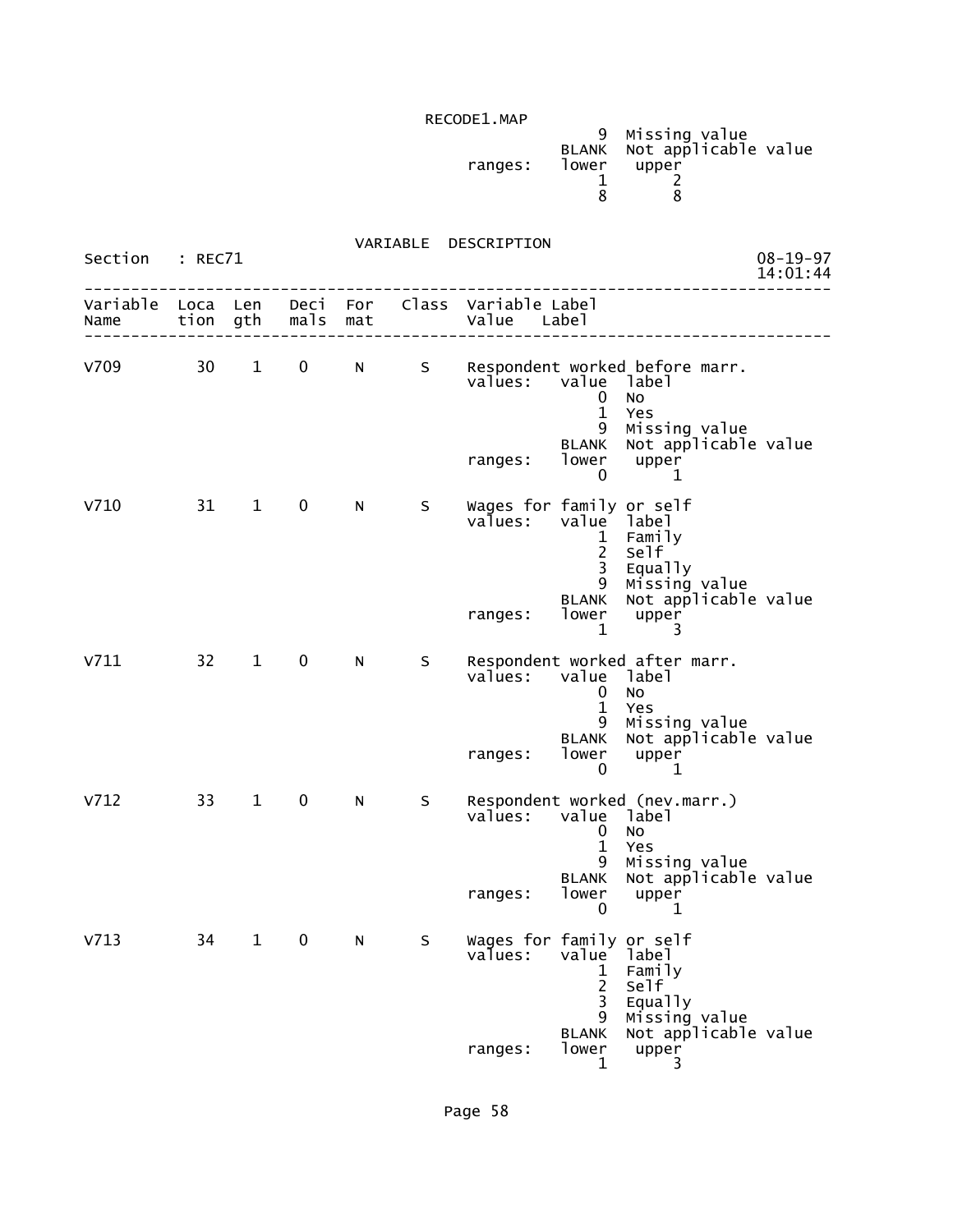| Section          | : REC71              |                                |               |             |    | VARIABLE DESCRIPTION                                                                                                                                  | $08 - 19 - 97$             |
|------------------|----------------------|--------------------------------|---------------|-------------|----|-------------------------------------------------------------------------------------------------------------------------------------------------------|----------------------------|
|                  |                      |                                |               |             |    |                                                                                                                                                       | 14:01:44                   |
| Variable<br>Name | Loca Len<br>tion gth |                                | mals mat      | Deci For    |    | Class Variable Label<br>Value Label                                                                                                                   |                            |
| $V714$ 35        |                      | $1 \quad \blacksquare$         | $\mathbf 0$   | $N$ and $N$ |    | S Respondent currently working<br>values: value label<br>No<br>0<br>$\mathbf{1}$<br>Yes<br>9<br>Missing value<br>Not applicable value<br><b>BLANK</b> |                            |
|                  |                      |                                |               |             |    | lower upper<br>ranges:<br>0<br>1                                                                                                                      |                            |
| V715             | 36                   | $2 \left( \frac{1}{2} \right)$ | $\mathbf 0$   | N.          | S  | Husbands education-single yrs<br>values:<br>value label<br>97<br>Inconsistent<br>Don't know<br>98<br>99<br>Missing value                              |                            |
|                  |                      |                                |               |             |    | Not applicable value<br><b>BLANK</b><br>lower upper<br>ranges:<br>$\sim 20$<br>$\overline{0}$<br>98<br>97                                             |                            |
| Section : REC81  |                      |                                |               |             |    | VARIABLE DESCRIPTION                                                                                                                                  | $08 - 19 - 97$<br>14:01:44 |
| Name             |                      |                                | tion gth mals | mat         |    | Variable Loca Len Deci For Class Variable Label<br>Value Label                                                                                        |                            |
| V801             | 18                   | $\overline{4}$                 | 0             | N           | S  | Time interview started<br>values:<br>value label<br>9999 Missing value                                                                                |                            |
| <b>V802</b>      | 22                   | 4                              | $\mathbf 0$   | N.          | S  | Time interview ended<br>values: value label<br>9999 Missing value                                                                                     |                            |
| <b>V803</b>      | 26                   | $\mathbf{2}$                   | 0             | N           | S. | Length of interview in minutes<br>values:<br>value<br>label<br>96<br>$2+$ visits<br>99<br>Missing value                                               |                            |
| V804             | 28                   | $\mathbf{1}$                   | $\mathbf 0$   | N           | S  | Number of visits<br>lower<br>ranges:<br>upper<br>4<br>1                                                                                               |                            |
| <b>V805</b>      | 29                   | $\mathbf{2}$                   | 0             | N           | S  | Interviewer identification<br>values:<br>value<br>label<br>99 Missing value                                                                           |                            |
| <b>V806</b>      | 31                   | $\overline{2}$                 | $\pmb{0}$     | N           | S  | Keyer identification<br>values:<br>value<br>label<br>99<br>Missing value                                                                              |                            |
| <b>V807</b>      | 33                   | $\mathbf{1}$                   | $\mathbf 0$   | N           | S  | Pres. children $<$ 10 (sec 2)<br>value label<br>values:<br>Page 59                                                                                    |                            |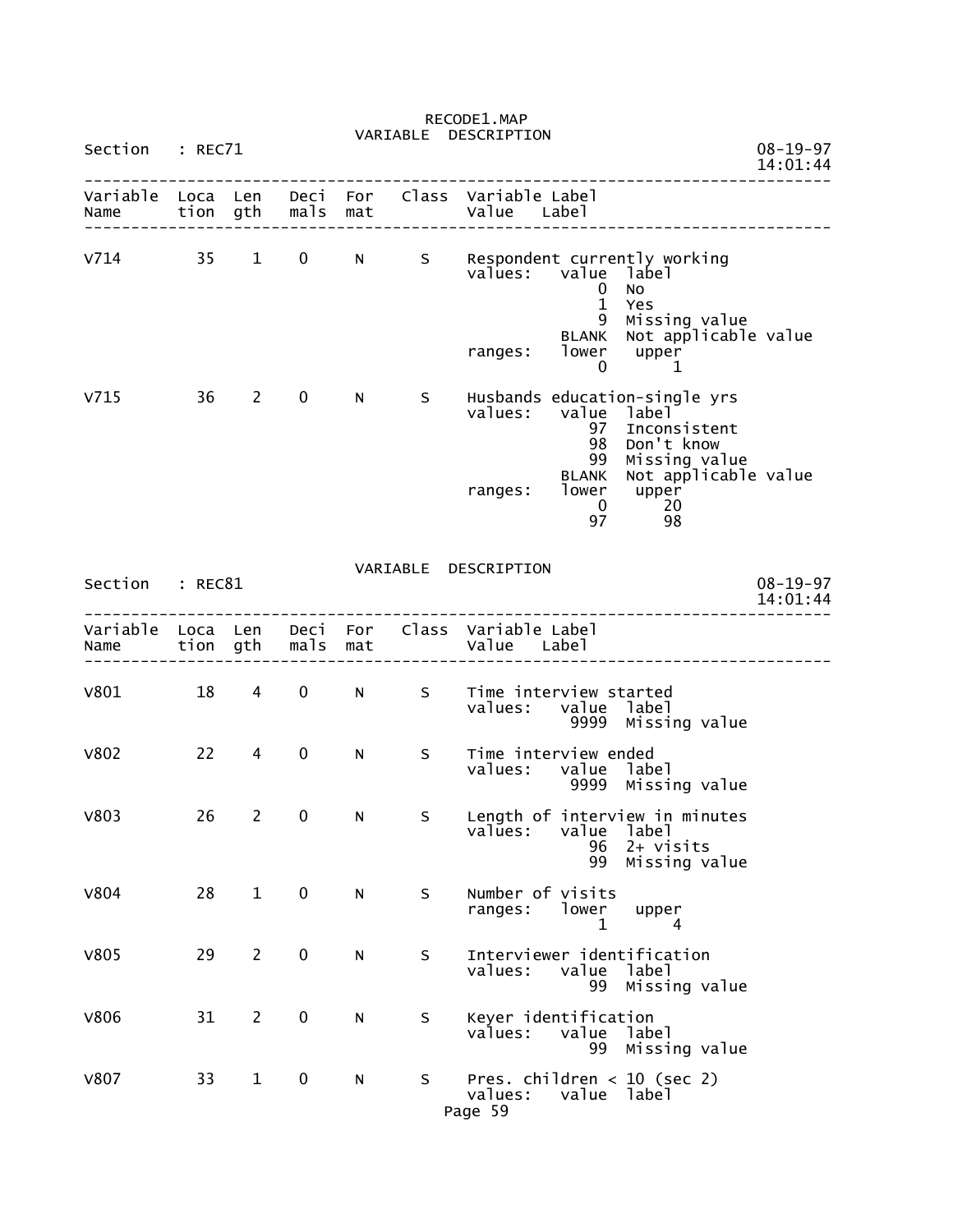|                                                         |    |                        |               |     |   | RECODE1.MAP                   | $\mathbf 0$<br>$\mathbf{1}$                                              | No<br>Yes                                           |                            |
|---------------------------------------------------------|----|------------------------|---------------|-----|---|-------------------------------|--------------------------------------------------------------------------|-----------------------------------------------------|----------------------------|
|                                                         |    |                        |               |     |   | ranges:                       | 9<br>lower<br>$\mathbf{0}$                                               | Missing value<br>upper<br>$\mathbf{1}$              |                            |
| <b>V808</b>                                             | 34 | $1 \quad \blacksquare$ | $\mathbf 0$   | N   | S | values: value                 | Pres. husband (sec 2)<br>$\mathbf{0}$<br>$\mathbf{1}$<br>9               | label<br>No<br>Yes<br>Missing value                 |                            |
|                                                         |    |                        |               |     |   | ranges:                       | 0                                                                        | lower upper<br>1                                    |                            |
| <b>V809</b>                                             | 35 | $\mathbf{1}$           | $\mathbf 0$   | N   | S |                               | Pres. other males (sec 2)<br>values: value label<br>0<br>$\mathbf{1}$    | No<br>Yes                                           |                            |
|                                                         |    |                        |               |     |   | ranges:                       | 9<br>0                                                                   | Missing value<br>lower upper<br>1                   |                            |
| Section : REC81                                         |    |                        |               |     |   | VARIABLE DESCRIPTION          |                                                                          |                                                     | $08 - 19 - 97$<br>14:01:44 |
| Variable Loca Len Deci For Class Variable Label<br>Name |    |                        | tion gth mals | mat |   | Value Label                   |                                                                          |                                                     |                            |
| V810 36                                                 |    | $\mathbf{1}$           | $\mathbf 0$   | N   |   | S Pres. other females (sec 2) | values: value label<br>0                                                 | No                                                  |                            |
|                                                         |    |                        |               |     |   | ranges:                       | $\mathbf{1}$<br>9<br>$\mathbf{0}$                                        | Yes<br>Missing value<br>lower upper<br>$\mathbf{1}$ |                            |
| V811                                                    |    | 37 1                   | $\bf{0}$      | N   | S |                               | Pres. children $<$ 10 (sec 5)<br>values: value label<br>0<br>$\mathbf 1$ | No<br>Yes                                           |                            |
|                                                         |    |                        |               |     |   | ranges:                       | 9<br>lower<br>$\mathbf{0}$                                               | Missing value<br>upper<br>$\mathbf{1}$              |                            |
| V812                                                    | 38 | $\mathbf{1}$           | $\mathbf 0$   | N   | S | values:                       | Pres. husband (sec 5)<br>value<br>0<br>$\mathbf{1}$                      | label<br>No<br>Yes                                  |                            |
|                                                         |    |                        |               |     |   | ranges:                       | 9<br>lower<br>0                                                          | Missing value<br>upper<br>1                         |                            |
| V813                                                    | 39 | $\mathbf{1}$           | $\mathbf 0$   | N   | S | values:                       | Pres. other males (sec 5)<br>value label<br>0<br>$\mathbf{1}$            | No<br>Yes                                           |                            |
|                                                         |    |                        |               |     |   | ranges:                       | 9<br>lower<br>0                                                          | Missing value<br>upper<br>1                         |                            |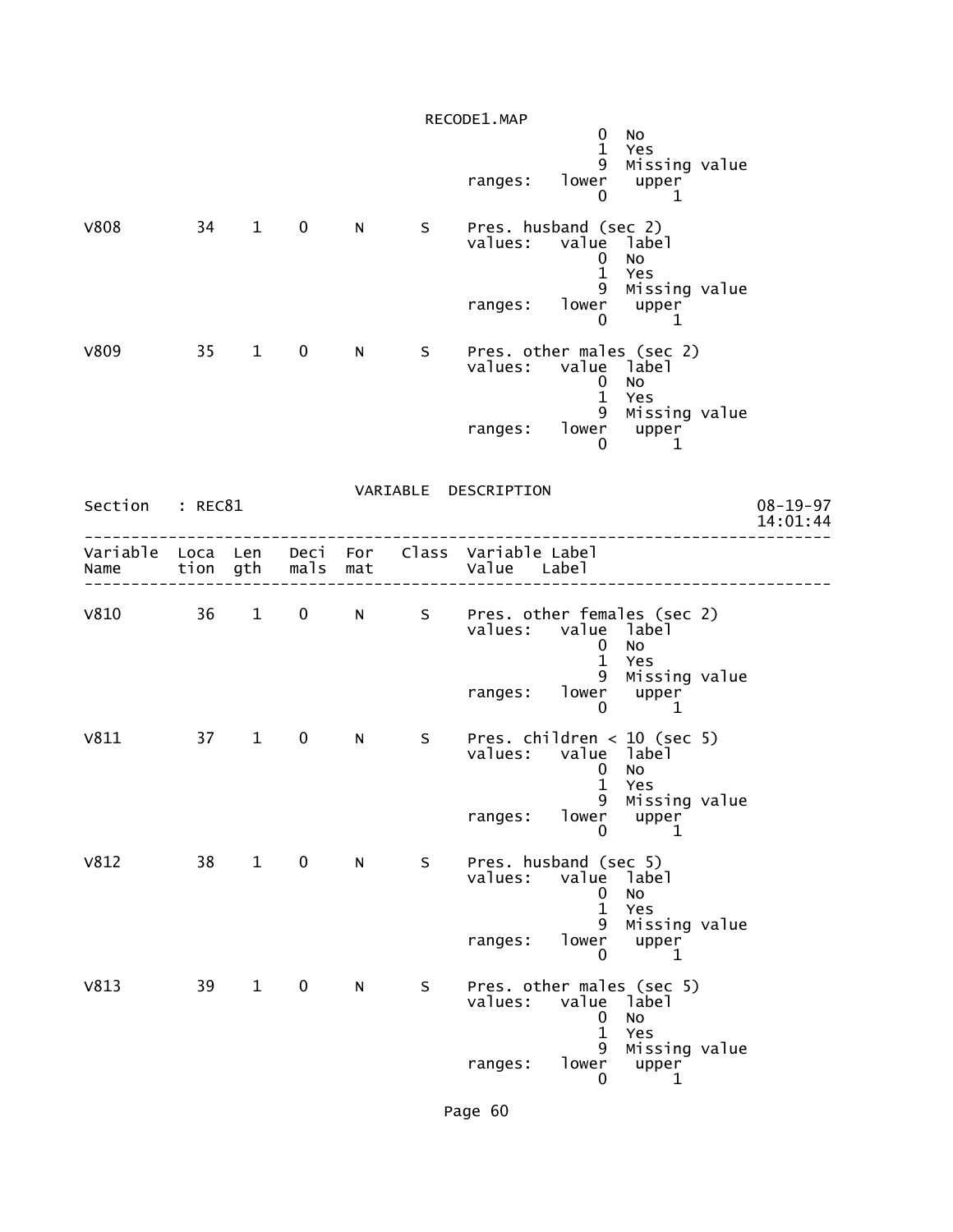|                 |                                         |              |                      |     |    | RECODE1.MAP                                                    |                                |                                     |                            |                            |
|-----------------|-----------------------------------------|--------------|----------------------|-----|----|----------------------------------------------------------------|--------------------------------|-------------------------------------|----------------------------|----------------------------|
| V814            | 40                                      | $\mathbf{1}$ | $\mathbf 0$          | N.  |    | S Pres. other females (sec 5)<br>values:                       | value<br>0<br>$\mathbf 1$<br>9 | label<br>No<br>Yes<br>Missing value |                            |                            |
|                 |                                         |              |                      |     |    | ranges: lower upper<br>0 1                                     |                                |                                     |                            |                            |
| Section : REC92 |                                         |              |                      |     |    | VARIABLE DESCRIPTION                                           |                                |                                     |                            | $08 - 19 - 97$<br>14:01:44 |
| Name            |                                         |              | tion gth mals mat    |     |    | Variable Loca Len Deci For Class Variable Label<br>Value Label |                                |                                     |                            | _______________            |
|                 |                                         |              |                      |     |    | IDX92 18 2 0 N S Index to birth history<br>ranges: lower upper | $\mathbf{1}$                   | -20                                 |                            |                            |
| Section : REC93 | VARIABLE DESCRIPTION                    |              |                      |     |    |                                                                |                                |                                     | $08 - 19 - 97$<br>14:01:44 |                            |
| Name            |                                         |              | tion gth mals        | mat |    | Variable Loca Len Deci For Class Variable Label<br>Value Label |                                |                                     |                            |                            |
| IDX93 18 1      |                                         |              |                      |     |    | 0 N S Index to birth history<br>ranges: lower upper            | 0                              | - 6                                 |                            |                            |
| Section : REC94 |                                         |              | VARIABLE DESCRIPTION |     |    |                                                                |                                |                                     |                            | $08 - 19 - 97$<br>14:01:44 |
| Name            |                                         |              | tion gth mals mat    |     |    | Variable Loca Len Deci For Class Variable Label<br>Value Label |                                |                                     |                            |                            |
| IDX94           | 18                                      | $\mathbf 1$  | 0                    | N   | S. | Index to birth history<br>ranges:                              | lower<br>$\mathbf{1}$          | upper<br>6                          |                            |                            |
|                 | VARIABLE DESCRIPTION<br>Section : REC95 |              |                      |     |    |                                                                |                                |                                     |                            | $08 - 19 - 97$<br>14:01:44 |
| Name            |                                         |              | tion gth mals mat    |     |    | Variable Loca Len Deci For Class Variable Label<br>Value Label |                                |                                     |                            |                            |
| IDX95 18 1      |                                         |              |                      |     |    | 0 N S Index to birth history<br>ranges: lower upper            | $\mathbf{1}$                   | 6                                   |                            |                            |
| Section : REC96 |                                         |              |                      |     |    | VARIABLE DESCRIPTION                                           |                                |                                     |                            | $08 - 19 - 97$             |